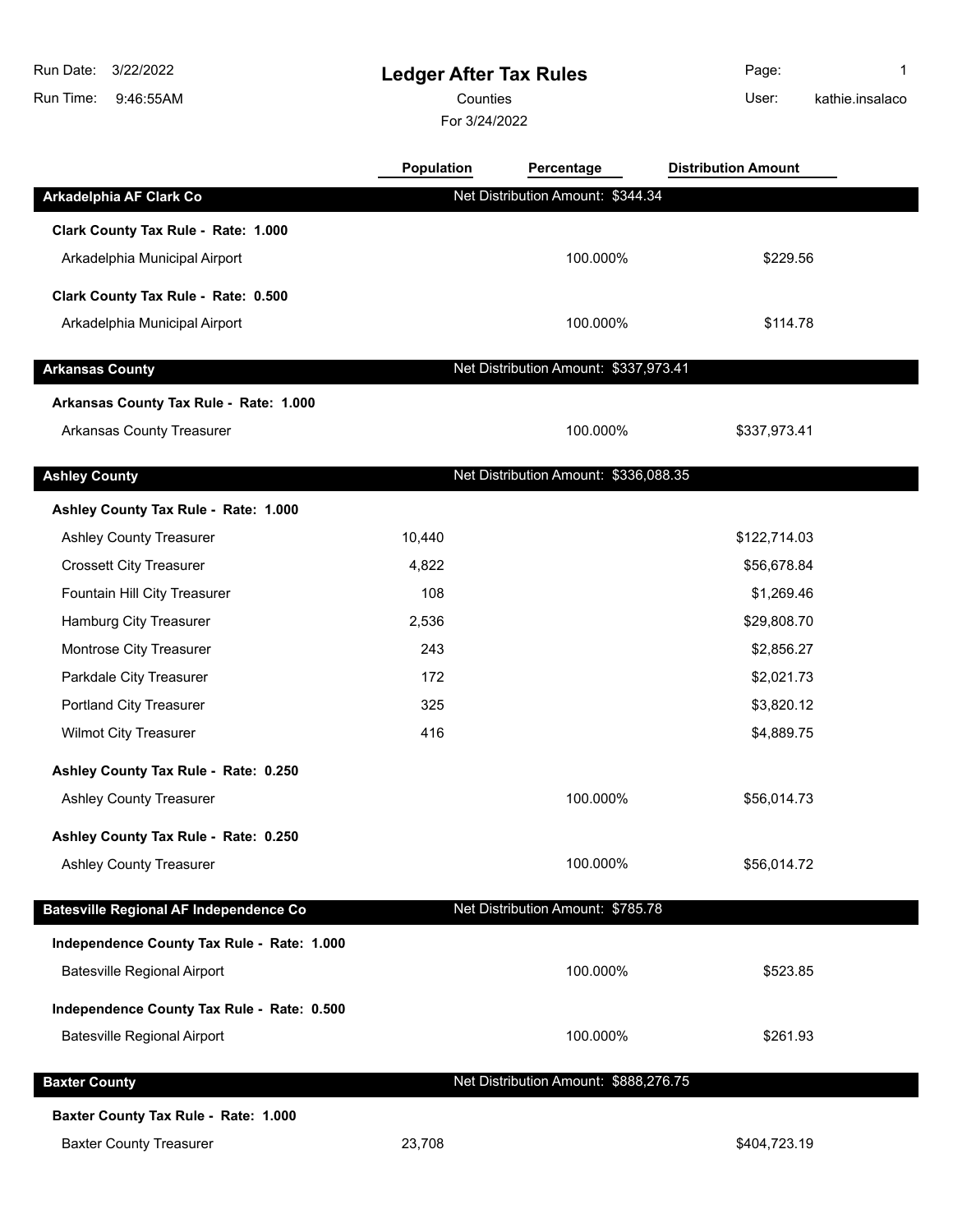# **Ledger After Tax Rules**

For 3/24/2022 Counties **Counties** User:

Page: 2 kathie.insalaco

|                                      | <b>Population</b> | Percentage | <b>Distribution Amount</b> |
|--------------------------------------|-------------------|------------|----------------------------|
| <b>Big Flat City Treasurer</b>       | 88                |            | \$1,502.26                 |
| <b>Briarcliff City Treasurer</b>     | 236               |            | \$4,028.80                 |
| <b>Cotter City Treasurer</b>         | 886               |            | \$15,125.05                |
| <b>Gassville City Treasurer</b>      | 2,171             |            | \$37,061.50                |
| Lakeview City Treasurer              | 775               |            | \$13,230.15                |
| Mountain Home City Treasurer         | 12,825            |            | \$218,937.70               |
| Norfork City Treasurer               | 465               |            | \$7,938.09                 |
| Salesville City Treasurer            | 473               |            | \$8,074.66                 |
| Baxter County Tax Rule - Rate: 0.250 |                   |            |                            |
| <b>Baxter County Treasurer</b>       |                   | 100.000%   | \$177,655.35               |

## **Benton County Benton County Net Distribution Amount: \$6,021,762.54**

| Benton County Tax Rule - Rate: 1.000 |        |                |
|--------------------------------------|--------|----------------|
| Avoca City Treasurer                 | 487    | \$10,313.96    |
| <b>Bella Vista City Treasurer</b>    | 30,104 | \$637,559.27   |
| <b>Benton County Treasurer</b>       | 44,795 | \$948,693.44   |
| <b>Bentonville City Treasurer</b>    | 54,164 | \$1,147,115.34 |
| <b>Bethel Heights City Treasurer</b> |        | \$0.00         |
| <b>Cave Springs City Treasurer</b>   | 5,495  | \$116,376.17   |
| <b>Centerton City Treasurer</b>      | 17,792 | \$376,808.88   |
| Decatur City Treasurer               | 1,773  | \$37,549.58    |
| Elm Springs City Treasurer           | 465    | \$9,848.03     |
| <b>Garfield City Treasurer</b>       | 593    | \$12,558.88    |
| Gateway City Treasurer               | 436    | \$9,233.85     |
| Gentry City Treasurer                | 3,790  | \$80,266.73    |
| <b>Gravette City Treasurer</b>       | 3,547  | \$75,120.34    |
| <b>Highfill City Treasurer</b>       | 1,587  | \$33,610.37    |
| Little Flock City Treasurer          | 3,055  | \$64,700.49    |
| Lowell City Treasurer                | 9,839  | \$208,375.82   |
| Pea Ridge City Treasurer             | 6,559  | \$138,910.15   |
| Rogers City Treasurer                | 69,908 | \$1,480,550.54 |
| Siloam Springs City Treasurer        | 17,287 | \$366,113.71   |
| Springdale City Treasurer            | 12,093 | \$256,112.29   |
| Springtown City Treasurer            | 83     | \$1,757.82     |
| Sulphur Springs City Treasurer       | 481    | \$10,186.88    |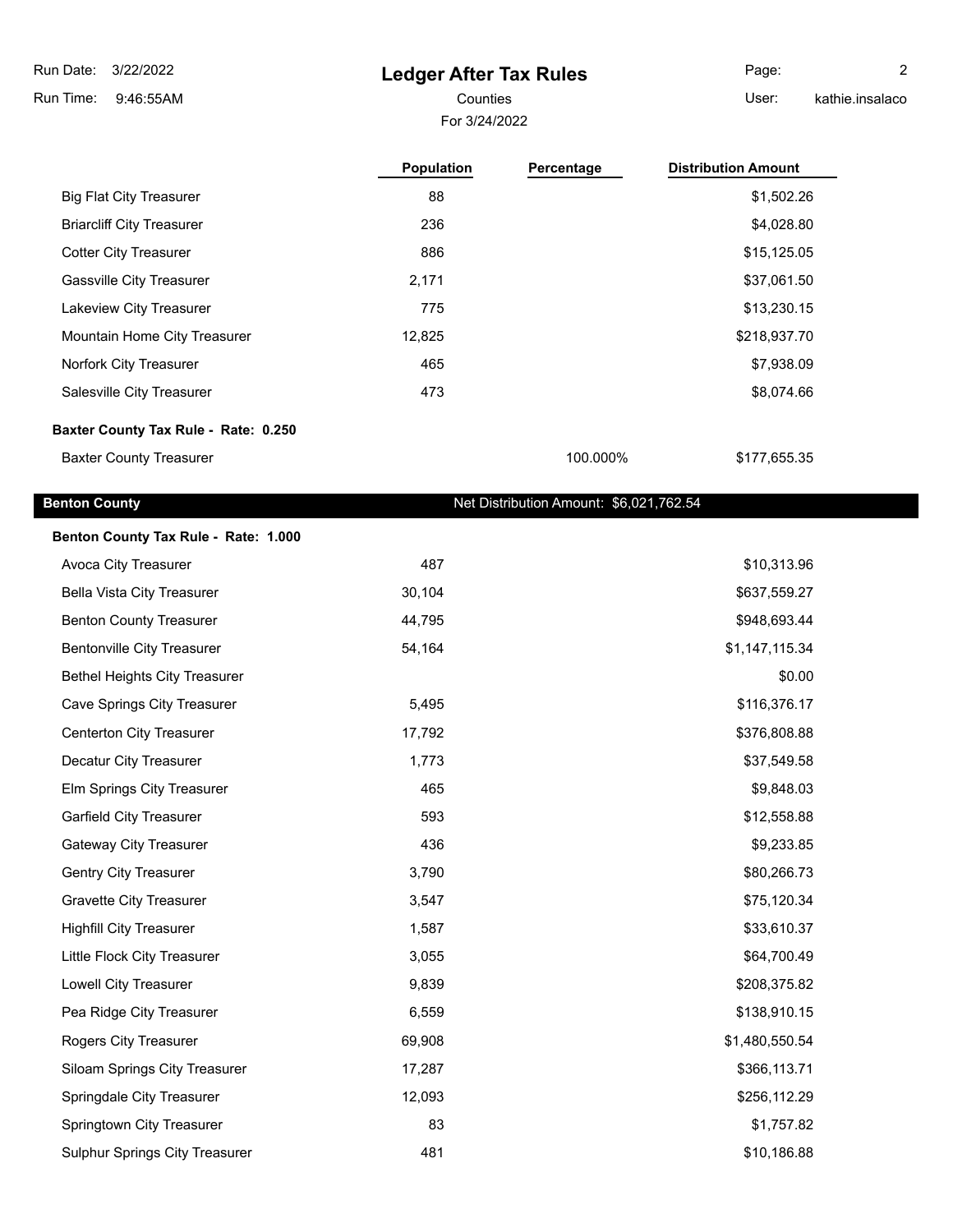| Run Date:<br>3/22/2022                                | <b>Ledger After Tax Rules</b> |                                       | Page:                      | 3               |
|-------------------------------------------------------|-------------------------------|---------------------------------------|----------------------------|-----------------|
| Run Time:<br>9:46:55AM                                | Counties                      |                                       | User:                      | kathie.insalaco |
|                                                       | For 3/24/2022                 |                                       |                            |                 |
|                                                       | <b>Population</b>             | Percentage                            | <b>Distribution Amount</b> |                 |
| <b>Benton County Special Aviation</b>                 |                               | Net Distribution Amount: \$10,397.55  |                            |                 |
| Benton County Special Aviation Tax Rule - Rate: 1.000 |                               |                                       |                            |                 |
| Northwest Arkansas Regional Airport                   |                               | 100.000%                              | \$10,397.55                |                 |
| <b>Bentonville AF Benton Co</b>                       |                               | Net Distribution Amount: \$459.83     |                            |                 |
| Benton County Tax Rule - Rate: 1.000                  |                               |                                       |                            |                 |
| <b>Bentonville Municipal Airport</b>                  |                               | 100.000%                              | \$459.83                   |                 |
| <b>Billy Free Memorial AF Desha Co</b>                |                               | Net Distribution Amount: \$47.54      |                            |                 |
|                                                       |                               |                                       |                            |                 |
| Desha County Tax Rule - Rate: 1.000                   |                               | 100.000%                              | \$31.69                    |                 |
| <b>Billy Free Memorial Airport</b>                    |                               |                                       |                            |                 |
| Desha County Tax Rule - Rate: 0.500                   |                               |                                       |                            |                 |
| <b>Billy Free Memorial Airport</b>                    |                               | 100.000%                              | \$15.85                    |                 |
| <b>Blytheville AF Mississippi Co</b>                  |                               | Net Distribution Amount: \$419.08     |                            |                 |
| Mississippi County Tax Rule - Rate: 1.000             |                               |                                       |                            |                 |
| <b>Blytheville Municipal Airport</b>                  |                               | 100.000%                              | \$167.63                   |                 |
| Mississippi County Tax Rule - Rate: 0.250             |                               |                                       |                            |                 |
| <b>Blytheville Municipal Airport</b>                  |                               | 100.000%                              | \$41.91                    |                 |
| Mississippi County Tax Rule - Rate: 0.250             |                               |                                       |                            |                 |
| <b>Blytheville Municipal Airport</b>                  |                               | 50.000%                               | \$20.96                    |                 |
| <b>Blytheville Municipal Airport</b>                  |                               | 50.000%                               | \$20.95                    |                 |
| Mississippi County Tax Rule - Rate: 0.500             |                               |                                       |                            |                 |
| <b>Blytheville Municipal Airport</b>                  |                               | 100.000%                              | \$83.82                    |                 |
| Mississippi County Tax Rule - Rate: 0.500             |                               |                                       |                            |                 |
| <b>Blytheville Municipal Airport</b>                  |                               | 100.000%                              | \$83.81                    |                 |
| <b>Boone County</b>                                   |                               | Net Distribution Amount: \$738,986.76 |                            |                 |
| Boone County Tax Rule - Rate: 1.000                   |                               |                                       |                            |                 |
| Alpena City Treasurer                                 | 290                           |                                       | \$4,587.40                 |                 |
| <b>Bellefonte City Treasurer</b>                      | 411                           |                                       | \$6,501.45                 |                 |
| Bergman City Treasurer                                | 426                           |                                       | \$6,738.73                 |                 |
| <b>Boone County Treasurer</b>                         | 21,553                        |                                       | \$340,938.79               |                 |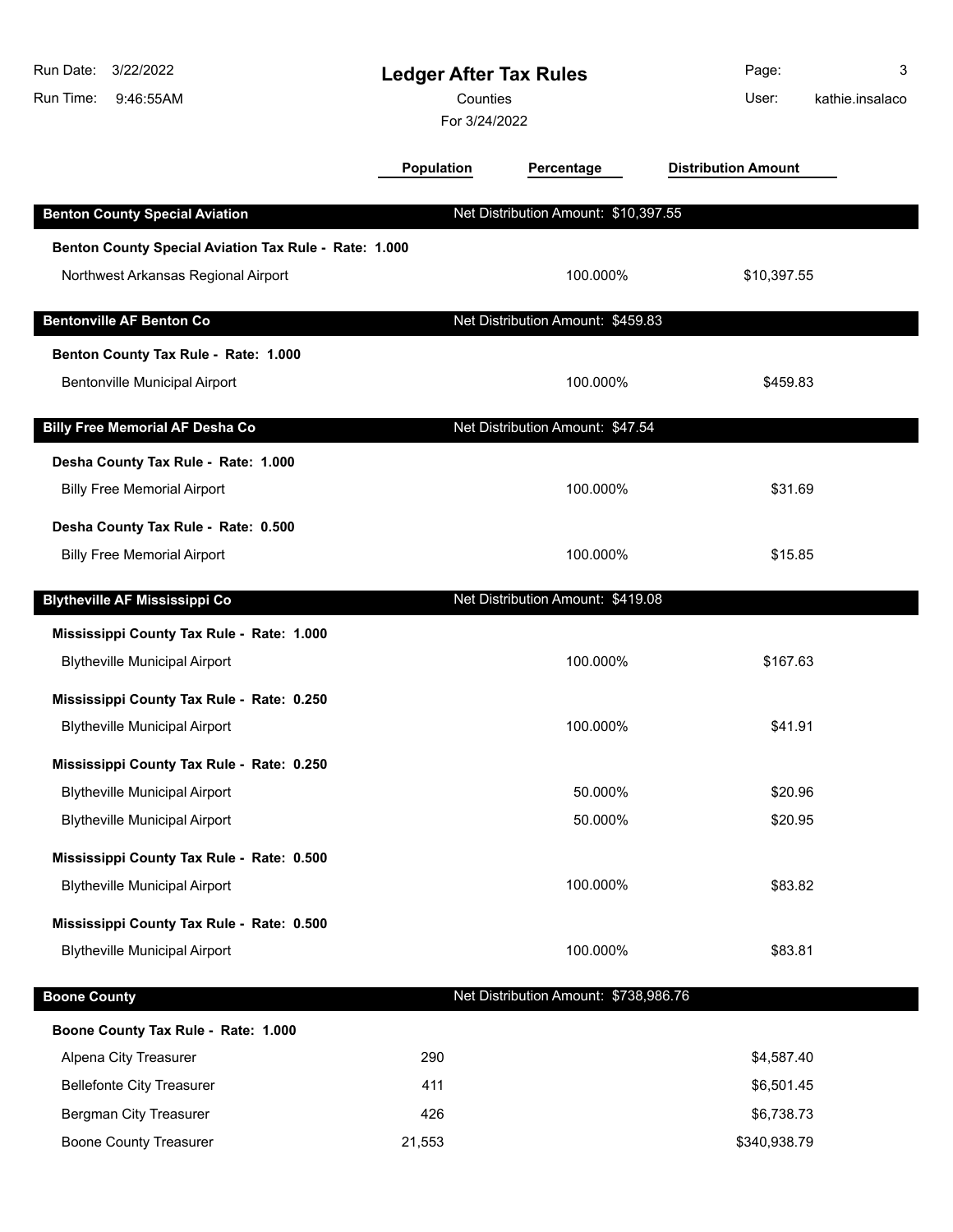# **Ledger After Tax Rules**

For 3/24/2022 Counties **User:** 

Page: 4 kathie.insalaco

|                                       | Population | Percentage                            | <b>Distribution Amount</b> |  |
|---------------------------------------|------------|---------------------------------------|----------------------------|--|
| <b>Diamond City Treasurer</b>         | 757        |                                       | \$11,974.70                |  |
| Everton City Treasurer                | 104        |                                       | \$1,645.14                 |  |
| Harrison City Treasurer               | 13,069     |                                       | \$206,733.59               |  |
| Lead Hill City Treasurer              | 274        |                                       | \$4,334.30                 |  |
| Omaha City Treasurer                  | 128        |                                       | \$2,024.78                 |  |
| South Lead Hill City Treasurer        | 86         |                                       | \$1,360.40                 |  |
| Valley Springs City Treasurer         | 183        |                                       | \$2,894.81                 |  |
| Zinc City Treasurer                   | 92         |                                       | \$1,455.32                 |  |
| Boone County Tax Rule - Rate: 0.250   |            |                                       |                            |  |
| <b>Boone County Treasurer</b>         |            | 100.000%                              | \$147,797.35               |  |
| <b>Boone County AF Co</b>             |            | Net Distribution Amount: \$53.93      |                            |  |
| Boone County Tax Rule - Rate: 1.000   |            |                                       |                            |  |
| <b>Boone County Airport</b>           |            | 100.000%                              | \$43.14                    |  |
| Boone County Tax Rule - Rate: 0.250   |            |                                       |                            |  |
| <b>Boone County Airport</b>           |            | 100.000%                              | \$10.79                    |  |
| <b>Bradley County</b>                 |            | Net Distribution Amount: \$220,505.88 |                            |  |
| Bradley County Tax Rule - Rate: 1.000 |            |                                       |                            |  |
| <b>Banks City Treasurer</b>           | 87         |                                       | \$909.63                   |  |
| <b>Bradley County Treasurer</b>       | 4,480      |                                       | \$46,840.51                |  |
| Hermitage City Treasurer              | 525        |                                       | \$5,489.12                 |  |
| Warren City Treasurer                 | 5,453      |                                       | \$57,013.68                |  |
| Bradley County Tax Rule - Rate: 1.000 |            |                                       |                            |  |
| <b>Bradley County Treasurer</b>       |            | 100.000%                              | \$110,252.94               |  |
| <b>Calhoun County</b>                 |            | Net Distribution Amount: \$178,957.78 |                            |  |
| Calhoun County Tax Rule - Rate: 1.000 |            |                                       |                            |  |
| <b>Calhoun County Treasurer</b>       | 2,959      |                                       | \$44,696.02                |  |
| <b>Hampton City Treasurer</b>         | 1,181      |                                       | \$17,839.13                |  |
| <b>Harrell City Treasurer</b>         | 210        |                                       | \$3,172.07                 |  |
| Thornton City Treasurer               | 339        |                                       | \$5,120.63                 |  |
| <b>Tinsman City Treasurer</b>         | 50         |                                       | \$755.26                   |  |

**Calhoun County Tax Rule - Rate: 0.500**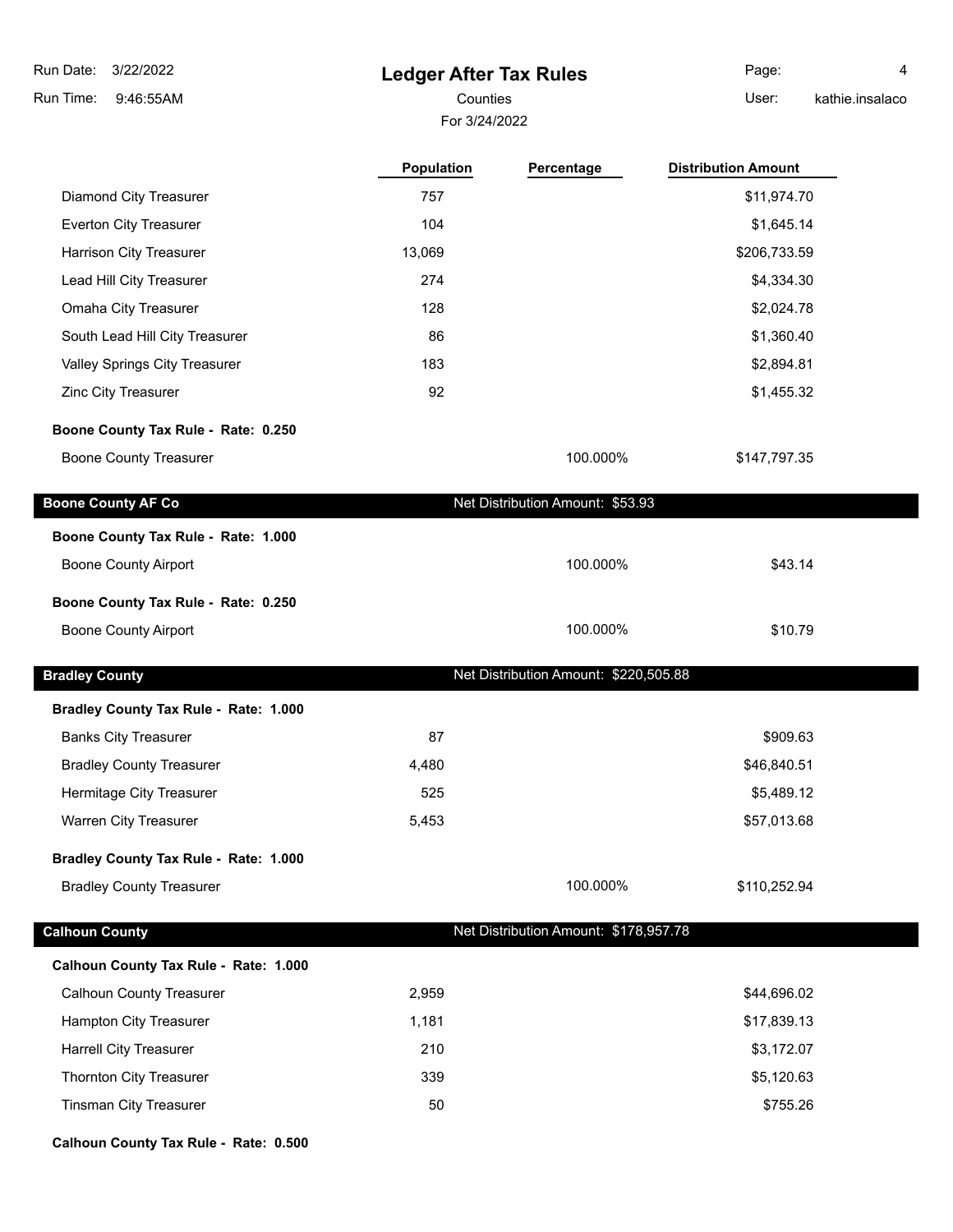**Ledger After Tax Rules** 9:46:55AM Run Time: 3/22/2022 Run Date: Counties User:

For 3/24/2022

**Population Percentage Distribution Amount**

Page: 5 kathie.insalaco

| <b>Calhoun County Treasurer</b>                   |        | 100.000%                              | \$35,791.56  |  |
|---------------------------------------------------|--------|---------------------------------------|--------------|--|
| Calhoun County Tax Rule - Rate: 1.000             |        |                                       |              |  |
| <b>Calhoun County Treasurer</b>                   | 2,959  |                                       | \$44,696.02  |  |
| Hampton City Treasurer                            | 1,181  |                                       | \$17,839.13  |  |
| <b>Harrell City Treasurer</b>                     | 210    |                                       | \$3,172.07   |  |
| Thornton City Treasurer                           | 339    |                                       | \$5,120.63   |  |
| <b>Tinsman City Treasurer</b>                     | 50     |                                       | \$755.26     |  |
|                                                   |        | Net Distribution Amount: \$200,347.71 |              |  |
| <b>Carroll County</b>                             |        |                                       |              |  |
| Carroll County Tax Rule - 26-74-401 - Rate: 0.500 |        |                                       |              |  |
| <b>Beaver City Treasurer</b>                      | 67     |                                       | \$474.99     |  |
| <b>Blue Eye City Treasurer</b>                    | 46     |                                       | \$326.11     |  |
| <b>Carroll County Treasurer</b>                   | 25,748 |                                       | \$182,539.02 |  |
| Holiday Island City Treasurer                     | 2,399  |                                       | \$17,007.59  |  |
| <b>Chicot County</b>                              |        | Net Distribution Amount: \$203,625.30 |              |  |
| Chicot County Tax Rule - Rate: 1.000              |        |                                       |              |  |
| <b>Chicot County Treasurer</b>                    | 4,394  |                                       | \$43,824.92  |  |
| Dermott City Treasurer                            | 2,021  |                                       | \$20,157.07  |  |
| <b>Eudora City Treasurer</b>                      | 1,728  |                                       | \$17,234.74  |  |
| Lake Village City Treasurer                       | 2,065  |                                       | \$20,595.92  |  |
| Chicot County Tax Rule - Rate: 1.000              |        |                                       |              |  |
| <b>Chicot County Treasurer</b>                    |        | 100.000%                              | \$101,812.65 |  |
| <b>Clark County</b>                               |        | Net Distribution Amount: \$526,230.82 |              |  |
| Clark County Tax Rule - Rate: 1.000               |        |                                       |              |  |
| <b>Clark County Treasurer</b>                     |        | 100.000%                              | \$350,820.55 |  |
| Clark County - Rate: 0.500                        |        |                                       |              |  |
| <b>Clark County Treasurer</b>                     |        | 100.000%                              | \$175,410.27 |  |
| <b>Clarksville AF Johnson Co</b>                  |        | Net Distribution Amount: \$36.86      |              |  |
| Johnson County Tax Rule - Rate: 1.000             |        |                                       |              |  |

Clarksville Airport Commission **\$36.86**  $\frac{1}{2}$  \$36.86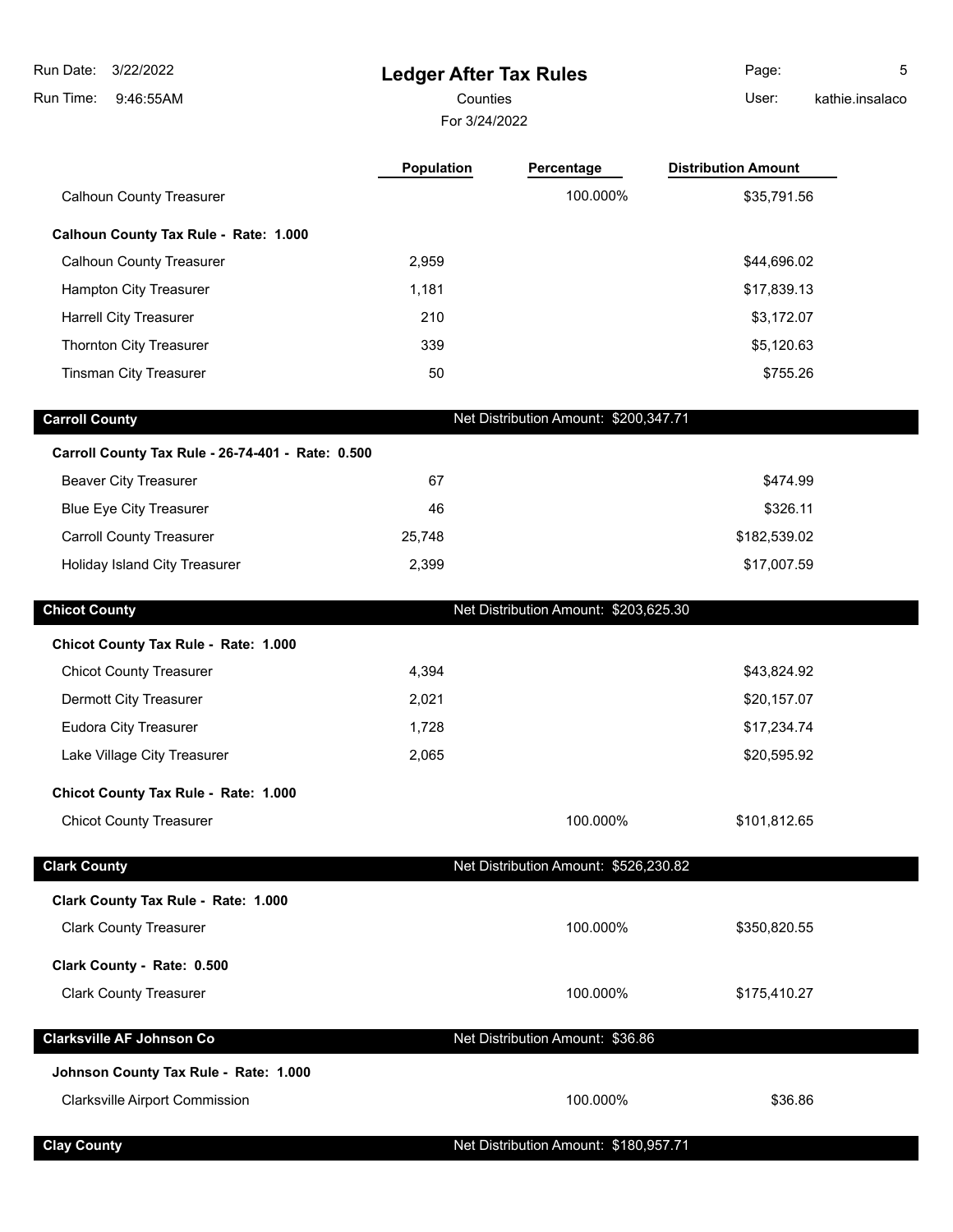### **Ledger After Tax Rules**

Counties **Counties** User:

Page: 6 kathie.insalaco

For 3/24/2022

**Population Percentage Distribution Amount**

**Clay County Tax Rule - 26-74-401 - Rate: 0.500** Clay County Treasurer 13,349 \$55,332.71 Datto City Treasurer 65 \$269.43 Greenway City Treasurer 174 **\$721.24** \$721.24 Knobel City Treasurer **147** \$609.33 McDougal City Treasurer 134 **134** \$555.44 Nimmons City Treasurer 69 \$286.01 Peach Orchard City Treasurer 105 \$435.23 Pollard City Treasurer 193 by the 193 \$800.00 \$800.00 \$800.00 \$800.00 \$800.00 \$800.00 \$800.00 \$800.00 \$800.00 \$ St. Francis City Treasurer 218 **3903.63** \$903.63 Success City Treasurer 98 \$406.22 **Clay County Tax Rule - Rate: 1.000** Clay County Treasurer 6. The country Treasurer 4,638 \$38,449.78 Corning City Treasurer **3,227** \$26,752.36 Datto City Treasurer 65 \$538.86 Greenway City Treasurer 174 **174** \$1,442.49 Knobel City Treasurer **147** \$1,218.65 McDougal City Treasurer 134 **134** \$1,110.88 Nimmons City Treasurer 69 \$572.02 Peach Orchard City Treasurer 105 \$870.47 Piggott City Treasurer 1988 and the state of the 3,622 \$30,026.97 \$30,026.97 Pollard City Treasurer 193 by the control of the 193 by the control of the control of the 1,600.00 control of the 1,600.00 control of the 1,600.00 control of the 1,600.00 control of the 1,600.00 control of the 1,600.00 con Rector City Treasurer 1,862 \$15,436.29 \$15,436.29 St. Francis City Treasurer 218 **31,807.26 \$1,807.26 \$1,807.26** Success City Treasurer **198 by Community Community Community Community Community Community Community Community Community Community Community S812.44** 

**Cleburne County Cleburne County Net Distribution Amount: \$551,697.07** 

| Cleburne County Tax Rule - Rate: 1.000 |        |              |
|----------------------------------------|--------|--------------|
| <b>Cleburne County Treasurer</b>       | 15.796 | \$217,022.18 |
| <b>Concord City Treasurer</b>          | 190    | \$2,610.42   |
| <b>Fairfield Bay City Treasurer</b>    | 161    | \$2,211.99   |
| Greers Ferry City Treasurer            | 821    | \$11,279.77  |
| Heber Springs City Treasurer           | 6.969  | \$95,747.50  |
| <b>Higden City Treasurer</b>           | 114    | \$1,566.25   |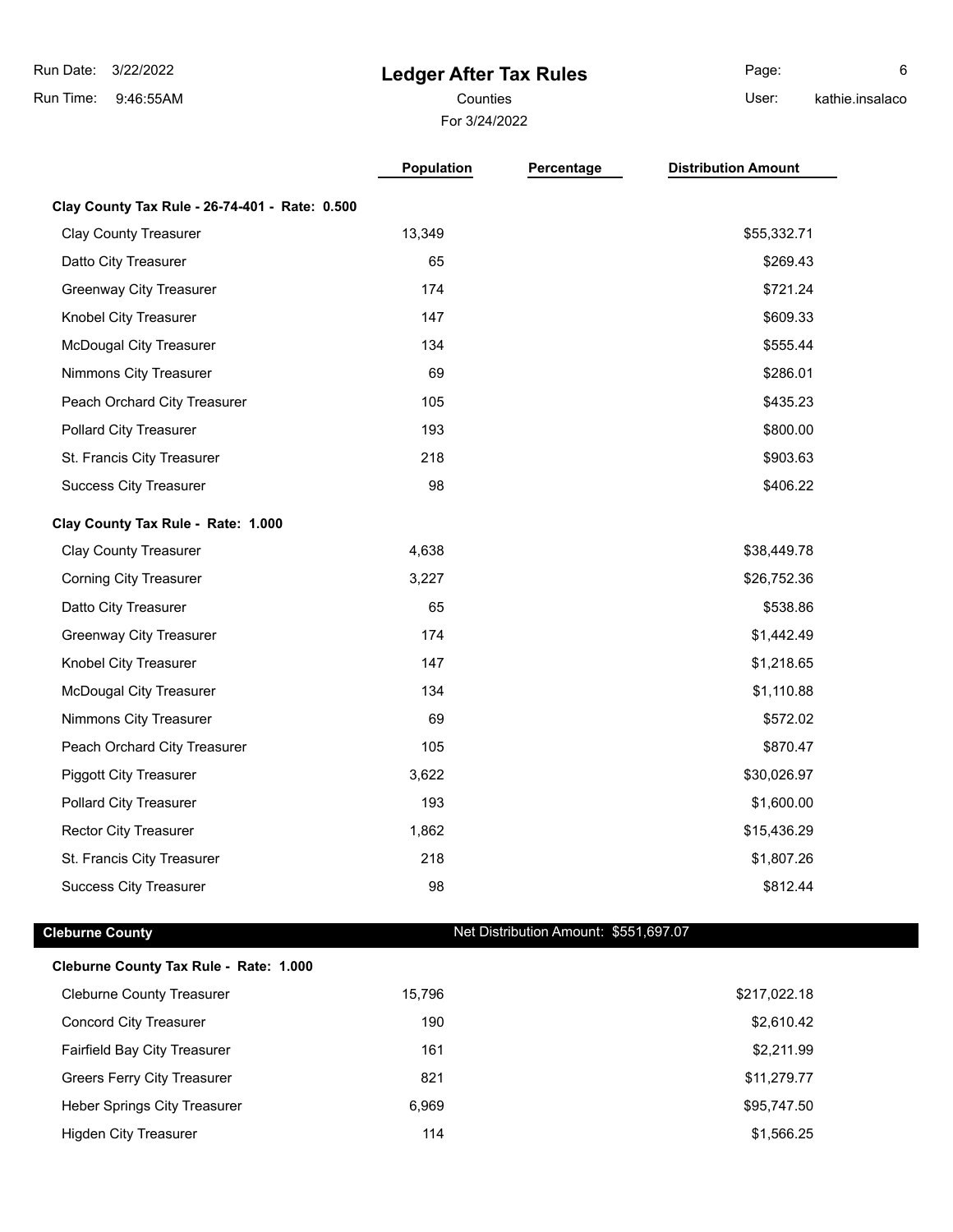| 3/22/2022<br>Run Date:<br>Run Time:<br>9:46:55AM                             | <b>Ledger After Tax Rules</b><br>Counties<br>For 3/24/2022 |                                       | Page:<br>User:             | $\overline{7}$<br>kathie.insalaco |
|------------------------------------------------------------------------------|------------------------------------------------------------|---------------------------------------|----------------------------|-----------------------------------|
|                                                                              | <b>Population</b>                                          | Percentage                            | <b>Distribution Amount</b> |                                   |
| Quitman City Treasurer                                                       | 660                                                        |                                       | \$9,067.78                 |                                   |
| Cleburne County Tax Rule - Rate: 0.500                                       |                                                            |                                       |                            |                                   |
| <b>Cleburne County Treasurer</b>                                             |                                                            | 100.000%                              | \$169,752.94               |                                   |
| Cleburne County Tax Rule - Rate: 0.130                                       |                                                            |                                       |                            |                                   |
| <b>Cleburne County Treasurer</b>                                             |                                                            | 100.000%                              | \$42,438.24                |                                   |
| <b>Cleveland County</b>                                                      |                                                            | Net Distribution Amount: \$165,440.27 |                            |                                   |
|                                                                              |                                                            |                                       |                            |                                   |
| Cleveland County Tax Rule - Rate: 1.000<br><b>Cleveland County Treasurer</b> | 6,236                                                      |                                       | \$42,045.26                |                                   |
| Kingsland City Treasurer                                                     | 347                                                        |                                       | \$2,339.59                 |                                   |
| <b>Rison City Treasurer</b>                                                  | 967                                                        |                                       | \$6,519.85                 |                                   |
|                                                                              |                                                            |                                       |                            |                                   |
| Cleveland County Tax Rule - Rate: 0.250<br><b>Cleveland County Treasurer</b> |                                                            | 100.000%                              | \$12,726.17                |                                   |
|                                                                              |                                                            |                                       |                            |                                   |
| Cleveland County Tax Rule - Rate: 2.000                                      |                                                            |                                       |                            |                                   |
| <b>Cleveland County Treasurer</b>                                            |                                                            | 100.000%                              | \$101,809.40               |                                   |
| <b>Clinton AF Van Buren Co</b>                                               |                                                            | Net Distribution Amount: \$32.98      |                            |                                   |
| Van Buren County Tax Rule - Rate: 1.000                                      |                                                            |                                       |                            |                                   |
| <b>Clinton Municipal Airport</b>                                             |                                                            | 100.000%                              | \$21.99                    |                                   |
| Van Buren County Tax Rule - Rate: 0.500                                      |                                                            |                                       |                            |                                   |
| <b>Clinton Municipal Airport</b>                                             |                                                            | 100.000%                              | \$10.99                    |                                   |
| <b>Columbia County</b>                                                       |                                                            | Net Distribution Amount: \$502,742.81 |                            |                                   |
| Columbia County Tax Rule - Rate: 1.000                                       |                                                            |                                       |                            |                                   |
| <b>Columbia County Treasurer</b>                                             |                                                            | 100.000%                              | \$335,161.87               |                                   |
| Columbia County Tax Rule - Rate: 0.500                                       |                                                            |                                       |                            |                                   |
| <b>Columbia County Treasurer</b>                                             |                                                            | 66.667%                               | \$111,720.68               |                                   |
|                                                                              |                                                            | 33.333%                               | \$55,860.26                |                                   |
| <b>Columbia County Treasurer</b>                                             | 9,235                                                      |                                       | \$22,624.86                |                                   |
| <b>Emerson City Treasurer</b>                                                | 293                                                        |                                       | \$717.82                   |                                   |
| Magnolia City Treasurer                                                      | 11,162                                                     |                                       | \$27,345.83                |                                   |
| <b>McNeil City Treasurer</b>                                                 | 381                                                        |                                       | \$933.41                   |                                   |
| <b>Taylor City Treasurer</b>                                                 | 579                                                        |                                       | \$1,418.49                 |                                   |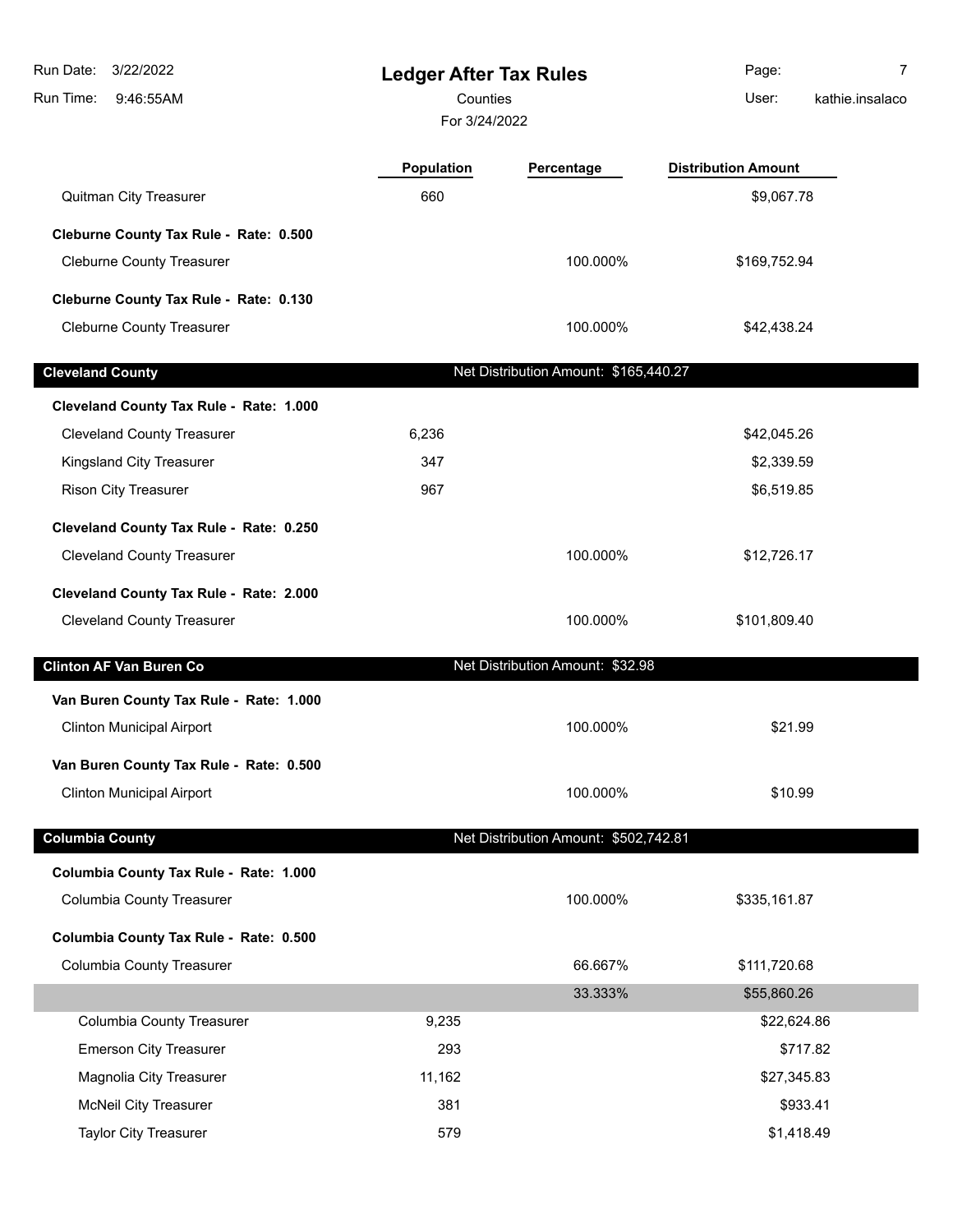| Run Date:<br>3/22/2022                  | <b>Ledger After Tax Rules</b> |                                         | 8<br>Page:                 |
|-----------------------------------------|-------------------------------|-----------------------------------------|----------------------------|
| Run Time:<br>9:46:55AM                  | Counties                      |                                         | User:<br>kathie.insalaco   |
|                                         | For 3/24/2022                 |                                         |                            |
|                                         | Population                    | Percentage                              | <b>Distribution Amount</b> |
| <b>Waldo City Treasurer</b>             | 1,151                         |                                         | \$2,819.85                 |
|                                         |                               |                                         |                            |
| <b>Conway County</b>                    |                               | Net Distribution Amount: \$502,569.90   |                            |
| Conway County Tax Rule - Rate: 1.000    |                               |                                         |                            |
| <b>Conway County Treasurer</b>          | 11,978                        |                                         | \$166,057.23               |
| Menifee City Treasurer                  | 274                           |                                         | \$3,798.60                 |
| Morrilton City Treasurer                | 6,992                         |                                         | \$96,933.73                |
| Oppelo City Treasurer                   | 737                           |                                         | \$10,217.41                |
| Plumerville City Treasurer              | 734                           |                                         | \$10,175.83                |
| Conway County Tax Rule - Rate: 0.250    |                               |                                         |                            |
| <b>Conway County Treasurer</b>          |                               | 100.000%                                | \$71,795.70                |
| Conway County Tax Rule - Rate: 0.250    |                               |                                         |                            |
| <b>Conway County Treasurer</b>          |                               | 100.000%                                | \$71,795.70                |
| Conway County Tax Rule - Rate: 0.250    |                               |                                         |                            |
| <b>Conway County Treasurer</b>          |                               | 100.000%                                | \$71,795.70                |
| <b>Craighead County</b>                 |                               | Net Distribution Amount: \$2,000,990.06 |                            |
| Craighead County Tax Rule - Rate: 1.000 |                               |                                         |                            |
| <b>Bay City Treasurer</b>               | 1,876                         |                                         | \$33,748.30                |
| <b>Black Oak City Treasurer</b>         | 233                           |                                         | \$4,191.55                 |
| <b>Bono City Treasurer</b>              | 2,409                         |                                         | \$43,336.71                |
| <b>Brookland City Treasurer</b>         | 4,064                         |                                         | \$73,109.33                |
| Caraway City Treasurer                  | 1,133                         |                                         | \$20,382.10                |
| Cash City Treasurer                     | 280                           |                                         | \$5,037.06                 |
| <b>Craighead County Treasurer</b>       | 18,715                        |                                         | \$336,673.49               |
| <b>Egypt City Treasurer</b>             | 113                           |                                         | \$2,032.81                 |
| Jonesboro City Treasurer                | 78,576                        |                                         | \$1,413,542.94             |
| Lake City Treasurer                     | 2,326                         |                                         | \$41,843.58                |
| Monette City Treasurer                  | 1,506                         |                                         | \$27,092.19                |
| <b>Crawford County</b>                  |                               | Net Distribution Amount: \$961,702.43   |                            |
| Crawford County Tax Rule - Rate: 1.000  |                               |                                         |                            |
| Alma City Treasurer                     | 5,825                         |                                         | \$74,527.02                |
| Cedarville City Treasurer               | 1,424                         |                                         | \$18,219.14                |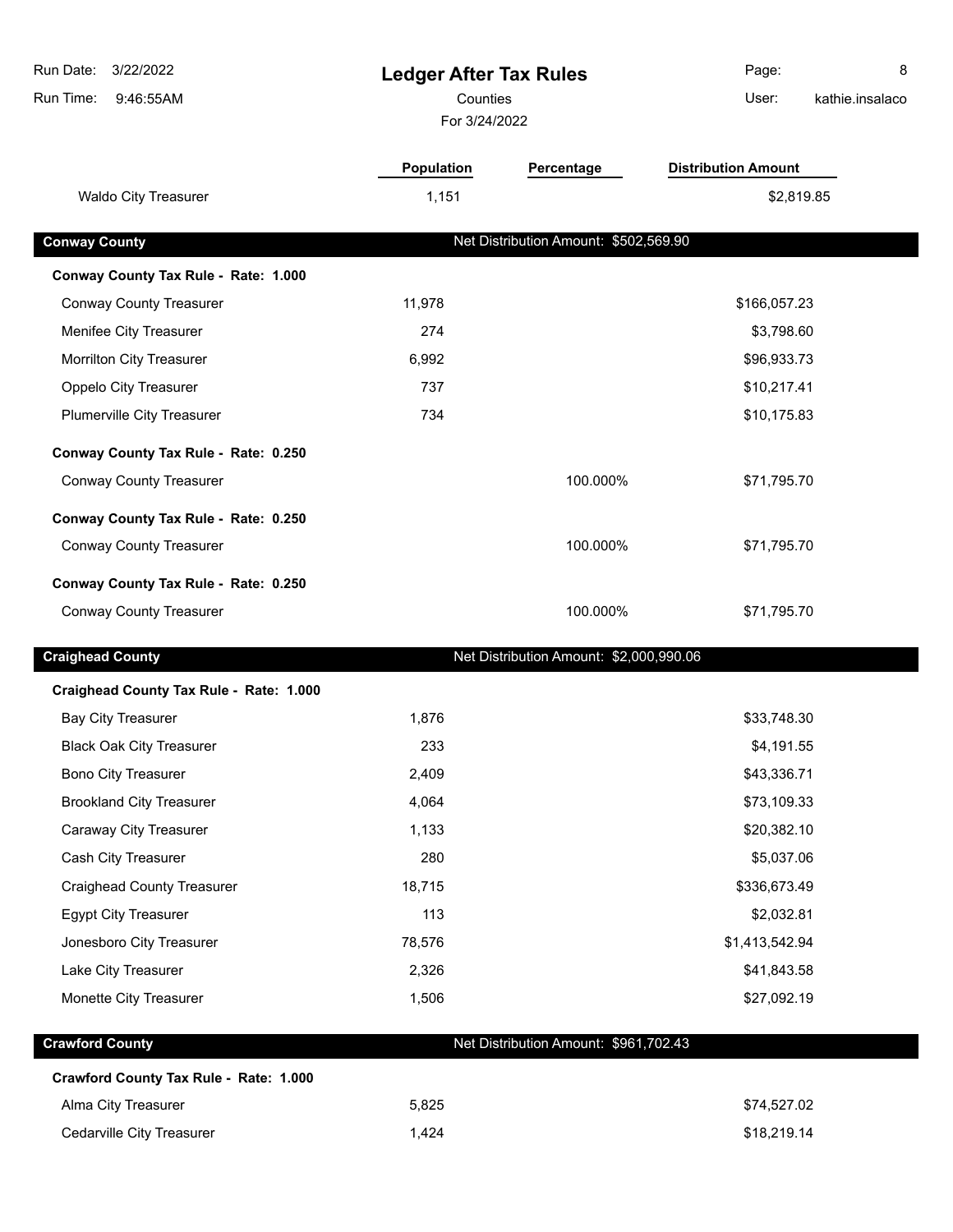3/22/2022 Run Date:

9:46:55AM Run Time:

## **Ledger After Tax Rules**

For 3/24/2022 Counties User:

Page: 9 kathie.insalaco

|                                        | <b>Population</b> | Percentage | <b>Distribution Amount</b> |
|----------------------------------------|-------------------|------------|----------------------------|
| <b>Chester City Treasurer</b>          | 144               |            | \$1,842.38                 |
| <b>Crawford County Treasurer</b>       | 25,544            |            | \$326,818.58               |
| Dyer City Treasurer                    | 772               |            | \$9,877.23                 |
| Kibler City Treasurer                  | 1,005             |            | \$12,858.31                |
| Mountainburg City Treasurer            | 528               |            | \$6,755.41                 |
| <b>Mulberry City Treasurer</b>         | 1,543             |            | \$19,741.66                |
| <b>Rudy City Treasurer</b>             | 130               |            | \$1,663.26                 |
| Van Buren City Treasurer               | 23,218            |            | \$297,058.95               |
| Crawford County Tax Rule - Rate: 0.250 |                   |            |                            |
| <b>Crawford County Treasurer</b>       |                   | 100.000%   | \$192,340.49               |

**Crittenden County** Crittenden County County Crittenden County Counter County Counter County Counter County Counter Counter Counter Counter Counter Counter Counter Counter Counter Counter Counter Counter Counter Counter Co

### **Crittenden County Tax Rule - Rate: 1.000**

|                                    |        | 50.000% | \$346,518.05 |
|------------------------------------|--------|---------|--------------|
| Anthonyville City Treasurer        | 135    |         | \$1,097.19   |
| <b>Clarkedale City Treasurer</b>   | 336    |         | \$2,730.79   |
| Crawfordsville City Treasurer      | 462    |         | \$3,754.84   |
| Earle City Treasurer               | 1,831  |         | \$14,881.19  |
| <b>Edmondson City Treasurer</b>    | 243    |         | \$1,974.95   |
|                                    | 176    |         | \$1,430.42   |
| <b>Gilmore City Treasurer</b>      |        | 90.000% | \$1,287.38   |
| <b>Crittenden County Treasurer</b> |        | 10.000% | \$143.04     |
| Horseshoe Lake City Treasurer      | 264    |         | \$2,145.62   |
|                                    | 118    |         | \$959.03     |
| Jennette City Treasurer            |        | 90.000% | \$863.13     |
| <b>Crittenden County Treasurer</b> |        | 10.000% | \$95.90      |
| Jericho City Treasurer             | 98     |         | \$796.48     |
| <b>Marion City Treasurer</b>       | 13,752 |         | \$111,767.43 |
|                                    | 184    |         | \$1,495.43   |
| <b>Sunset City Treasurer</b>       |        | 90.000% | \$1,345.89   |
| <b>Crittenden County Treasurer</b> |        | 10.000% | \$149.54     |
|                                    | 517    |         | \$4,201.84   |
| <b>Turrell City Treasurer</b>      |        | 90.000% | \$3,781.66   |
| <b>Crittenden County Treasurer</b> |        | 10.000% | \$420.18     |
| West Memphis City Treasurer        | 24,520 |         | \$199,282.84 |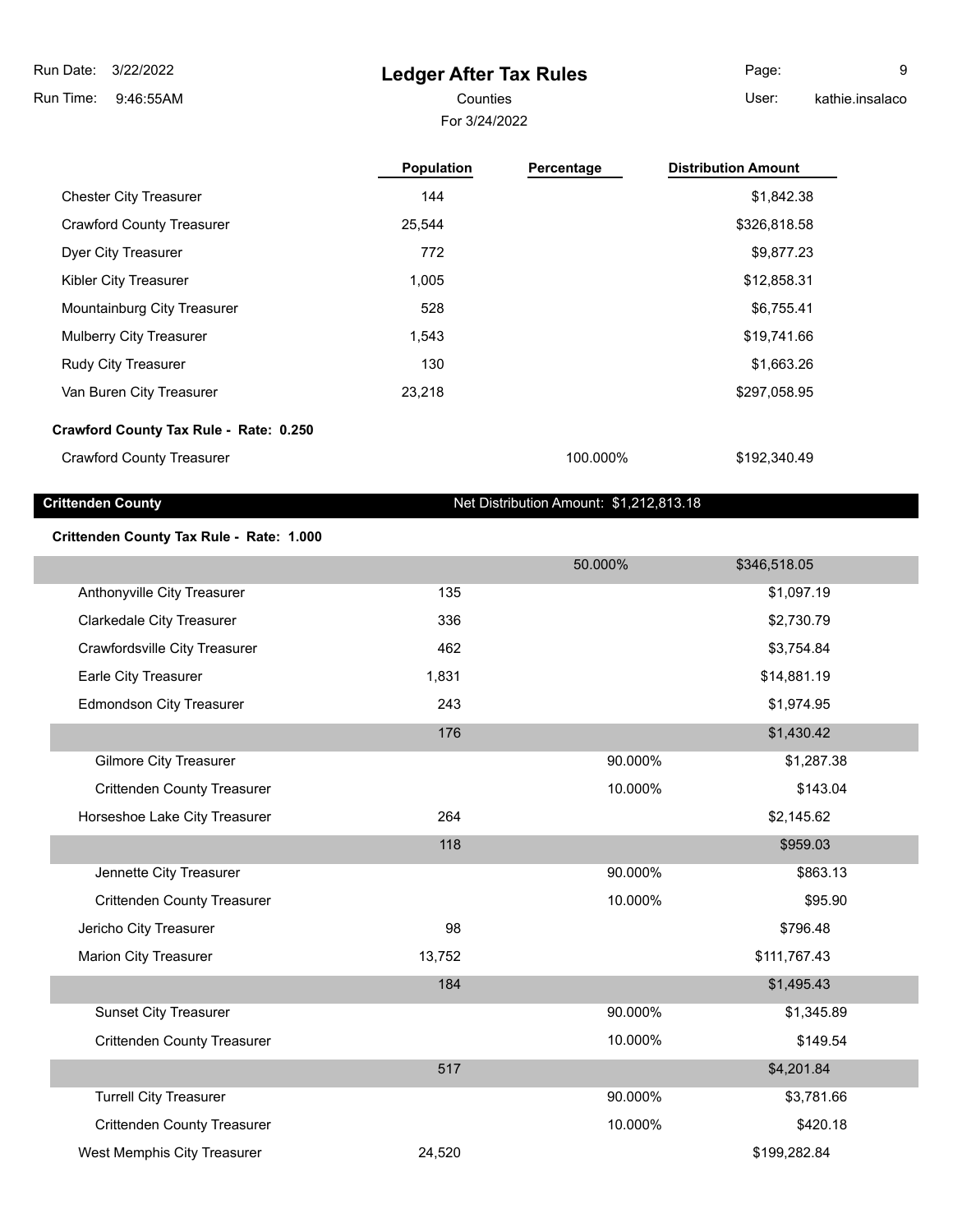| Run Date:<br>3/22/2022<br>Run Time:<br>9:46:55AM | <b>Ledger After Tax Rules</b><br>Counties<br>For 3/24/2022 |                                       | Page:<br>User:             | 10<br>kathie.insalaco |
|--------------------------------------------------|------------------------------------------------------------|---------------------------------------|----------------------------|-----------------------|
|                                                  | <b>Population</b>                                          | Percentage                            | <b>Distribution Amount</b> |                       |
| <b>Crittenden County Treasurer</b>               |                                                            | 50.000%                               | \$346,518.05               |                       |
| Crittenden County Tax Rule - Rate: 0.750         |                                                            |                                       |                            |                       |
| <b>Crittenden County Treasurer</b>               |                                                            | 100.000%                              | \$519,777.08               |                       |
| <b>Cross County</b>                              |                                                            | Net Distribution Amount: \$630,916.98 |                            |                       |
| Cross County Tax Rule - Rate: 1.000              |                                                            |                                       |                            |                       |
| Cherry Valley City Treasurer                     | 575                                                        |                                       | \$7,183.85                 |                       |
| <b>Cross County Treasurer</b>                    | 6,922                                                      |                                       | \$86,481.07                |                       |
| Hickory Ridge City Treasurer                     | 228                                                        |                                       | \$2,848.55                 |                       |
| Parkin City Treasurer                            | 794                                                        |                                       | \$9,919.96                 |                       |
| Wynne City Treasurer                             | 8,314                                                      |                                       | \$103,872.23               |                       |
| Cross County Tax Rule - Rate: 1.000              |                                                            |                                       |                            |                       |
| <b>Cross County Treasurer</b>                    |                                                            | 100.000%                              | \$210,305.66               |                       |
| Cross County Tax Rule - Rate: 0.130              |                                                            |                                       |                            |                       |
| <b>Cross County Treasurer</b>                    |                                                            | 100.000%                              | \$26,288.21                |                       |
| Cross County Tax Rule - Rate: 0.880              |                                                            |                                       |                            |                       |
| <b>Cross County Treasurer</b>                    |                                                            | 100.000%                              | \$184,017.45               |                       |
| <b>Dallas County</b>                             |                                                            | Net Distribution Amount: \$162,296.37 |                            |                       |
| Dallas County Tax Rule - Rate: 1.000             |                                                            |                                       |                            |                       |
| <b>Dallas County Treasurer</b>                   |                                                            | 100.000%                              | \$81,148.19                |                       |
| Dallas County Tax Rule - Rate: 1.000             |                                                            |                                       |                            |                       |
| <b>Dallas County Treasurer</b>                   |                                                            | 100.000%                              | \$81,148.18                |                       |
| Dennis Cantrell AF Faulkner Co                   |                                                            | Net Distribution Amount: \$348.27     |                            |                       |
| Faulkner County Tax Rule - Rate: 0.500           |                                                            |                                       |                            |                       |
| Dennis Cantrell Field                            |                                                            | 100.000%                              | \$348.27                   |                       |
| <b>Desha County</b>                              |                                                            | Net Distribution Amount: \$239,193.35 |                            |                       |
| Desha County Tax Rule - Rate: 1.000              |                                                            |                                       |                            |                       |
| Arkansas City Treasurer                          | 376                                                        |                                       | \$5,261.76                 |                       |
| Desha County Treasurer                           | 2,529                                                      |                                       | \$35,390.96                |                       |
| Dumas City Treasurer                             | 4,001                                                      |                                       | \$55,990.20                |                       |
| McGehee City Treasurer                           | 3,849                                                      |                                       | \$53,863.11                |                       |
|                                                  |                                                            |                                       |                            |                       |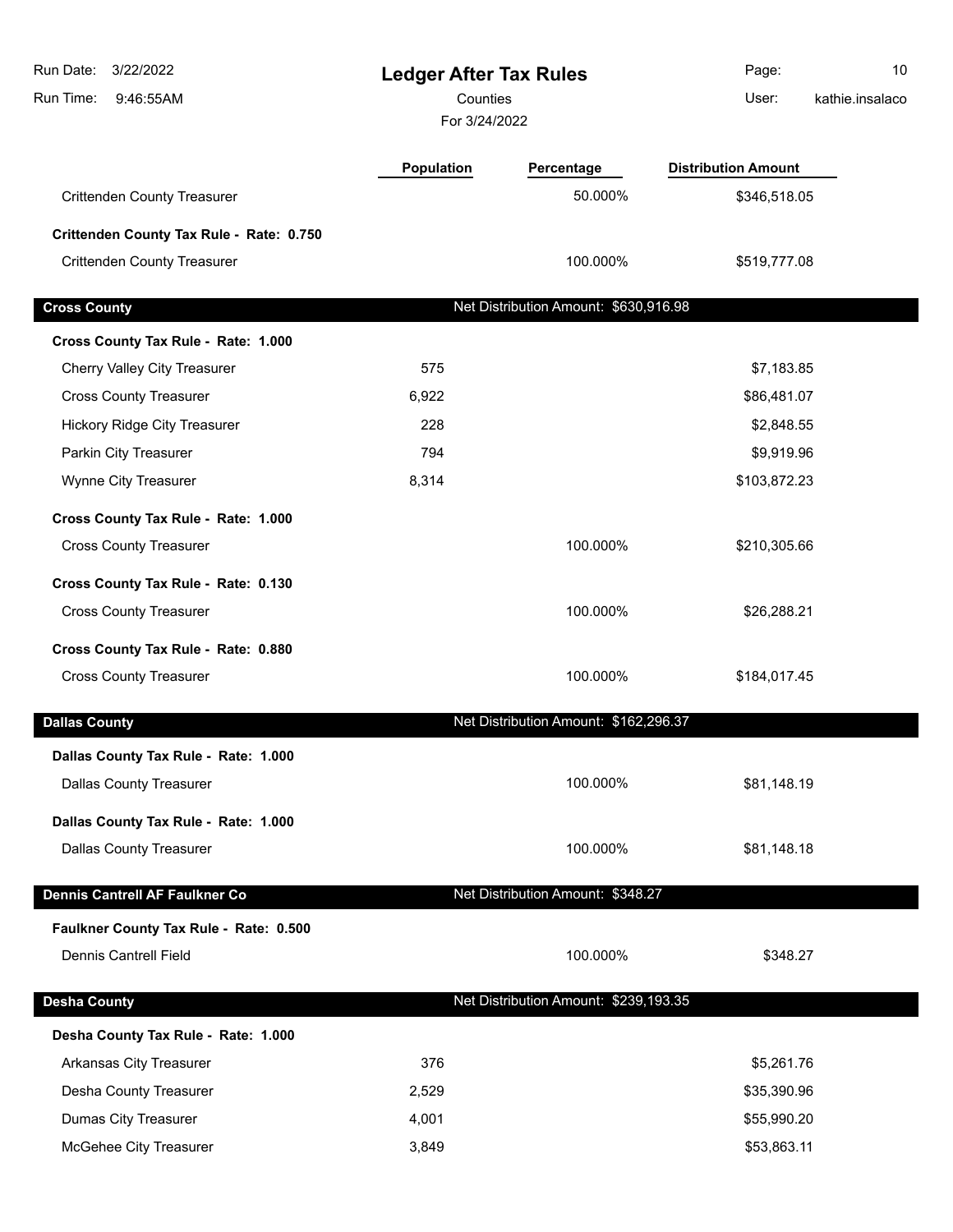| 3/22/2022<br>Run Date:                   | <b>Ledger After Tax Rules</b> |                                       | Page:                      | 11              |
|------------------------------------------|-------------------------------|---------------------------------------|----------------------------|-----------------|
| Run Time:<br>9:46:55AM                   | Counties                      |                                       | User:                      | kathie.insalaco |
|                                          | For 3/24/2022                 |                                       |                            |                 |
|                                          | Population                    | Percentage                            | <b>Distribution Amount</b> |                 |
| Mitchellville City Treasurer             | 293                           |                                       | \$4,100.26                 |                 |
| Reed City Treasurer                      | 130                           |                                       | \$1,819.23                 |                 |
| <b>Tillar City Treasurer</b>             | 32                            |                                       | \$447.81                   |                 |
| <b>Watson City Treasurer</b>             | 185                           |                                       | \$2,588.90                 |                 |
| Desha County Tax Rule - Rate: 0.500      |                               |                                       |                            |                 |
| Desha County Treasurer                   |                               | 100.000%                              | \$79,731.12                |                 |
| Drake Field AF Washington Co             |                               | Net Distribution Amount: \$1,728.72   |                            |                 |
| Washington County Tax Rule - Rate: 1.000 |                               |                                       |                            |                 |
| Fayetteville Drake Field                 |                               | 75.000%                               | \$1,037.24                 |                 |
| Fayetteville Drake Field                 |                               | 25.000%                               | \$345.74                   |                 |
| Washington County Tax Rule - Rate: 0.250 |                               |                                       |                            |                 |
| Fayetteville Drake Field                 |                               | 100.000%                              | \$345.74                   |                 |
| <b>Drew County</b>                       |                               | Net Distribution Amount: \$572,911.30 |                            |                 |
| Drew County Tax Rule - Rate: 1.000       |                               |                                       |                            |                 |
| <b>Drew County Treasurer</b>             | 8,236                         |                                       | \$120,870.89               |                 |
| Jerome City Treasurer                    |                               |                                       | \$0.00                     |                 |
| Monticello City Treasurer                | 8,442                         |                                       | \$123,894.13               |                 |
| <b>Tillar City Treasurer</b>             | 140                           |                                       | \$2,054.63                 |                 |
| Wilmar City Treasurer                    | 395                           |                                       | \$5,796.99                 |                 |
| Winchester City Treasurer                | 137                           |                                       | \$2,010.60                 |                 |
| Drew County Tax Rule - Rate: 0.250       |                               |                                       |                            |                 |
| Drew County Treasurer                    |                               | 100.000%                              | \$63,656.81                |                 |
| Drew County Tax Rule - Rate: 1.000       |                               |                                       |                            |                 |
| Drew County Treasurer                    |                               | 75.000%                               | \$190,970.44               |                 |
| <b>Drew County Treasurer</b>             |                               | 25.000%                               | \$63,656.81                |                 |
| El Dorado Downtown AF Union Co           |                               | Net Distribution Amount: \$49.48      |                            |                 |
| Union County Tax Rule - Rate: 1.000      |                               |                                       |                            |                 |
| El Dorado Downtown Airport               |                               | 100.000%                              | \$24.74                    |                 |
| Union County Tax Rule - Rate: 1.000      |                               |                                       |                            |                 |
| <b>Calion City Treasurer</b>             |                               | 1.100%                                | \$0.27                     |                 |
| El Dorado City Treasurer                 |                               | 52.000%                               | \$12.86                    |                 |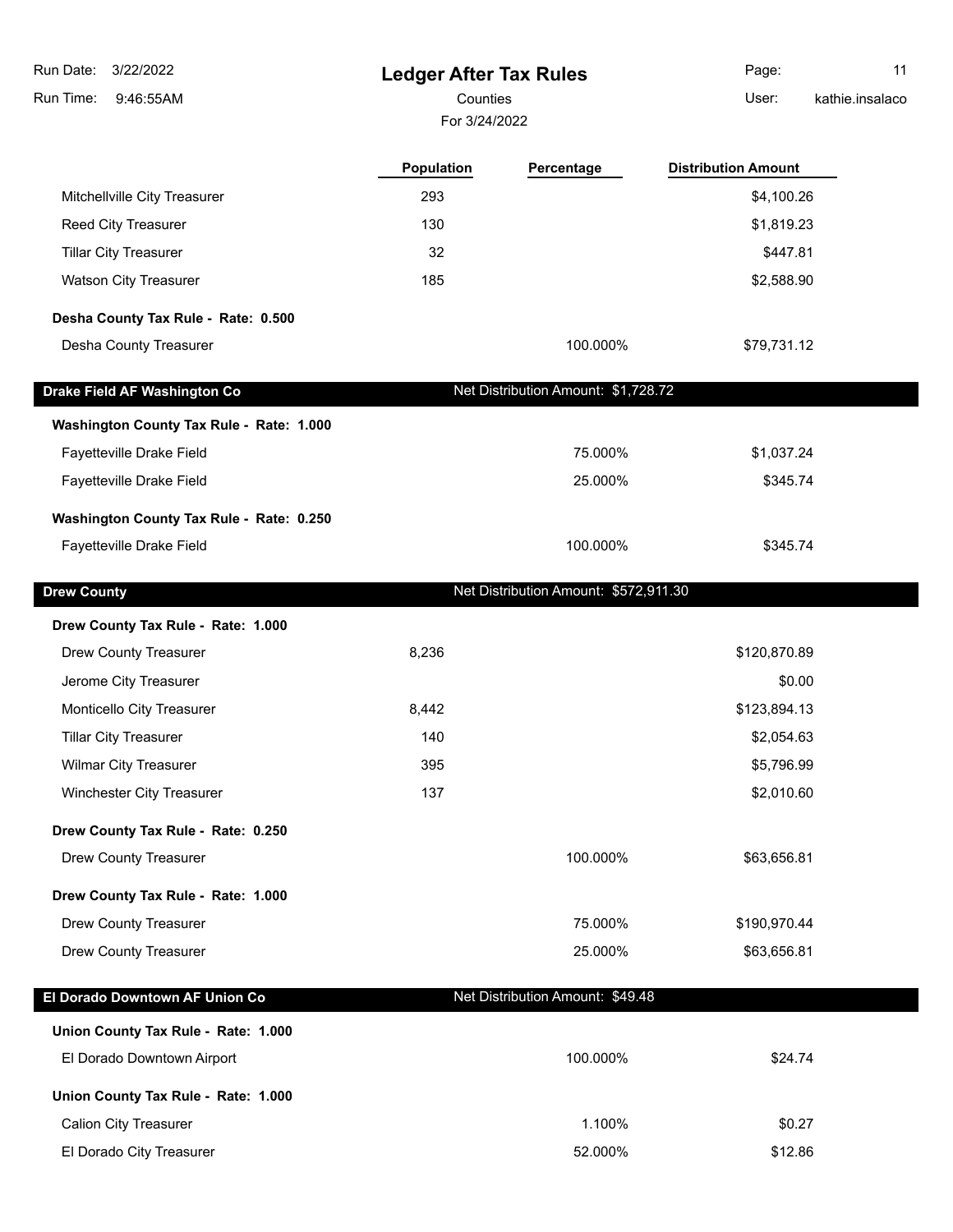| Run Date:<br>3/22/2022                        | <b>Ledger After Tax Rules</b> |                                       | Page:                      | 12              |
|-----------------------------------------------|-------------------------------|---------------------------------------|----------------------------|-----------------|
| Run Time:<br>9:46:55AM                        | Counties                      |                                       | User:                      | kathie.insalaco |
|                                               | For 3/24/2022                 |                                       |                            |                 |
|                                               | <b>Population</b>             | Percentage                            | <b>Distribution Amount</b> |                 |
| <b>Felsenthal City Treasurer</b>              |                               | 0.200%                                | \$0.05                     |                 |
| <b>Huttig City Treasurer</b>                  |                               | 1.700%                                | \$0.42                     |                 |
| Junction City Treasurer                       |                               | 1.400%                                | \$0.35                     |                 |
| Norphlet City Treasurer                       |                               | 1.500%                                | \$0.37                     |                 |
| Smackover City Treasurer                      |                               | 4.800%                                | \$1.19                     |                 |
| <b>Strong City Treasurer</b>                  |                               | 1.300%                                | \$0.32                     |                 |
| El Dorado Downtown Airport                    |                               | 36.000%                               | \$8.91                     |                 |
| El Dorado Goodwin AF Union Co                 |                               | Net Distribution Amount: \$1,186.43   |                            |                 |
| Union County Tax Rule - Rate: 1.000           |                               |                                       |                            |                 |
| El Dorado Goodwin Field                       |                               | 100.000%                              | \$593.22                   |                 |
| Union County Tax Rule - Rate: 1.000           |                               |                                       |                            |                 |
| <b>Calion City Treasurer</b>                  |                               | 1.100%                                | \$6.53                     |                 |
| El Dorado City Treasurer                      |                               | 52.000%                               | \$308.47                   |                 |
| <b>Felsenthal City Treasurer</b>              |                               | 0.200%                                | \$1.19                     |                 |
| <b>Huttig City Treasurer</b>                  |                               | 1.700%                                | \$10.08                    |                 |
| Junction City Treasurer                       |                               | 1.400%                                | \$8.30                     |                 |
| Norphlet City Treasurer                       |                               | 1.500%                                | \$8.90                     |                 |
| Smackover City Treasurer                      |                               | 4.800%                                | \$28.47                    |                 |
| <b>Strong City Treasurer</b>                  |                               | 1.300%                                | \$7.71                     |                 |
| El Dorado Goodwin Field                       |                               | 36.000%                               | \$213.56                   |                 |
| <b>Faulkner County</b>                        |                               | Net Distribution Amount: \$995,970.59 |                            |                 |
| Faulkner County Tax - 26-74-401 - Rate: 0.500 |                               |                                       |                            |                 |
| <b>Enola City Treasurer</b>                   | 318                           |                                       | \$2,564.56                 |                 |
| <b>Faulkner County Treasurer</b>              | 121,091                       |                                       | \$976,558.93               |                 |
| <b>Holland City Treasurer</b>                 | 586                           |                                       | \$4,725.90                 |                 |
| Mount Vernon City Treasurer                   | 144                           |                                       | \$1,161.31                 |                 |
| Twin Groves City Treasurer                    | 317                           |                                       | \$2,556.50                 |                 |
| <b>Wooster City Treasurer</b>                 | 1,042                         |                                       | \$8,403.39                 |                 |
| Fort Smith AF Sebastian Co                    |                               | Net Distribution Amount: \$1,779.16   |                            |                 |
| Sebastian County Tax Rule - Rate: 1.000       |                               |                                       |                            |                 |
| Fort Smith Regional Airport                   |                               | 100.000%                              | \$1,779.16                 |                 |
| <b>Franklin County</b>                        |                               | Net Distribution Amount: \$371,784.22 |                            |                 |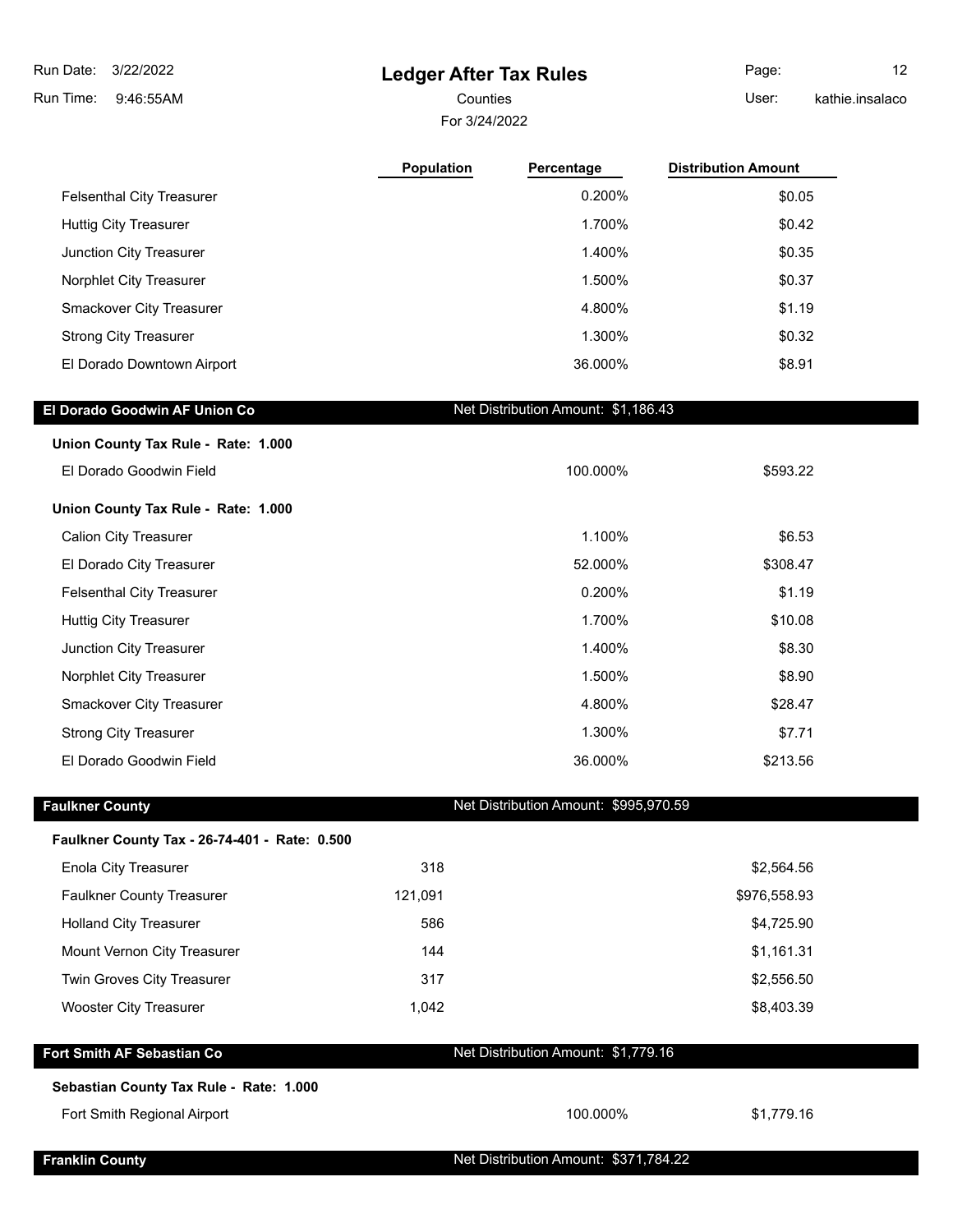# **Ledger After Tax Rules**

For 3/24/2022 Counties User:

Page: 13 kathie.insalaco

|                                                    | <b>Population</b> | Percentage                            | <b>Distribution Amount</b> |
|----------------------------------------------------|-------------------|---------------------------------------|----------------------------|
| Franklin County Tax Rule - 26-74-401 - Rate: 0.500 |                   |                                       |                            |
| Denning City Treasurer                             | 200               |                                       | \$1,087.28                 |
| Franklin County Treasurer                          | 16,897            |                                       | \$91,858.78                |
| Franklin County Tax Rule - Rate: 0.130             |                   |                                       |                            |
| <b>Altus City Treasurer</b>                        | 665               |                                       | \$903.80                   |
| <b>Branch City Treasurer</b>                       | 296               |                                       | \$402.29                   |
| <b>Charleston City Treasurer</b>                   | 2,588             |                                       | \$3,517.35                 |
| Denning City Treasurer                             | 200               |                                       | \$271.82                   |
| Franklin County Treasurer                          | 9,756             |                                       | \$13,259.37                |
| <b>Ozark City Treasurer</b>                        | 3,542             |                                       | \$4,813.93                 |
| Wiederkehr Village City Treasurer                  | 50                |                                       | \$67.95                    |
| Franklin County Tax Rule - Rate: 0.380             |                   |                                       |                            |
| <b>Franklin County Treasurer</b>                   |                   | 100.000%                              | \$69,709.54                |
| Franklin County Tax Rule - Rate: 1.000             |                   |                                       |                            |
| <b>Altus City Treasurer</b>                        | 665               |                                       | \$7,230.41                 |
| <b>Branch City Treasurer</b>                       | 296               |                                       | \$3,218.35                 |
| <b>Charleston City Treasurer</b>                   | 2,588             |                                       | \$28,138.78                |
| Denning City Treasurer                             | 200               |                                       | \$2,174.56                 |
| Franklin County Treasurer                          | 9,756             |                                       | \$106,074.95               |
| <b>Ozark City Treasurer</b>                        | 3,542             |                                       | \$38,511.43                |
| Wiederkehr Village City Treasurer                  | 50                |                                       | \$543.63                   |
| <b>Fulton County</b>                               |                   | Net Distribution Amount: \$270,137.18 |                            |
| Fulton County Tax Rule - Rate: 0.500               |                   |                                       |                            |
| <b>Fulton County Treasurer</b>                     |                   | 100.000%                              | \$45,022.86                |
| Fulton County Tax Rule - Rate: 0.500               |                   |                                       |                            |
| <b>Fulton County Treasurer</b>                     |                   | 100.000%                              | \$45,022.86                |
| Fulton County Tax Rule - Rate: 1.000               |                   |                                       |                            |
|                                                    |                   | 82.500%                               | \$74,287.73                |
| Ash Flat City Treasurer                            | 113               |                                       | \$695.20                   |
| Cherokee Village City Treasurer                    | 833               |                                       | \$5,124.78                 |
| <b>Fulton County Treasurer</b>                     | 8,230             |                                       | \$50,632.55                |
| Hardy City Treasurer                               | 35                |                                       | \$215.33                   |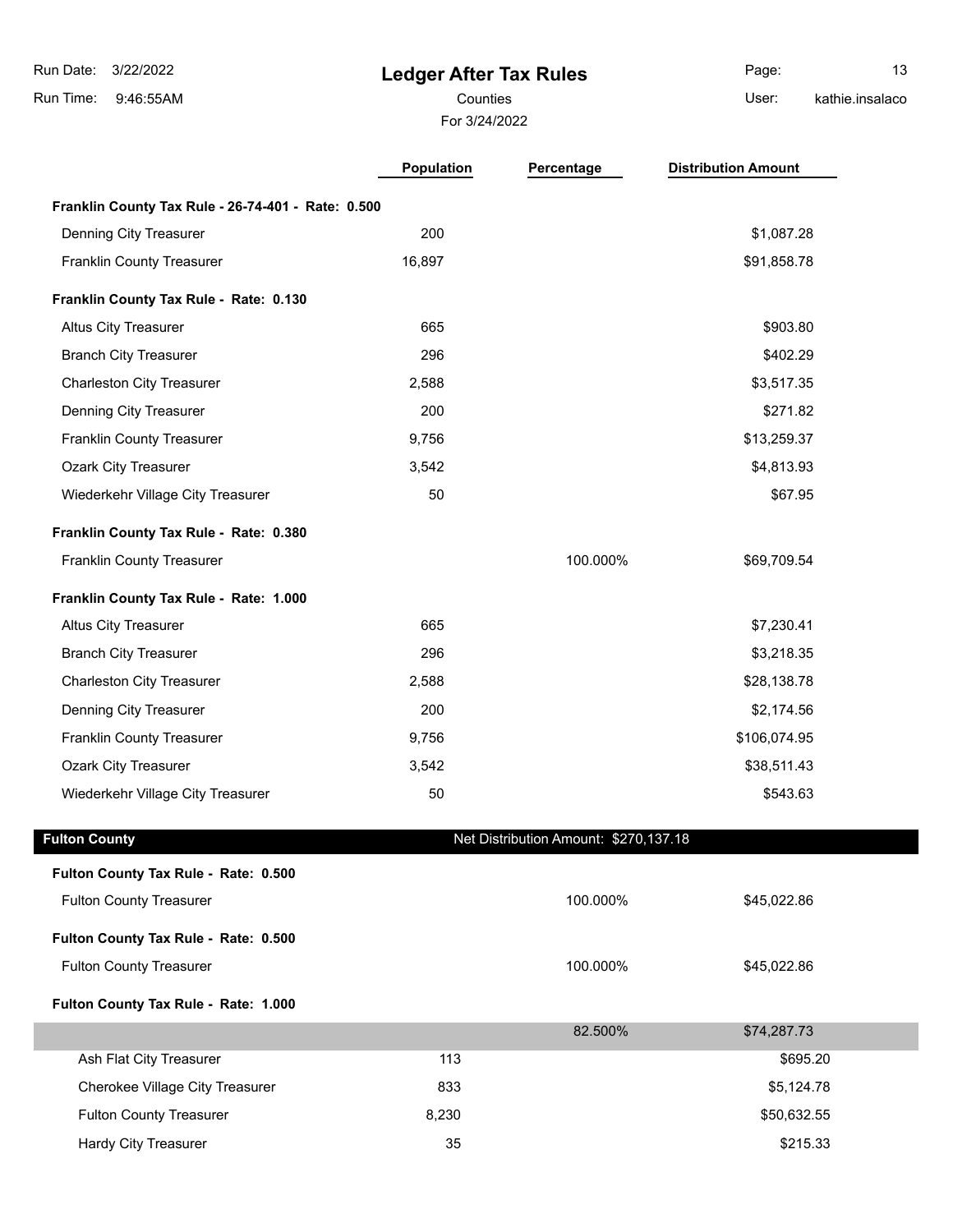**Ledger After Tax Rules** 9:46:55AM Run Time: 3/22/2022 Run Date: For 3/24/2022 Counties **Counties** User: Page: 14 kathie.insalaco **Population Percentage Distribution Amount** Horseshoe Bend City Treasurer 11 **11 Horseshoe Bend City Treasurer** 11 **\$67.67** Mammoth Spring City Treasurer 1929 55,715.39 Salem City Treasurer 1,566 \$9,634.33 Viola City Treasurer 358 \$2,202.48 \$2,202.48 Fulton County Treasurer 17.500% \$15,758.00 **Fulton County Tax Rule - Rate: 1.000** Fulton County Treasurer **100.000%** \$90,045.73 Garland County **Garland County Net Distribution Amount: \$2,819,830.79 Garland County Tax Rule - 26-74-401 - Rate: 0.500** Fountain Lake City Treasurer 475 \$4,456.71 Garland County Treasurer 199,017 \$929,031.70 Lonsdale City Treasurer **103** \$966.40 Mountain Pine City Treasurer 585 \$5,488.79 **Garland County Tax Rule - Rate: 0.380** Fountain Lake City Treasurer 475 \$3,342.53 Garland County Treasurer and the county of the county of the county of the county of the county of the county of the county of the county of the county of the county of the county of the county of the county of the county Hot Springs City Treasurer 1980 10:02 12:03 12:04 137,930 12:05 12:06 12:06 12:06 12:06 12:06 12:06 12:06 12:0 Lonsdale City Treasurer 103 by the state of the state of the state of the state of the state of the state of the state of the state of the state of the state of the state of the state of the state of the state of the state Mountain Pine City Treasurer 585 \$4,116.59 **Garland County Tax Rule - Rate: 0.630** Garland County Treasurer 100.000% \$1,174,929.49 **Grant County County County County 1.0 Member 2.0 Member 2.0 Member 2.0 Member 2.0 Member 2.0 Member 2.0 Member 2.0 Member 2.0 Member 2.0 Member 2.0 Member 2.0 Member 2.0 Member 2.0 Member 2.0 Member 2.0 Member 2.0 M Grant County Tax Rule - Rate: 1.000** Grant County Treasurer 100.000% \$220,481.26 **Grant County Tax Rule - Rate: 0.250** Grant County Treasurer 100.000% \$55,120.31 **Greene County County County Counting the County of Country Country Country (1990) Net Distribution Amount: \$791,777.82 Greene County Tax Rule - Rate: 1.000**

Delaplaine City Treasurer and the control of the control of the control of the control of the control of the control of the control of the control of the control of the control of the control of the control of the control Greene County Treasurer 13,401 \$168,725.09 and \$168,725.09 Lafe City Treasurer **1996 City Treasurer 1997 Contract 1997 418 City Treasurer 1997 418 City Treasurer** 1997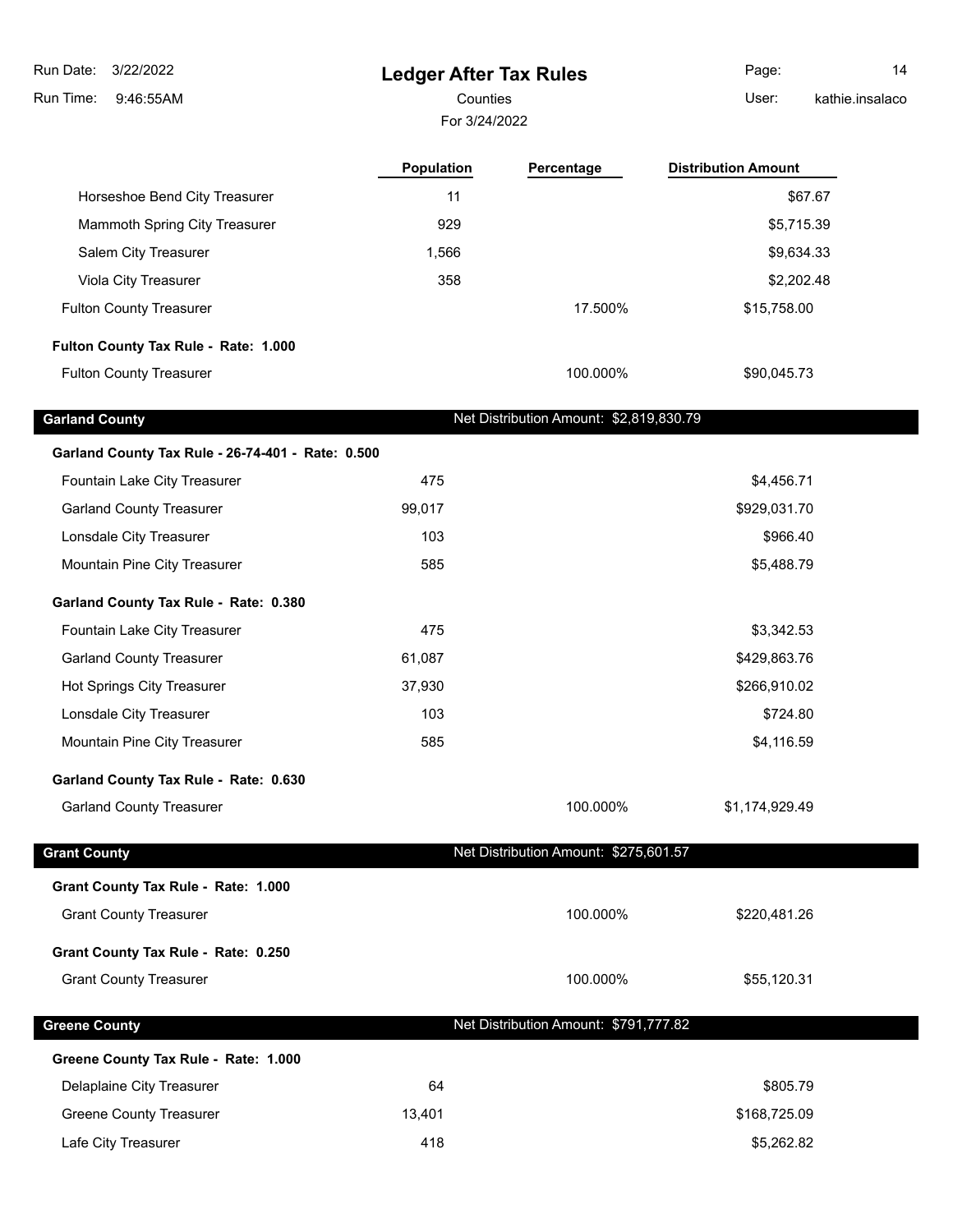| Run Date:<br>3/22/2022                    | <b>Ledger After Tax Rules</b> |                                       | Page:                      | 15              |
|-------------------------------------------|-------------------------------|---------------------------------------|----------------------------|-----------------|
| Run Time:<br>9:46:55AM                    | Counties                      |                                       | User:                      | kathie.insalaco |
|                                           | For 3/24/2022                 |                                       |                            |                 |
|                                           | Population                    | Percentage                            | <b>Distribution Amount</b> |                 |
| Marmaduke City Treasurer                  | 1,212                         |                                       | \$15,259.67                |                 |
| Oak Grove Heights City Treasurer          | 1,104                         |                                       | \$13,899.90                |                 |
| Paragould City Treasurer                  | 29,537                        |                                       | \$371,885.14               |                 |
| Greene County Tax Rule - Rate: 0.380      |                               |                                       |                            |                 |
| <b>Greene County Treasurer</b>            |                               | 100.000%                              | \$215,939.41               |                 |
| Grider Field AF Jefferson Co              |                               | Net Distribution Amount: \$505.42     |                            |                 |
| Jefferson County Tax Rule - Rate: 1.000   |                               |                                       |                            |                 |
| Pine Bluff Municipal Airport-Grider Field |                               | 100.000%                              | \$404.34                   |                 |
| Jefferson County Tax Rule - Rate: 0.250   |                               |                                       |                            |                 |
| Pine Bluff Municipal Airport-Grider Field |                               | 100.000%                              | \$101.08                   |                 |
| <b>Hempstead County</b>                   |                               | Net Distribution Amount: \$801,658.39 |                            |                 |
| Hempstead County Tax Rule - Rate: 1.000   |                               |                                       |                            |                 |
| <b>Blevins City Treasurer</b>             | 288                           |                                       | \$3,835.49                 |                 |
| <b>Emmet City Treasurer</b>               | 18                            |                                       | \$239.72                   |                 |
| <b>Fulton City Treasurer</b>              | 115                           |                                       | \$1,531.53                 |                 |
| <b>Hempstead County Treasurer</b>         | 10,107                        |                                       | \$134,601.90               |                 |
| Hope City Treasurer                       | 8,952                         |                                       | \$119,219.97               |                 |
| McCaskill City Treasurer                  | 57                            |                                       | \$759.11                   |                 |
| McNab City Treasurer                      | 30                            |                                       | \$399.53                   |                 |
| Oakhaven City Treasurer                   | 65                            |                                       | \$865.65                   |                 |
| Ozan City Treasurer                       | 50                            |                                       | \$665.88                   |                 |
| Patmos City Treasurer                     | 57                            |                                       | \$759.11                   |                 |
| Perrytown City Treasurer                  | 232                           |                                       | \$3,089.70                 |                 |
| <b>Washington City Treasurer</b>          | 94                            |                                       | \$1,251.87                 |                 |
| Hempstead County Tax Rule - Rate: 0.500   |                               |                                       |                            |                 |
| <b>Hempstead County Treasurer</b>         |                               | 100.000%                              | \$133,609.73               |                 |
| Hempstead County Tax Rule - Rate: 0.250   |                               |                                       |                            |                 |
| <b>Hempstead County Treasurer</b>         |                               | 100.000%                              | \$66,804.87                |                 |
| Hempstead County Tax Rule - Rate: 0.250   |                               |                                       |                            |                 |
| <b>Hempstead County Treasurer</b>         |                               | 100.000%                              | \$66,804.87                |                 |
| Hempstead County Tax Rule - Rate: 1.000   |                               |                                       |                            |                 |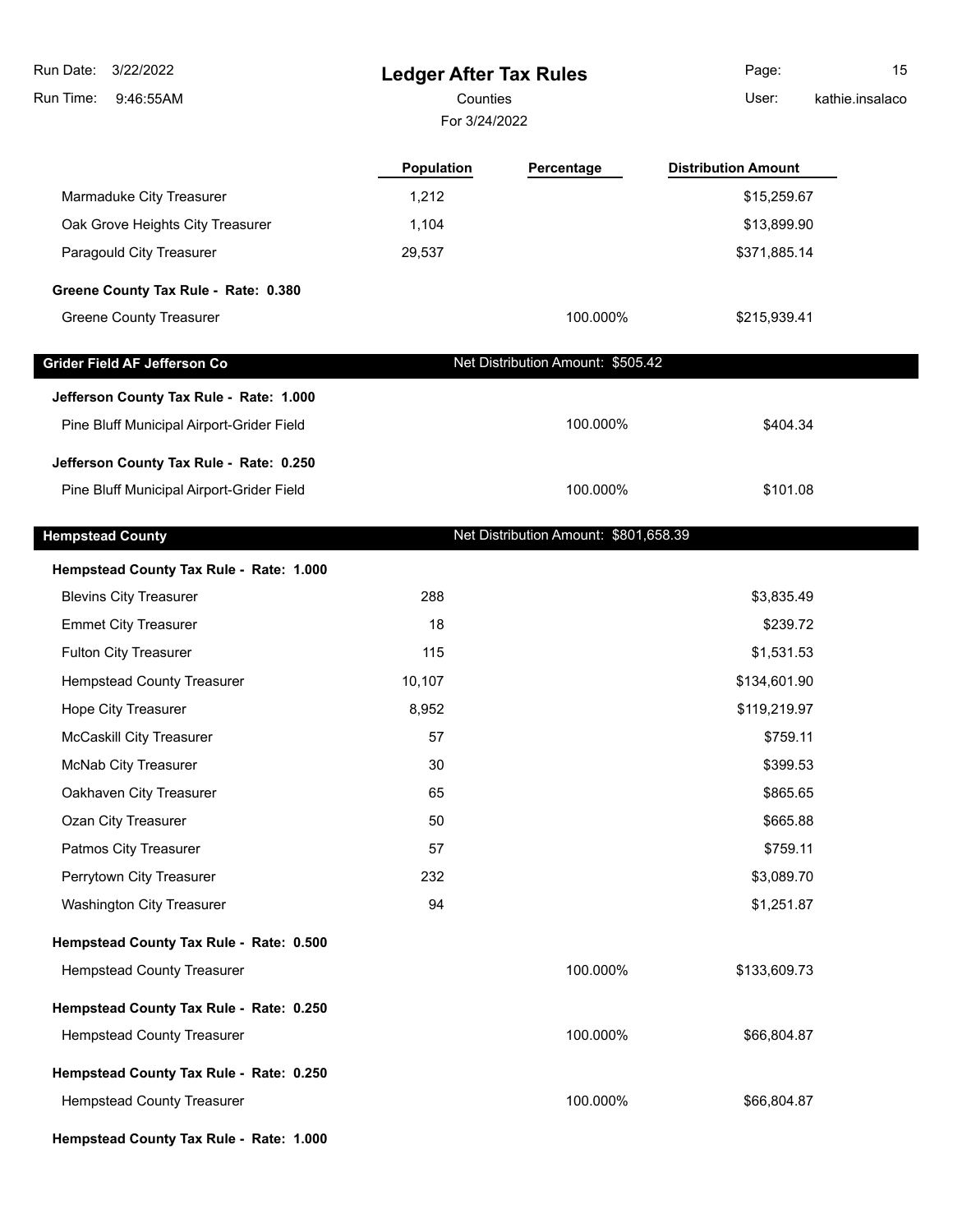| Run Date:<br>3/22/2022<br>Run Time:<br>9:46:55AM | <b>Ledger After Tax Rules</b><br>Counties<br>For 3/24/2022 |                                       | Page:<br>User:             | 16<br>kathie.insalaco |
|--------------------------------------------------|------------------------------------------------------------|---------------------------------------|----------------------------|-----------------------|
|                                                  | Population                                                 | Percentage                            | <b>Distribution Amount</b> |                       |
| <b>Hempstead County Treasurer</b>                |                                                            | 100.000%                              | \$267,219.46               |                       |
| <b>Hot Spring County</b>                         |                                                            | Net Distribution Amount: \$568,763.31 |                            |                       |
| Hot Spring County Tax Rule - Rate: 0.500         |                                                            |                                       |                            |                       |
| Hot Spring County Treasurer                      |                                                            | 100.000%                              | \$189,587.77               |                       |
| Hot Spring County Tax Rule - Rate: 1.000         |                                                            |                                       |                            |                       |
| Donaldson City Treasurer                         | 275                                                        |                                       | \$3,155.97                 |                       |
| Friendship City Treasurer                        | 158                                                        |                                       | \$1,813.25                 |                       |
| Hot Spring County Treasurer                      | 20,430                                                     |                                       | \$234,459.94               |                       |
| Malvern City Treasurer                           | 10,867                                                     |                                       | \$124,712.49               |                       |
| Midway City Treasurer                            | 377                                                        |                                       | \$4,326.55                 |                       |
| Perla City Treasurer                             | 257                                                        |                                       | \$2,949.40                 |                       |
| <b>Rockport City Treasurer</b>                   | 676                                                        |                                       | \$7,757.94                 |                       |
| <b>Hot Springs AF Garland Co</b>                 |                                                            | Net Distribution Amount: \$1,158.30   |                            |                       |
| Garland County Tax Rule - Rate: 0.500            |                                                            |                                       |                            |                       |
| Hot Springs Memorial Airport                     |                                                            | 100.000%                              | \$386.10                   |                       |
| Garland County Tax Rule - Rate: 0.380            |                                                            |                                       |                            |                       |
| Fountain Lake City Treasurer                     |                                                            |                                       | \$0.00                     |                       |
| Hot Springs Memorial Airport                     |                                                            | 100.000%                              | \$289.58                   |                       |
| <b>Hot Springs City Treasurer</b>                |                                                            |                                       | \$0.00                     |                       |
| Lonsdale City Treasurer                          |                                                            |                                       | \$0.00                     |                       |
| Mountain Pine City Treasurer                     |                                                            |                                       | \$0.00                     |                       |
| Garland County Tax Rule - Rate: 0.630            |                                                            |                                       |                            |                       |
| Hot Springs Memorial Airport                     |                                                            | 100.000%                              | \$482.62                   |                       |
| <b>Howard County</b>                             |                                                            | Net Distribution Amount: \$666,989.38 |                            |                       |
| Howard County Tax Rule - Rate: 1.000             |                                                            |                                       |                            |                       |
| <b>Dierks City Treasurer</b>                     | 916                                                        |                                       | \$17,377.25                |                       |
| <b>Howard County Treasurer</b>                   | 6,446                                                      |                                       | \$122,285.73               |                       |
| Mineral Springs City Treasurer                   | 1,085                                                      |                                       | \$20,583.31                |                       |
| Nashville City Treasurer                         | 4,153                                                      |                                       | \$78,785.70                |                       |
| <b>Tollette City Treasurer</b>                   | 185                                                        |                                       | \$3,509.60                 |                       |
| Howard County Tax Rule - Rate: 0.250             |                                                            |                                       |                            |                       |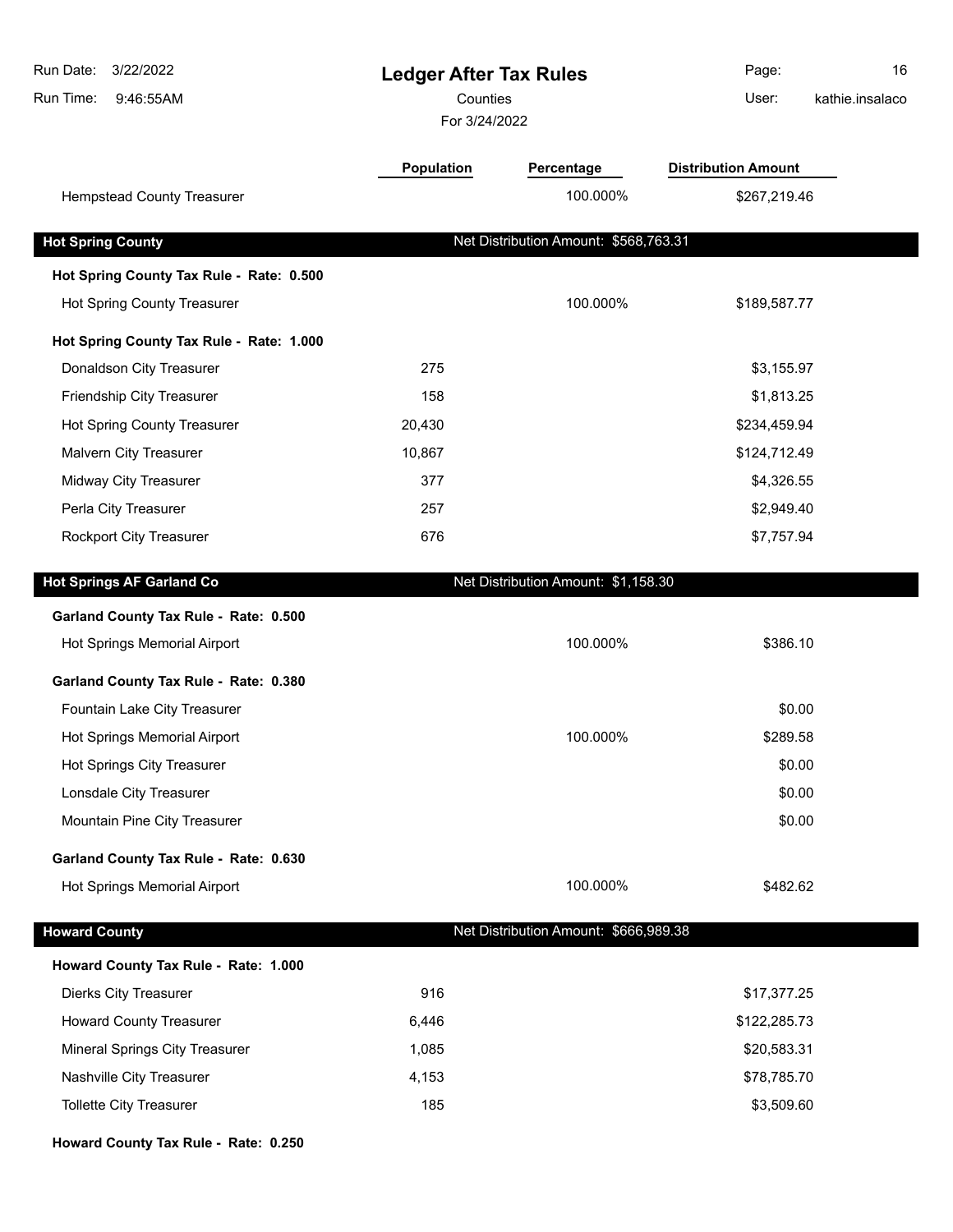**Ledger After Tax Rules** 9:46:55AM Run Time: 3/22/2022 Run Date: For 3/24/2022 Counties **User:** Page: 17 kathie.insalaco

|                                            | <b>Population</b> | Percentage                            | <b>Distribution Amount</b> |  |
|--------------------------------------------|-------------------|---------------------------------------|----------------------------|--|
| <b>Howard County Treasurer</b>             |                   | 100.000%                              | \$60,635.40                |  |
| Howard County Tax Rule - Rate: 0.250       |                   |                                       |                            |  |
| <b>Dierks City Treasurer</b>               | 916               |                                       | \$4,344.31                 |  |
| <b>Howard County Treasurer</b>             | 6,446             |                                       | \$30,571.43                |  |
| <b>Mineral Springs City Treasurer</b>      | 1,085             |                                       | \$5,145.83                 |  |
| Nashville City Treasurer                   | 4,153             |                                       | \$19,696.43                |  |
| <b>Tollette City Treasurer</b>             | 185               |                                       | \$877.40                   |  |
| Howard County Tax Rule - Rate: 0.250       |                   |                                       |                            |  |
| <b>Howard County Treasurer</b>             |                   | 100.000%                              | \$60,635.40                |  |
| Howard County Tax Rule - Rate: 1.000       |                   |                                       |                            |  |
| <b>Howard County Treasurer</b>             |                   | 100.000%                              | \$242,541.59               |  |
|                                            |                   |                                       |                            |  |
| <b>Huntsville AF Madison Co</b>            |                   | Net Distribution Amount: \$16.49      |                            |  |
| Madison County Tax Rule - Rate: 1.000      |                   |                                       |                            |  |
| Huntsville Municipal Airport               |                   | 100.000%                              | \$8.25                     |  |
| Madison County Tax Rule - Rate: 1.000      |                   |                                       |                            |  |
| Huntsville Municipal Airport               |                   | 100.000%                              | \$8.24                     |  |
|                                            |                   |                                       |                            |  |
| <b>Independence County</b>                 |                   | Net Distribution Amount: \$837,433.96 |                            |  |
| Independence County Tax Rule - Rate: 1.000 |                   |                                       |                            |  |
| <b>Batesville City Treasurer</b>           | 11,191            |                                       | \$164,684.90               |  |
| Cave City Treasurer                        | 182               |                                       | \$2,678.28                 |  |
| <b>Cushman City Treasurer</b>              | 433               |                                       | \$6,371.96                 |  |
| Independence County Treasurer              | 19,140            |                                       | \$281,661.06               |  |
| <b>Magness City Treasurer</b>              | 220               |                                       | \$3,237.48                 |  |
| Moorefield City Treasurer                  | 126               |                                       | \$1,854.20                 |  |
| Newark City Treasurer                      | 1,180             |                                       | \$17,364.68                |  |
| Oil Trough City Treasurer                  | 226               |                                       | \$3,325.78                 |  |
| Pleasant Plains City Treasurer             | 352               |                                       | \$5,179.97                 |  |
| Southside City Treasurer                   | 4,279             |                                       | \$62,969.05                |  |
| Sulphur Rock City Treasurer                | 609               |                                       | \$8,961.95                 |  |
|                                            |                   |                                       |                            |  |

#### **Independence County Tax Rule - Rate: 0.500**

Independence County Treasurer 100.000% \$279,144.65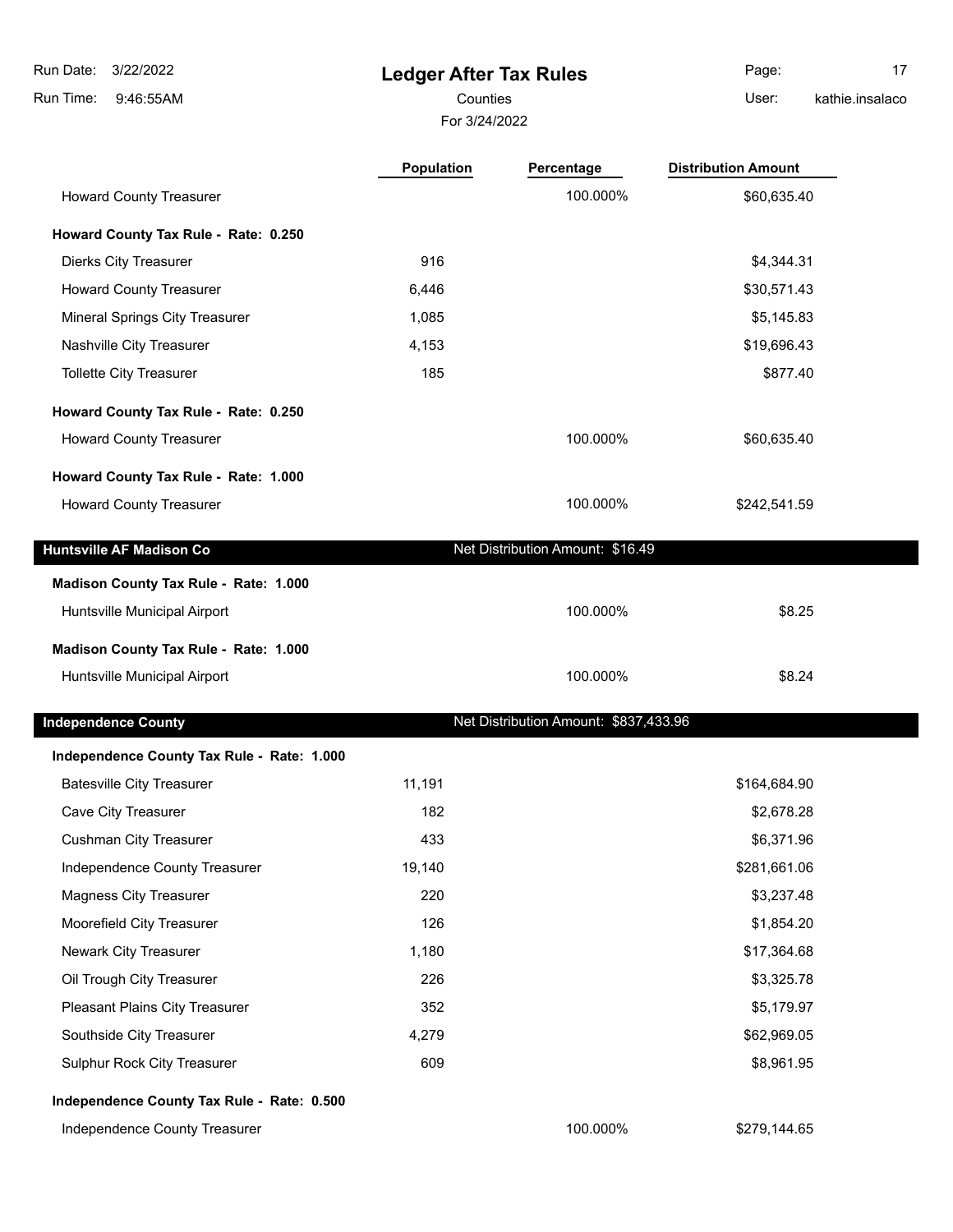| Run Date:<br>3/22/2022<br>Run Time:<br>9:46:55AM |            | <b>Ledger After Tax Rules</b><br>Counties<br>For 3/24/2022 |                            | 18<br>kathie.insalaco |
|--------------------------------------------------|------------|------------------------------------------------------------|----------------------------|-----------------------|
|                                                  | Population | Percentage                                                 | <b>Distribution Amount</b> |                       |
| <b>Izard County</b>                              |            | Net Distribution Amount: \$54,698.55                       |                            |                       |
| Izard County Tax Rule - Rate: 0.500              |            |                                                            |                            |                       |
| Izard County Treasurer                           |            | 100.000%                                                   | \$54,698.55                |                       |
| <b>Jackson County</b>                            |            | Net Distribution Amount: \$415,960.15                      |                            |                       |
| Jackson County Tax Rule - Rate: 1.000            |            |                                                            |                            |                       |
| Amagon City Treasurer                            | 69         |                                                            | \$761.33                   |                       |
| <b>Beedeville City Treasurer</b>                 | 84         |                                                            | \$926.84                   |                       |
| <b>Campbell Station City Treasurer</b>           | 232        |                                                            | \$2,559.84                 |                       |
| Diaz City Treasurer                              | 1,224      |                                                            | \$13,505.36                |                       |
| <b>Grubbs City Treasurer</b>                     | 301        |                                                            | \$3,321.17                 |                       |
| Jackson County Treasurer                         | 4,123      |                                                            | \$45,492.32                |                       |
| Jacksonport City Treasurer                       | 150        |                                                            | \$1,655.07                 |                       |
| Newport City Treasurer                           | 8,005      |                                                            | \$88,325.50                |                       |
| Swifton City Treasurer                           | 733        |                                                            | \$8,087.77                 |                       |
| <b>Tuckerman City Treasurer</b>                  | 1,707      |                                                            | \$18,834.68                |                       |
| <b>Tupelo City Treasurer</b>                     | 70         |                                                            | \$772.37                   |                       |
| <b>Weldon City Treasurer</b>                     | 57         |                                                            | \$628.93                   |                       |
| Jackson County Tax Rule - Rate: 0.500            |            |                                                            |                            |                       |
| Jackson County Treasurer                         |            | 100.000%                                                   | \$92,435.59                |                       |
| Jackson County Tax Rule - Rate: 0.380            |            |                                                            |                            |                       |
| Jackson County Treasurer                         |            | 100.000%                                                   | \$69,326.69                |                       |
| Jackson County Tax Rule - Rate: 0.380            |            |                                                            |                            |                       |
| Jackson County Treasurer                         |            | 100.000%                                                   | \$69,326.69                |                       |
| <b>Jefferson County</b>                          |            | Net Distribution Amount: \$1,187,619.88                    |                            |                       |
| Jefferson County Tax Rule - Rate: 1.000          |            |                                                            |                            |                       |
| Altheimer City Treasurer                         | 696        |                                                            | \$9,831.50                 |                       |
| Humphrey City Treasurer                          | 214        |                                                            | \$3,022.90                 |                       |
| Jefferson County Treasurer                       | 17,778     |                                                            | \$251,127.04               |                       |
| Pine Bluff City Treasurer                        | 41,253     |                                                            | \$582,728.31               |                       |
| Redfield City Treasurer                          | 1,505      |                                                            | \$21,259.21                |                       |
| <b>Sherrill City Treasurer</b>                   | 53         |                                                            | \$748.66                   |                       |
| Wabbaseka City Treasurer                         | 180        |                                                            | \$2,542.63                 |                       |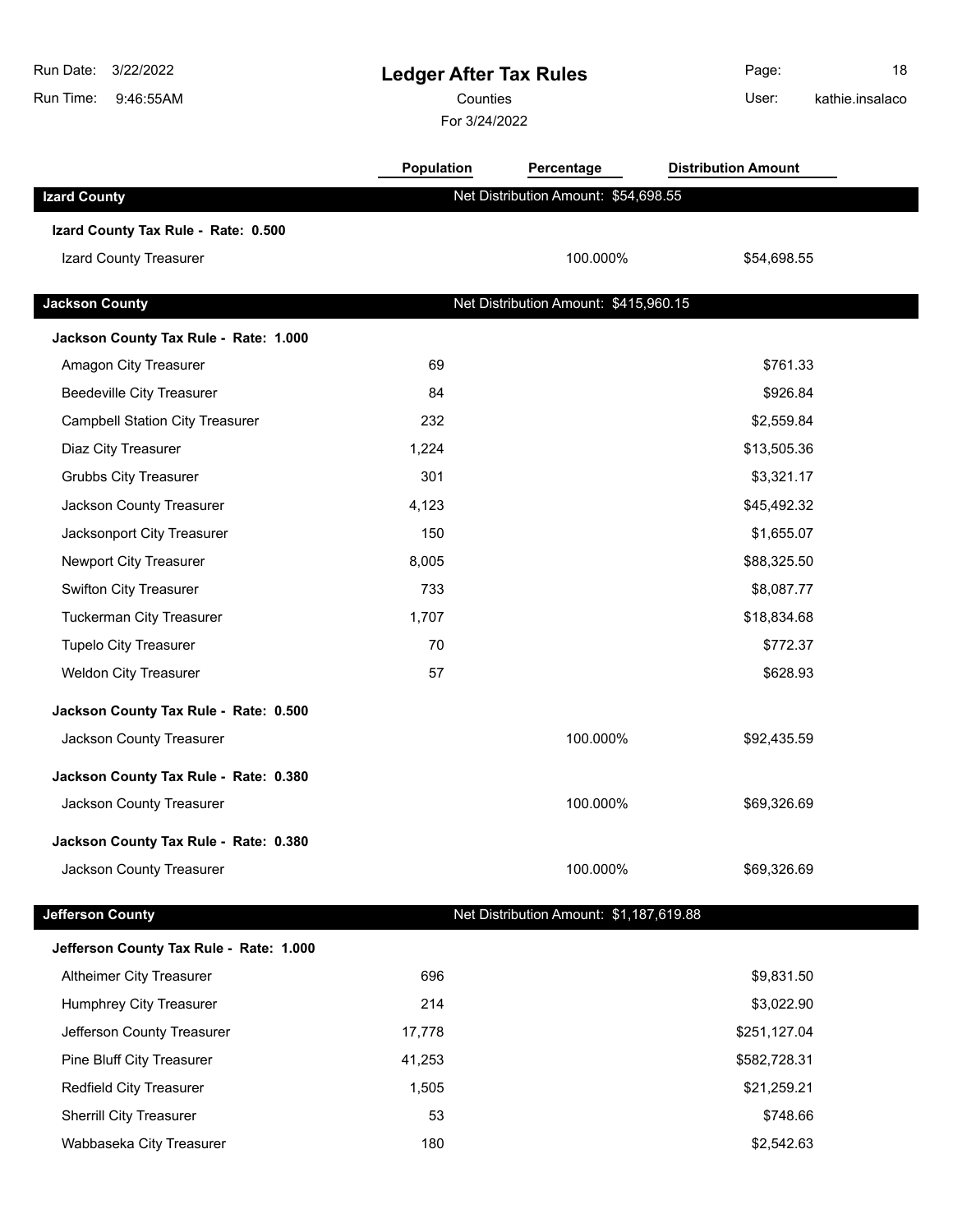| 3/22/2022<br>Run Date:<br><b>Ledger After Tax Rules</b><br>Counties<br>Run Time:<br>9:46:55AM<br>For 3/24/2022 |            | Page:<br>User:                        | 19<br>kathie.insalaco      |  |
|----------------------------------------------------------------------------------------------------------------|------------|---------------------------------------|----------------------------|--|
|                                                                                                                | Population | Percentage                            | <b>Distribution Amount</b> |  |
| White Hall City Treasurer                                                                                      | 5,581      |                                       | \$78,835.65                |  |
| Jefferson County Tax Rule - Rate: 0.250                                                                        |            |                                       |                            |  |
| Jefferson County Treasurer                                                                                     |            | 100.000%                              | \$237,523.98               |  |
| <b>Johnson County</b>                                                                                          |            | Net Distribution Amount: \$329,981.63 |                            |  |
| Johnson County Tax Rule - Rate: 1.000                                                                          |            |                                       |                            |  |
| <b>Clarksville City Treasurer</b>                                                                              | 9,381      |                                       | \$120,220.50               |  |
| Coal Hill City Treasurer                                                                                       | 820        |                                       | \$10,508.56                |  |
| Hartman City Treasurer                                                                                         | 516        |                                       | \$6,612.70                 |  |
| Johnson County Treasurer                                                                                       | 12,653     |                                       | \$162,152.22               |  |
| Knoxville City Treasurer                                                                                       | 660        |                                       | \$8,458.11                 |  |
| Lamar City Treasurer                                                                                           | 1,719      |                                       | \$22,029.54                |  |
|                                                                                                                |            |                                       |                            |  |
| Jonesboro AF Craighead Co                                                                                      |            | Net Distribution Amount: \$1,896.54   |                            |  |
| Craighead County Tax Rule - Rate: 1.000                                                                        |            |                                       |                            |  |
| Jonesboro Municipal Airport                                                                                    |            | 100.000%                              | \$1,896.54                 |  |
| Kirk Field AF Greene Co                                                                                        |            | Net Distribution Amount: \$107.68     |                            |  |
| Greene County Tax Rule - Rate: 1.000                                                                           |            |                                       |                            |  |
| Kirk Field Airport                                                                                             |            | 100.000%                              | \$78.31                    |  |
| Greene County Tax Rule - Rate: 0.380                                                                           |            |                                       |                            |  |
| Kirk Field Airport                                                                                             |            | 100.000%                              | \$29.37                    |  |
| <b>Lafayette County</b>                                                                                        |            | Net Distribution Amount: \$125,073.22 |                            |  |
| Lafayette County Tax Rule - Rate: 1.000                                                                        |            |                                       |                            |  |
| <b>Bradley City Treasurer</b>                                                                                  | 405        |                                       | \$3,568.99                 |  |
| <b>Buckner City Treasurer</b>                                                                                  | 165        |                                       | \$1,454.03                 |  |
| Lafayette County Treasurer                                                                                     | 3,565      |                                       | \$31,415.91                |  |
| Lewisville City Treasurer                                                                                      | 915        |                                       | \$8,063.27                 |  |
| <b>Stamps City Treasurer</b>                                                                                   | 1,258      |                                       | \$11,085.90                |  |
| Lafayette County Tax Rule - Rate: 1.250                                                                        |            |                                       |                            |  |
| Lafayette County Treasurer                                                                                     |            | 100.000%                              | \$69,485.12                |  |
| <b>Lawrence County</b>                                                                                         |            | Net Distribution Amount: \$418,296.78 |                            |  |

**Lawrence County Tax Rule - Rate: 1.000**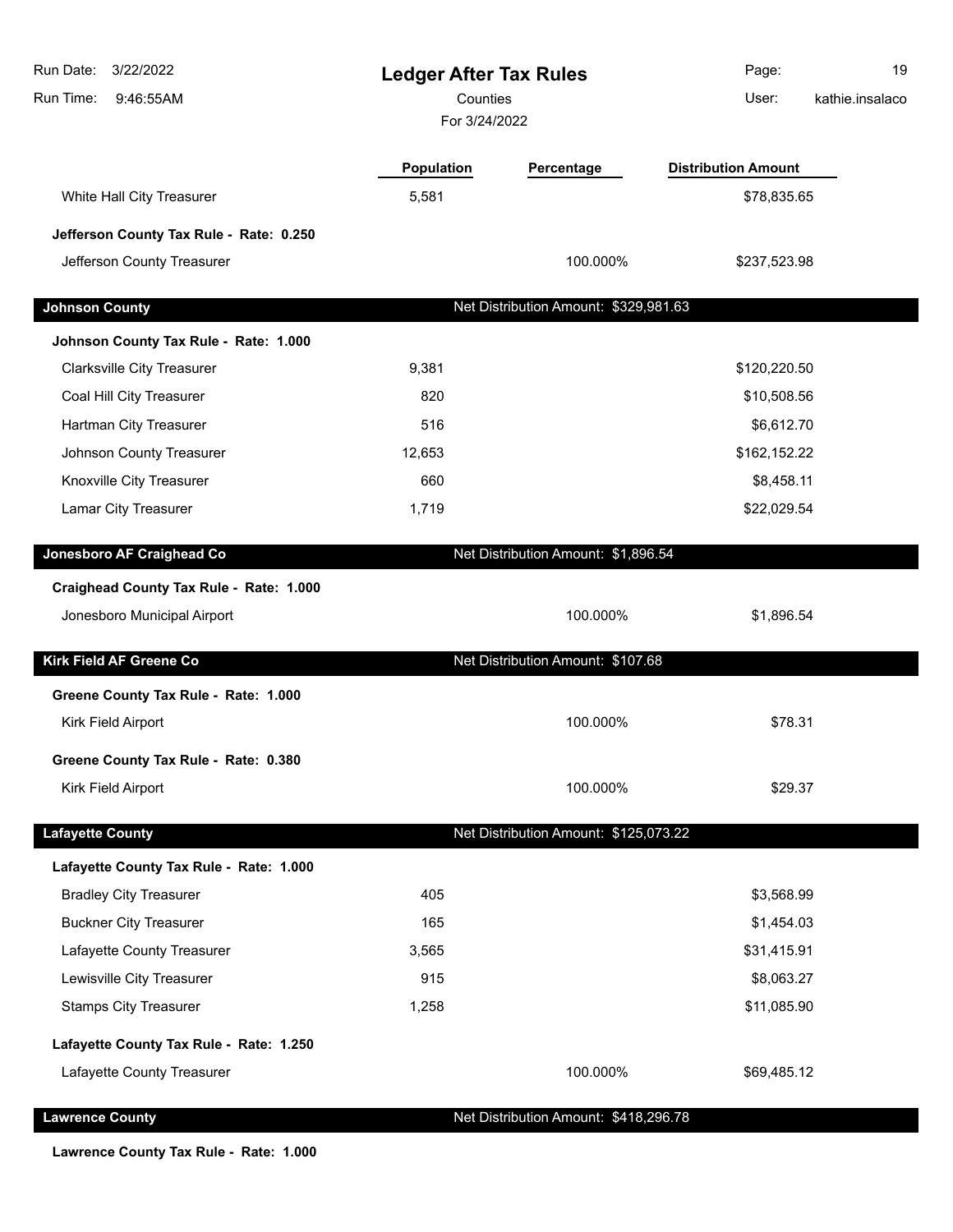# **Ledger After Tax Rules**

Page: 20

kathie.insalaco

### For 3/24/2022 Counties **User:**

|                                        | Population | Percentage                           | <b>Distribution Amount</b> |  |
|----------------------------------------|------------|--------------------------------------|----------------------------|--|
|                                        |            | 50.000%                              | \$83,659.36                |  |
| Alicia City Treasurer                  | 143        |                                      | \$1,070.83                 |  |
| <b>Black Rock City Treasurer</b>       | 590        |                                      | \$4,418.10                 |  |
| <b>College City Treasurer</b>          |            |                                      | \$0.00                     |  |
| Hoxie City Treasurer                   | 2,598      |                                      | \$19,454.62                |  |
| Imboden City Treasurer                 | 640        |                                      | \$4,792.52                 |  |
| Lynn City Treasurer                    | 258        |                                      | \$1,931.98                 |  |
| Minturn City Treasurer                 | 87         |                                      | \$651.48                   |  |
| Portia City Treasurer                  | 424        |                                      | \$3,175.04                 |  |
| Powhatan City Treasurer                | 104        |                                      | \$778.78                   |  |
| Ravenden City Treasurer                | 426        |                                      | \$3,190.02                 |  |
| Sedgwick City Treasurer                | 163        |                                      | \$1,220.59                 |  |
| Smithville City Treasurer              | 87         |                                      | \$651.48                   |  |
| <b>Strawberry City Treasurer</b>       | 268        |                                      | \$2,006.87                 |  |
| Walnut Ridge City Treasurer            | 5,384      |                                      | \$40,317.05                |  |
| Lawrence County Treasurer              |            | 50.000%                              | \$83,659.35                |  |
| Lawrence County Tax Rule - Rate: 0.500 |            |                                      |                            |  |
| Lawrence County Treasurer              |            | 100.000%                             | \$83,659.36                |  |
| Lawrence County Tax Rule - Rate: 0.500 |            |                                      |                            |  |
| Lawrence County Treasurer              |            | 100.000%                             | \$83,659.36                |  |
| Lawrence County Tax Rule - Rate: 0.130 |            |                                      |                            |  |
| Lawrence County Treasurer              |            | 100.000%                             | \$20,914.84                |  |
| Lawrence County Tax Rule - Rate: 0.380 |            |                                      |                            |  |
| Lawrence County Treasurer              |            | 100.000%                             | \$62,744.51                |  |
| <b>Lee County</b>                      |            | Net Distribution Amount: \$62,189.82 |                            |  |

| Lee County Tax Rule - Rate: 1.000 |       |             |
|-----------------------------------|-------|-------------|
| Aubrey City Treasurer             | 108   | \$780.99    |
| <b>Haynes City Treasurer</b>      | 122   | \$882.23    |
| LaGrange City Treasurer           | 52    | \$376.03    |
| Lee County Treasurer              | 4,403 | \$31,839.74 |
| Marianna City Treasurer           | 3,575 | \$25,852.16 |
| Moro City Treasurer               | 177   | \$1,279.95  |
| Rondo City Treasurer              | 163   | \$1,178.72  |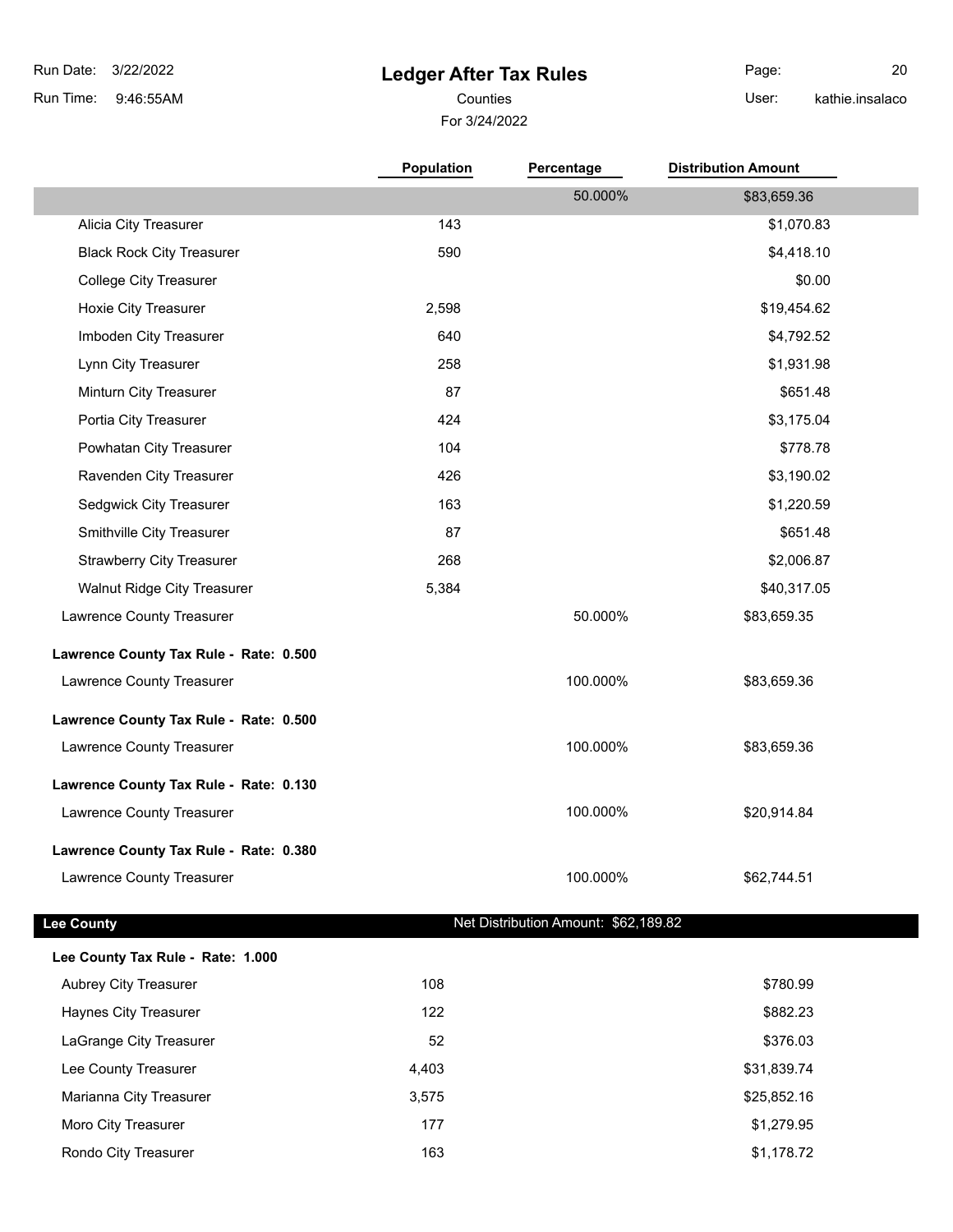| 3/22/2022<br>Run Date:<br>Run Time:<br>9:46:55AM | <b>Ledger After Tax Rules</b><br>Counties<br>For 3/24/2022 |                                       | Page:<br>User:             | 21<br>kathie.insalaco |  |
|--------------------------------------------------|------------------------------------------------------------|---------------------------------------|----------------------------|-----------------------|--|
|                                                  | Population                                                 | Percentage                            | <b>Distribution Amount</b> |                       |  |
| <b>Lincoln County</b>                            |                                                            | Net Distribution Amount: \$161,017.37 |                            |                       |  |
| Lincoln County Tax Rule - Rate: 1.000            |                                                            |                                       |                            |                       |  |
| <b>Gould City Treasurer</b>                      | 663                                                        |                                       | \$4,124.66                 |                       |  |
| <b>Grady City Treasurer</b>                      | 305                                                        |                                       | \$1,897.47                 |                       |  |
| <b>Lincoln County Treasurer</b>                  | 9,800                                                      |                                       | \$60,967.87                |                       |  |
| <b>Star City Treasurer</b>                       | 2,173                                                      |                                       | \$13,518.69                |                       |  |
| Lincoln County Tax Rule - Rate: 0.380            |                                                            |                                       |                            |                       |  |
| <b>Lincoln County Treasurer</b>                  |                                                            | 100.000%                              | \$30,190.76                |                       |  |
| Lincoln County Tax Rule - Rate: 0.630            |                                                            |                                       |                            |                       |  |
| <b>Lincoln County Treasurer</b>                  |                                                            | 100.000%                              | \$50,317.92                |                       |  |
| <b>Little River County</b>                       |                                                            | Net Distribution Amount: \$388,735.60 |                            |                       |  |
| Little River County Tax Rule - Rate: 1.000       |                                                            |                                       |                            |                       |  |
| Ashdown City Treasurer                           | 4,261                                                      |                                       | \$47,907.86                |                       |  |
| Foreman City Treasurer                           | 977                                                        |                                       | \$10,984.74                |                       |  |
| Little River County Treasurer                    | 6,254                                                      |                                       | \$70,315.83                |                       |  |
| Ogden City Treasurer                             | 131                                                        |                                       | \$1,472.88                 |                       |  |
| <b>Wilton City Treasurer</b>                     | 287                                                        |                                       | \$3,226.84                 |                       |  |
| Winthrop City Treasurer                          | 116                                                        |                                       | \$1,304.23                 |                       |  |
| Little River County Tax Rule - Rate: 0.500       |                                                            |                                       |                            |                       |  |
| Little River County Treasurer                    |                                                            | 100.000%                              | \$67,606.19                |                       |  |
| Little River County Tax Rule - Rate: 0.500       |                                                            |                                       |                            |                       |  |
| Little River County Treasurer                    |                                                            | 100.000%                              | \$67,606.19                |                       |  |
| Little River County Tax Rule - Rate: 0.250       |                                                            |                                       |                            |                       |  |
| Little River County Treasurer                    |                                                            | 100.000%                              | \$33,803.10                |                       |  |
| Little River County Tax Rule - Rate: 0.250       |                                                            |                                       |                            |                       |  |
| Little River County Treasurer                    |                                                            | 100.000%                              | \$33,803.10                |                       |  |
| Little River County Tax Rule - Rate: 0.380       |                                                            |                                       |                            |                       |  |
| Little River County Treasurer                    |                                                            | 100.000%                              | \$50,704.64                |                       |  |
| Little Rock National AF Pulaski Co               |                                                            | Net Distribution Amount: \$18,789.85  |                            |                       |  |

**Pulaski County Tax Rule - Rate: 1.000**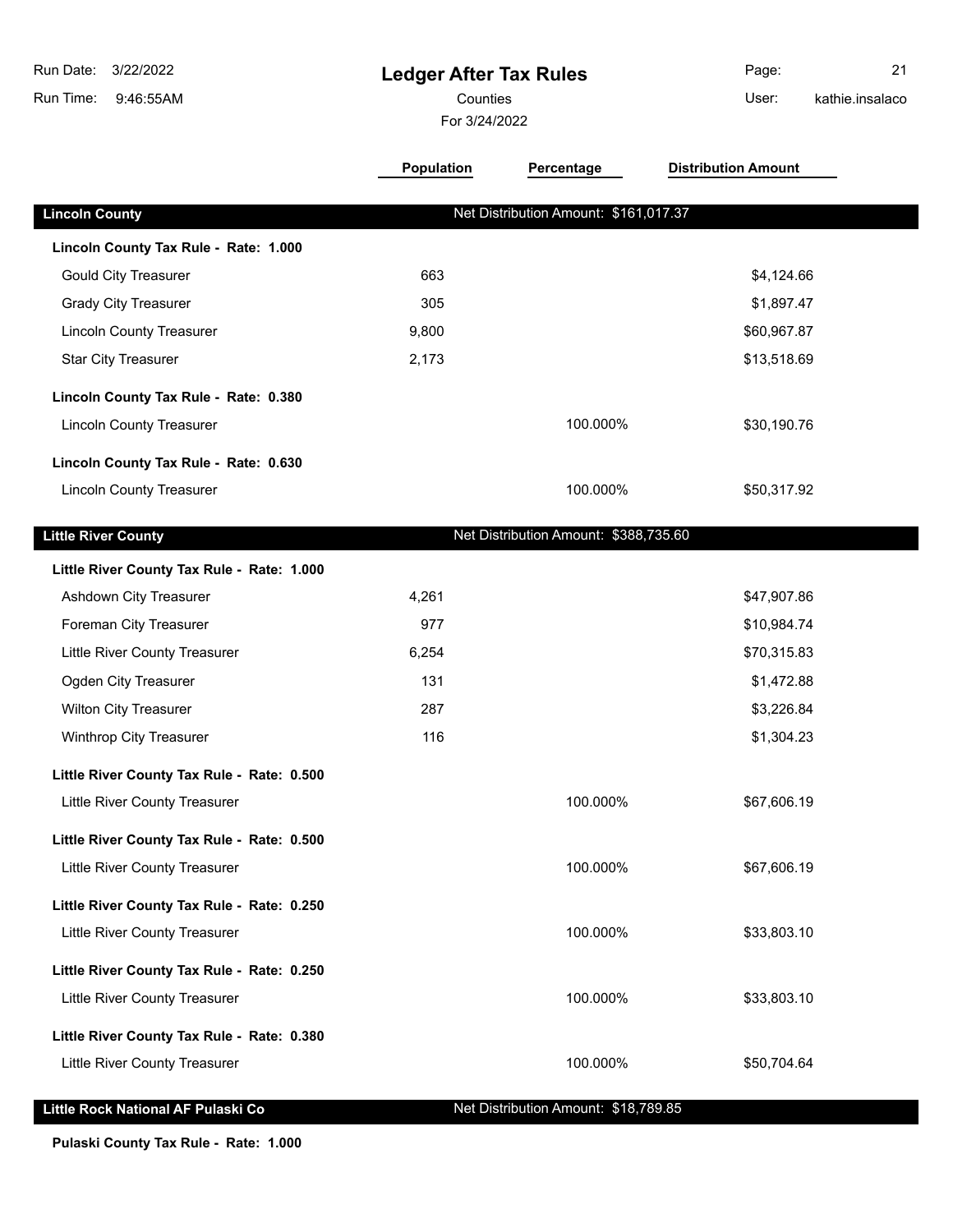**Ledger After Tax Rules**

3/22/2022 Run Date:

9:46:55AM Run Time:

### For 3/24/2022 Counties **Counties** User:

Page: 22 kathie.insalaco

|                                    | <b>Population</b> | Percentage | <b>Distribution Amount</b> |
|------------------------------------|-------------------|------------|----------------------------|
| Alexander City Treasurer           | 220               |            | \$10.36                    |
| Cammack Village City Treasurer     | 778               |            | \$36.63                    |
| Jacksonville City Treasurer        | 29.477            |            | \$1,387.71                 |
| Little Rock City Treasurer         | 202,591           |            | \$9,537.50                 |
| Maumelle City Treasurer            | 19.251            |            | \$906.29                   |
| North Little Rock City Treasurer   | 64.591            |            | \$3,040.79                 |
| Little Rock National Airport       | 47.944            |            | \$2,257.09                 |
| Sherwood City Treasurer            | 32.731            |            | \$1,540.90                 |
| <b>Wrightsville City Treasurer</b> | 1,542             |            | \$72.58                    |

| <b>Logan County</b>                 |        | Net Distribution Amount: \$451,171.06 |              |
|-------------------------------------|--------|---------------------------------------|--------------|
| Logan County Tax Rule - Rate: 1.000 |        |                                       |              |
| <b>Blue Mountain City Treasurer</b> | 88     |                                       | \$939.45     |
| <b>Booneville City Treasurer</b>    | 3,809  |                                       | \$40,663.26  |
| Caulksville City Treasurer          | 154    |                                       | \$1,644.04   |
| Logan County Treasurer              | 12,273 |                                       | \$131,021.31 |
| Magazine City Treasurer             | 740    |                                       | \$7,899.92   |
| Morrison Bluff City Treasurer       | 78     |                                       | \$832.69     |
| Paris City Treasurer                | 3,176  |                                       | \$33,905.62  |
| <b>Ratcliff City Treasurer</b>      | 167    |                                       | \$1,782.82   |
| Scranton City Treasurer             | 245    |                                       | \$2,615.52   |
| Subiaco City Treasurer              | 401    |                                       | \$4,280.90   |
| Logan County Tax Rule - Rate: 0.500 |        |                                       |              |
| Logan County Treasurer              |        | 100.000%                              | \$112,792.77 |
| Logan County Tax Rule - Rate: 0.500 |        |                                       |              |
| Logan County Treasurer              |        | 100.000%                              | \$112,792.76 |
|                                     |        |                                       |              |

| <b>Lonoke County</b>                 | Net Distribution Amount: \$1,301,263.60 |
|--------------------------------------|-----------------------------------------|
| Lonoke County Tax Rule - Rate: 1.000 |                                         |
| <b>Allport City Treasurer</b>        | 86                                      |

| onoke County Tax Rule - Rate: 1.000 |        |              |
|-------------------------------------|--------|--------------|
| <b>Allport City Treasurer</b>       | 86     | \$1,007.98   |
| <b>Austin City Treasurer</b>        | 3.460  | \$40,553.69  |
| <b>Cabot City Treasurer</b>         | 26.569 | \$311,407.80 |
| <b>Carlisle City Treasurer</b>      | 2,033  | \$23,828.22  |
| Coy City Treasurer                  | 87     | \$1,019.70   |
| <b>England City Treasurer</b>       | 2.477  | \$29,032.22  |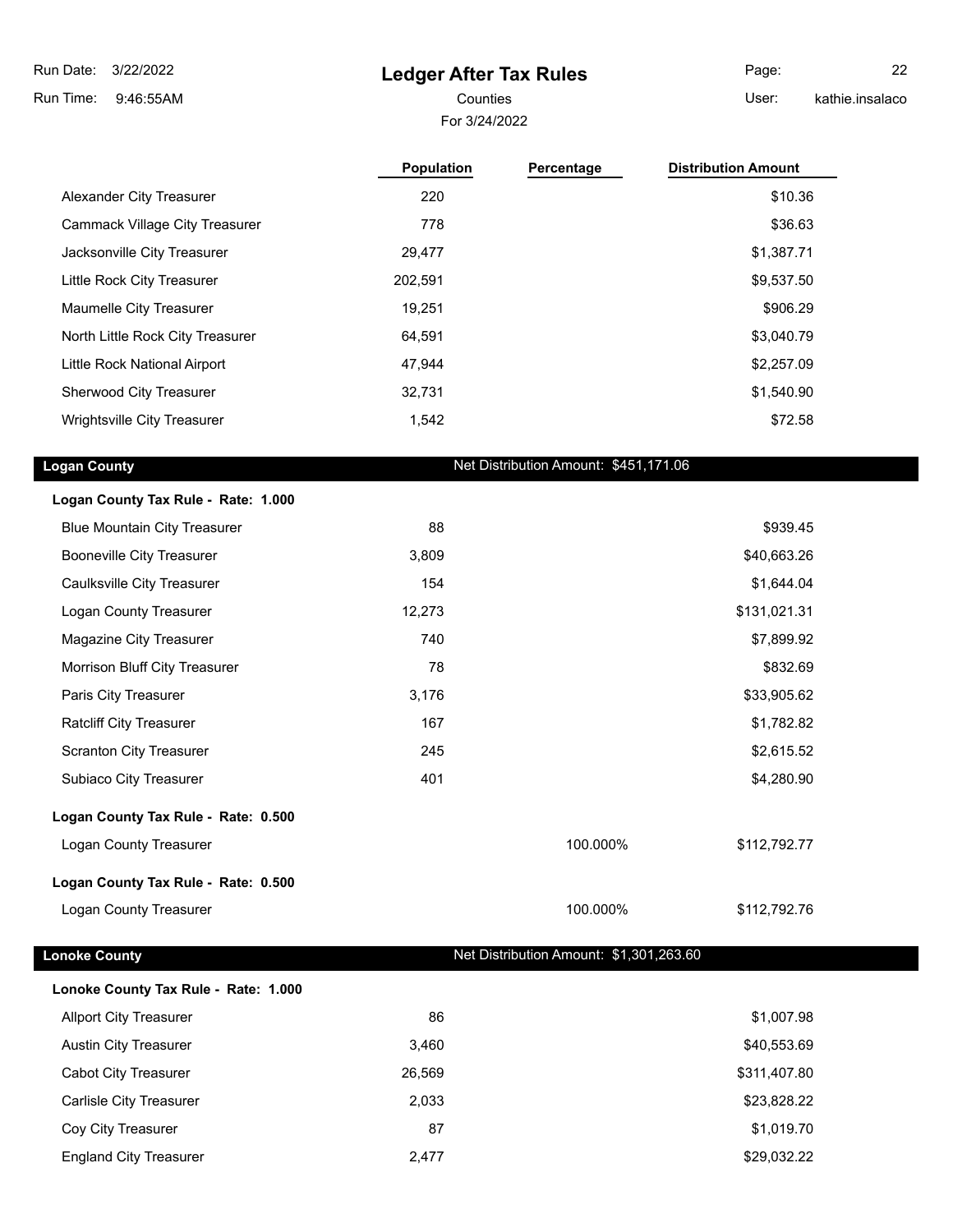| Run Date:<br>3/22/2022                   | <b>Ledger After Tax Rules</b> |                                       | Page:                      | 23              |
|------------------------------------------|-------------------------------|---------------------------------------|----------------------------|-----------------|
| 9:46:55AM<br>Run Time:                   | Counties                      |                                       | User:                      | kathie.insalaco |
|                                          | For 3/24/2022                 |                                       |                            |                 |
|                                          | Population                    | Percentage                            | <b>Distribution Amount</b> |                 |
| Humnoke City Treasurer                   | 219                           |                                       | \$2,566.84                 |                 |
| Keo City Treasurer                       | 207                           |                                       | \$2,426.19                 |                 |
| Lonoke City Treasurer                    | 4,276                         |                                       | \$50,117.80                |                 |
| Lonoke County Treasurer                  | 28,549                        |                                       | \$334,614.83               |                 |
| Ward City Treasurer                      | 6,052                         |                                       | \$70,933.80                |                 |
| Lonoke County Tax Rule - Rate: 0.500     |                               |                                       |                            |                 |
| Lonoke County Treasurer                  |                               | 100.000%                              | \$433,754.53               |                 |
| <b>Madison County</b>                    |                               | Net Distribution Amount: \$366,980.60 |                            |                 |
| Madison County Tax Rule - Rate: 1.000    |                               |                                       |                            |                 |
| Hindsville City Treasurer                | 90                            |                                       | \$999.58                   |                 |
| Huntsville City Treasurer                | 2,879                         |                                       | \$31,975.58                |                 |
| <b>Madison County Treasurer</b>          | 13,441                        |                                       | \$149,282.31               |                 |
| St. Paul City Treasurer                  | 111                           |                                       | \$1,232.83                 |                 |
| Madison County Tax Rule - Rate: 1.000    |                               |                                       |                            |                 |
| <b>Madison County Treasurer</b>          |                               | 100.000%                              | \$183,490.30               |                 |
| Magnolia AF Columbia Co                  |                               | Net Distribution Amount: \$37.65      |                            |                 |
| Columbia County Tax Rule - Rate: 1.000   |                               |                                       |                            |                 |
| Magnolia Municipal Airport               |                               | 100.000%                              | \$25.10                    |                 |
| Columbia County Tax Rule - Rate: 0.500   |                               |                                       |                            |                 |
| Magnolia Municipal Airport               |                               | 66.667%                               | \$8.37                     |                 |
| Magnolia Municipal Airport               |                               | 33.333%                               | \$4.18                     |                 |
| <b>Malvern AF Hot Spring Co</b>          |                               | Net Distribution Amount: \$86.34      |                            |                 |
| Hot Spring County Tax Rule - Rate: 0.500 |                               |                                       |                            |                 |
| Hot Spring County Treasurer              |                               | 100.000%                              | \$28.78                    |                 |
| Hot Spring County Tax Rule - Rate: 1.000 |                               |                                       |                            |                 |
| Donaldson City Treasurer                 | 275                           |                                       | \$0.48                     |                 |
| Friendship City Treasurer                | 158                           |                                       | \$0.28                     |                 |
| Hot Spring County Treasurer              | 20,430                        |                                       | \$35.59                    |                 |
| Malvern City Treasurer                   | 10,867                        |                                       | \$18.93                    |                 |
| Midway City Treasurer                    | 377                           |                                       | \$0.66                     |                 |
| Perla City Treasurer                     | 257                           |                                       | \$0.45                     |                 |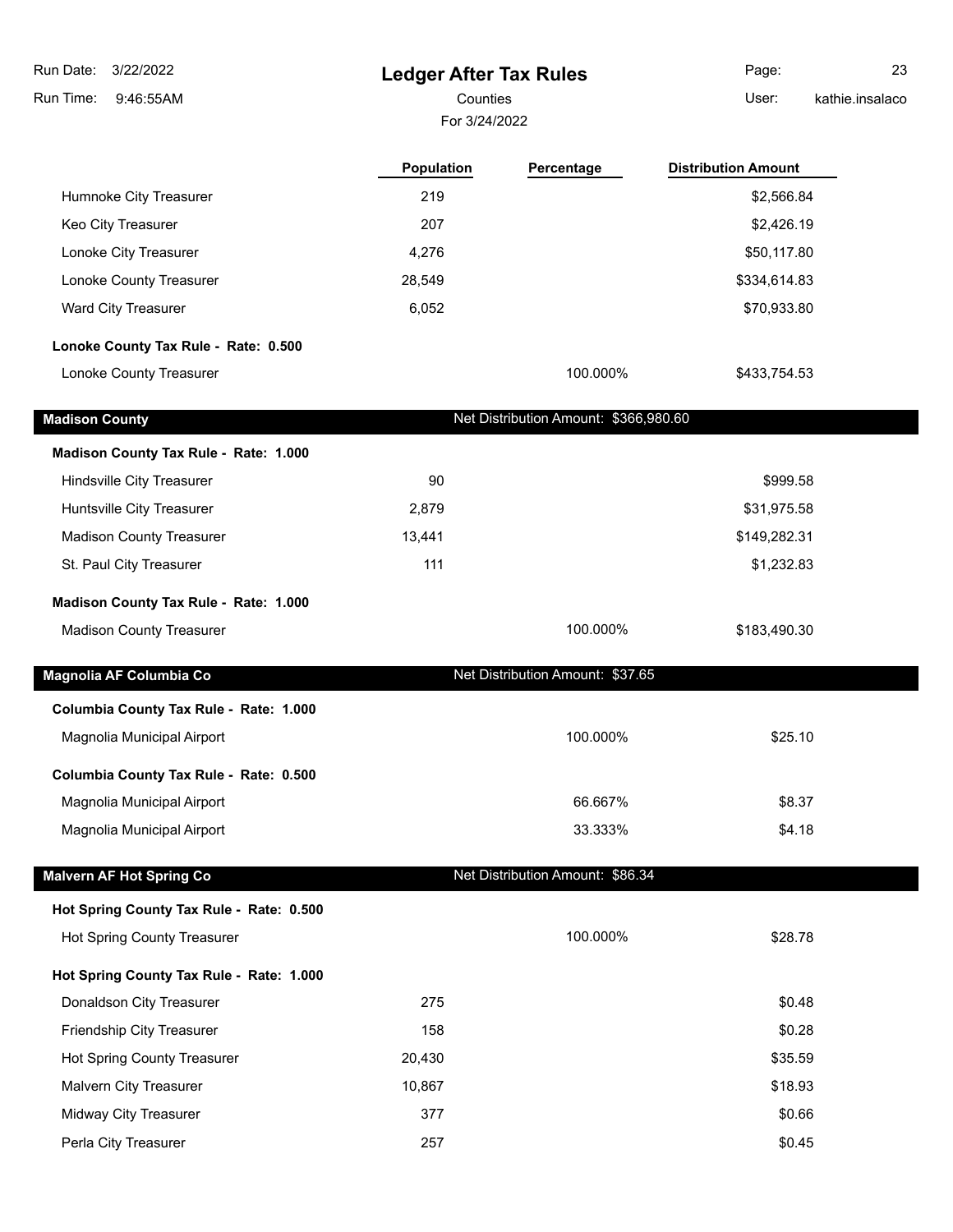| Run Date:<br>3/22/2022<br>Run Time:<br>9:46:55AM | <b>Ledger After Tax Rules</b><br>Counties<br>For 3/24/2022 |                                       | Page:<br>User:             | 24<br>kathie.insalaco |
|--------------------------------------------------|------------------------------------------------------------|---------------------------------------|----------------------------|-----------------------|
|                                                  | <b>Population</b>                                          | Percentage                            | <b>Distribution Amount</b> |                       |
| Rockport City Treasurer                          | 676                                                        |                                       | \$1.17                     |                       |
| <b>Marion County</b>                             |                                                            | Net Distribution Amount: \$292,290.34 |                            |                       |
| Marion County Tax Rule - Rate: 1.000             |                                                            |                                       |                            |                       |
| <b>Bull Shoals City Treasurer</b>                | 1,952                                                      |                                       | \$19,376.50                |                       |
| <b>Flippin City Treasurer</b>                    | 1,345                                                      |                                       | \$13,351.12                |                       |
| <b>Marion County Treasurer</b>                   | 11,626                                                     |                                       | \$115,405.32               |                       |
| <b>Pyatt City Treasurer</b>                      | 181                                                        |                                       | \$1,796.69                 |                       |
| <b>Summit City Treasurer</b>                     | 544                                                        |                                       | \$5,400.01                 |                       |
| Yellville City Treasurer                         | 1,178                                                      |                                       | \$11,693.41                |                       |
| Marion County Tax Rule - Rate: 0.250             |                                                            |                                       |                            |                       |
| <b>Marion County Treasurer</b>                   |                                                            | 100.000%                              | \$41,755.76                |                       |
| Marion County Tax Rule - Rate: 0.500             |                                                            |                                       |                            |                       |
| <b>Marion County Treasurer</b>                   |                                                            | 100.000%                              | \$83,511.53                |                       |
| <b>Melbourne AF Izard Co</b>                     |                                                            | Net Distribution Amount: \$65.97      |                            |                       |
| Izard County Tax Rule - Rate: 0.500              |                                                            |                                       |                            |                       |
| Melbourne Airport Commission                     |                                                            | 100.000%                              | \$65.97                    |                       |
| Mena Intermountain AF Polk Co                    |                                                            | Net Distribution Amount: \$592.58     |                            |                       |
| Polk County Tax Rule - Rate: 1.000               |                                                            |                                       |                            |                       |
| Mena Intermountain Municipal Airport             |                                                            | 100.000%                              | \$296.29                   |                       |
| Polk County Tax Rule - Rate: 1.000               |                                                            |                                       |                            |                       |
| Mena Intermountain Municipal Airport             |                                                            | 100.000%                              | \$296.29                   |                       |
| <b>Miller County</b>                             |                                                            | Net Distribution Amount: \$662,189.30 |                            |                       |
| Miller County Tax Rule - Rate: 1.000             |                                                            |                                       |                            |                       |
| Fouke City Treasurer                             |                                                            | 2.000%                                | \$10,595.03                |                       |
| <b>Garland City Treasurer</b>                    |                                                            | 2.000%                                | \$10,595.03                |                       |
| <b>Miller County Treasurer</b>                   |                                                            | 51.000%                               | \$270,173.23               |                       |
| Texarkana City Treasurer                         |                                                            | 45.000%                               | \$238,388.15               |                       |
| Miller County Tax Rule - Rate: 0.250             |                                                            |                                       |                            |                       |
| <b>Miller County Treasurer</b>                   |                                                            | 100.000%                              | \$132,437.86               |                       |

**Mississippi County Mississippi County Net Distribution Amount: \$1,744,134.29**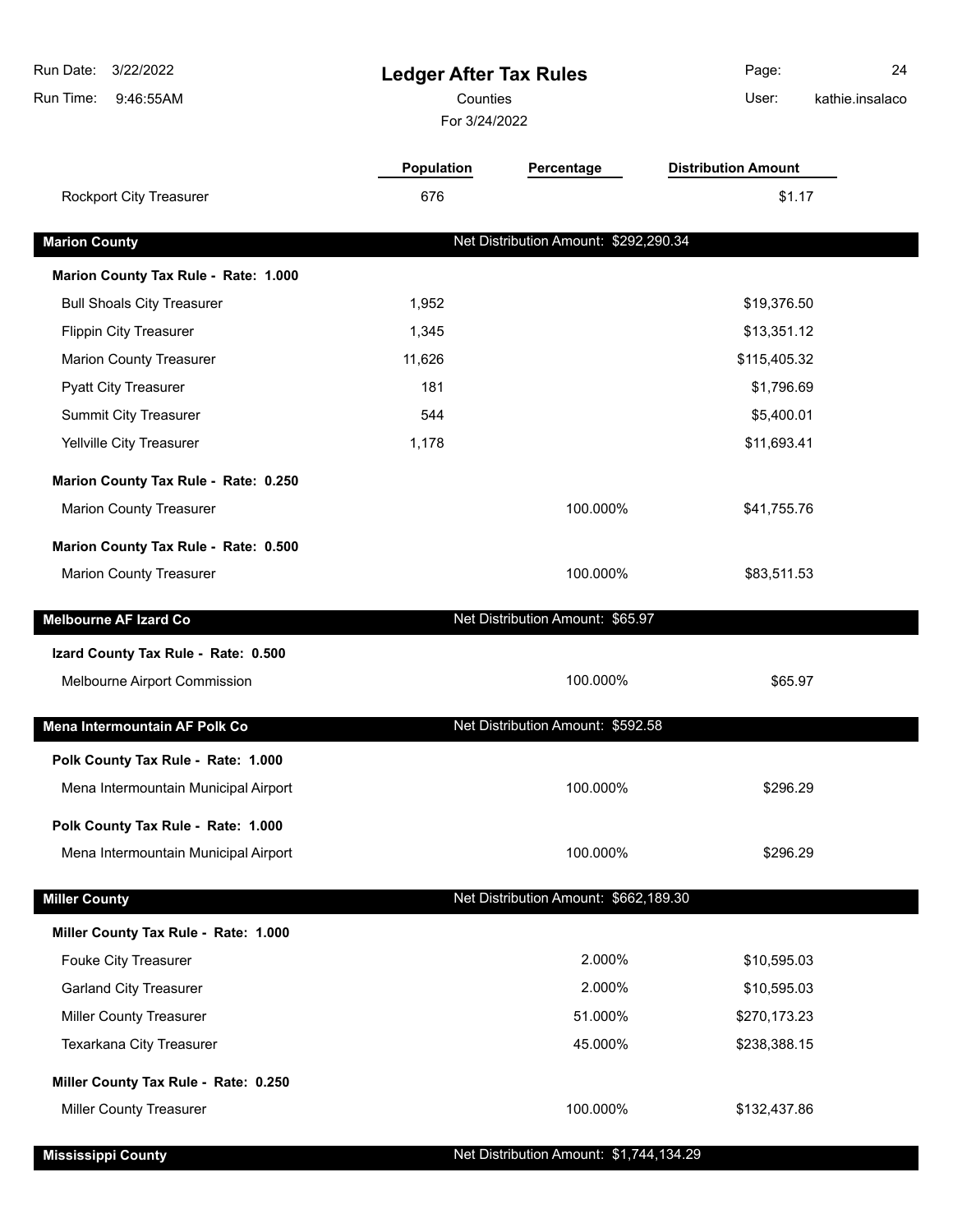# **Ledger After Tax Rules**

For 3/24/2022 Counties **Counties** User:

Page: 25 kathie.insalaco

|                                           | Population | Percentage                            | <b>Distribution Amount</b> |
|-------------------------------------------|------------|---------------------------------------|----------------------------|
| Mississippi County Tax Rule - Rate: 1.000 |            |                                       |                            |
| <b>Bassett City Treasurer</b>             | 124        |                                       | \$2,126.31                 |
| <b>Birdsong City Treasurer</b>            | 32         |                                       | \$548.73                   |
| <b>Blytheville City Treasurer</b>         | 13,406     |                                       | \$229,881.92               |
| <b>Burdette City Treasurer</b>            | 140        |                                       | \$2,400.68                 |
| Dell City Treasurer                       | 194        |                                       | \$3,326.65                 |
| <b>Dyess City Treasurer</b>               | 339        |                                       | \$5,813.07                 |
| Etowah City Treasurer                     | 254        |                                       | \$4,355.51                 |
| <b>Gosnell City Treasurer</b>             | 2,910      |                                       | \$49,899.77                |
| Joiner City Treasurer                     | 498        |                                       | \$8,539.55                 |
| Keiser City Treasurer                     | 751        |                                       | \$12,877.91                |
| Leachville City Treasurer                 | 2,039      |                                       | \$34,964.14                |
| Luxora City Treasurer                     | 942        |                                       | \$16,153.12                |
| Manila City Treasurer                     | 3,682      |                                       | \$63,137.79                |
| Marie City Treasurer                      | 108        |                                       | \$1,851.95                 |
| Mississippi County Treasurer              | 7,504      |                                       | \$128,676.26               |
| Osceola City Treasurer                    | 6,976      |                                       | \$119,622.28               |
| Victoria City Treasurer                   | 20         |                                       | \$342.95                   |
| <b>Wilson City Treasurer</b>              | 766        |                                       | \$13,135.13                |
| Mississippi County Tax Rule - Rate: 0.250 |            |                                       |                            |
| Mississippi County Treasurer              |            | 100.000%                              | \$174,413.43               |
| Mississippi County Tax Rule - Rate: 0.250 |            |                                       |                            |
| Mississippi County Treasurer              |            | 50.000%                               | \$87,206.72                |
| Mississippi County Treasurer              |            | 50.000%                               | \$87,206.71                |
| Mississippi County Tax Rule - Rate: 0.500 |            |                                       |                            |
| Mississippi County Treasurer              |            | 100.000%                              | \$348,826.86               |
| Mississippi County Tax Rule - Rate: 0.500 |            |                                       |                            |
| Mississippi County Treasurer              |            | 100.000%                              | \$348,826.85               |
| <b>Montgomery County</b>                  |            | Net Distribution Amount: \$199,333.83 |                            |
| Montgomery County Tax Rule - Rate: 1.000  |            |                                       |                            |
| <b>Black Springs City Treasurer</b>       | 96         |                                       | \$751.85                   |
| <b>Glenwood City Treasurer</b>            | 62         |                                       | \$485.57                   |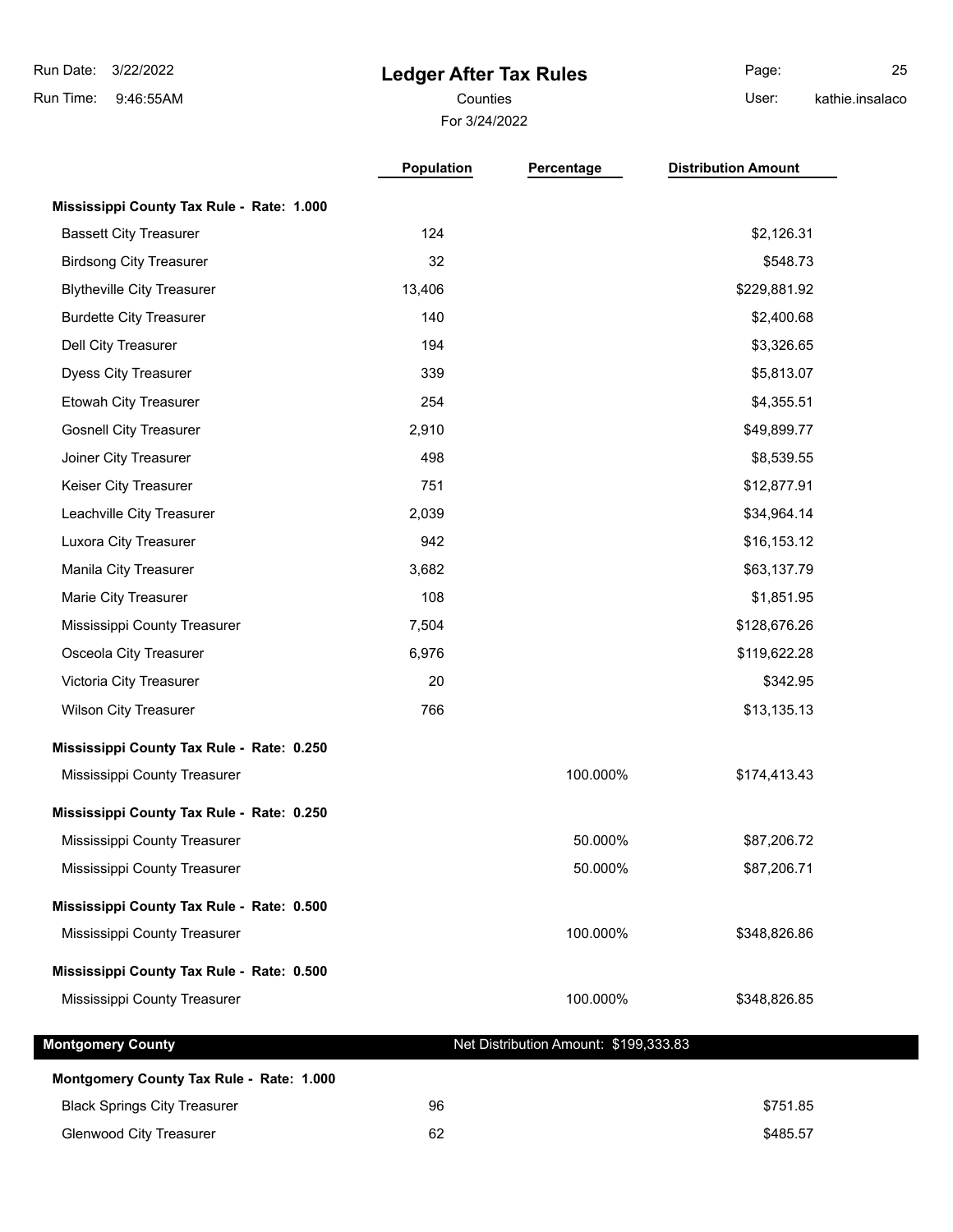**Ledger After Tax Rules** 9:46:55AM Run Time: 3/22/2022 Run Date: For 3/24/2022 Counties **Counties** User: Page: 26 kathie.insalaco **Population Percentage Distribution Amount** Montgomery County Treasurer 6,847 6,847 \$53,624.03 Mount Ida City Treasurer 1996 1996 1996 1997,800.43 Norman City Treasurer 303 \$2,373.02 Oden City Treasurer 180 \$1,409.71 **Montgomery County Tax Rule - Rate: 1.000** Montgomery County Treasurer 100.000% \$66,444.61 **Montgomery County Tax Rule - Rate: 1.000** Montgomery County Treasurer 100.000% \$66,444.61 **Monticello AF Drew Co** Net Distribution Amount: \$344.38 **Drew County Tax Rule - Rate: 1.000** Drew County Treasurer 1988 and 1989 and 1989 and 1989 and 1989 and 1989 and 1989 and 1989 and 1989 and 1989 and 198 Jerome City Treasurer \$0.00 Monticello City Treasurer 6,442 \$74.47 Tillar City Treasurer **140** \$1.24 Wilmar City Treasurer **395** \$3.48 Winchester City Treasurer 137 \$1.21 **Drew County Tax Rule - Rate: 0.250** Monticello Municipal Airport 100.000% \$38.26 **Drew County Tax Rule - Rate: 1.000** Monticello Municipal Airport 75.000% \$114.80 Monticello Municipal Airport 25.000% \$38.26 **Morrilton AF Conway Co Net Distribution Amount: \$45.59 Conway County Tax Rule - Rate: 1.000** Morrilton Municipal Airport 100.000% \$26.05 **Conway County Tax Rule - Rate: 0.250** Morrilton Municipal Airport 100.000% \$6.51

**Conway County Tax Rule - Rate: 0.250** Morrilton Municipal Airport 100.000% \$6.51 **Conway County Tax Rule - Rate: 0.250** Morrilton Municipal Airport 100.000% \$6.52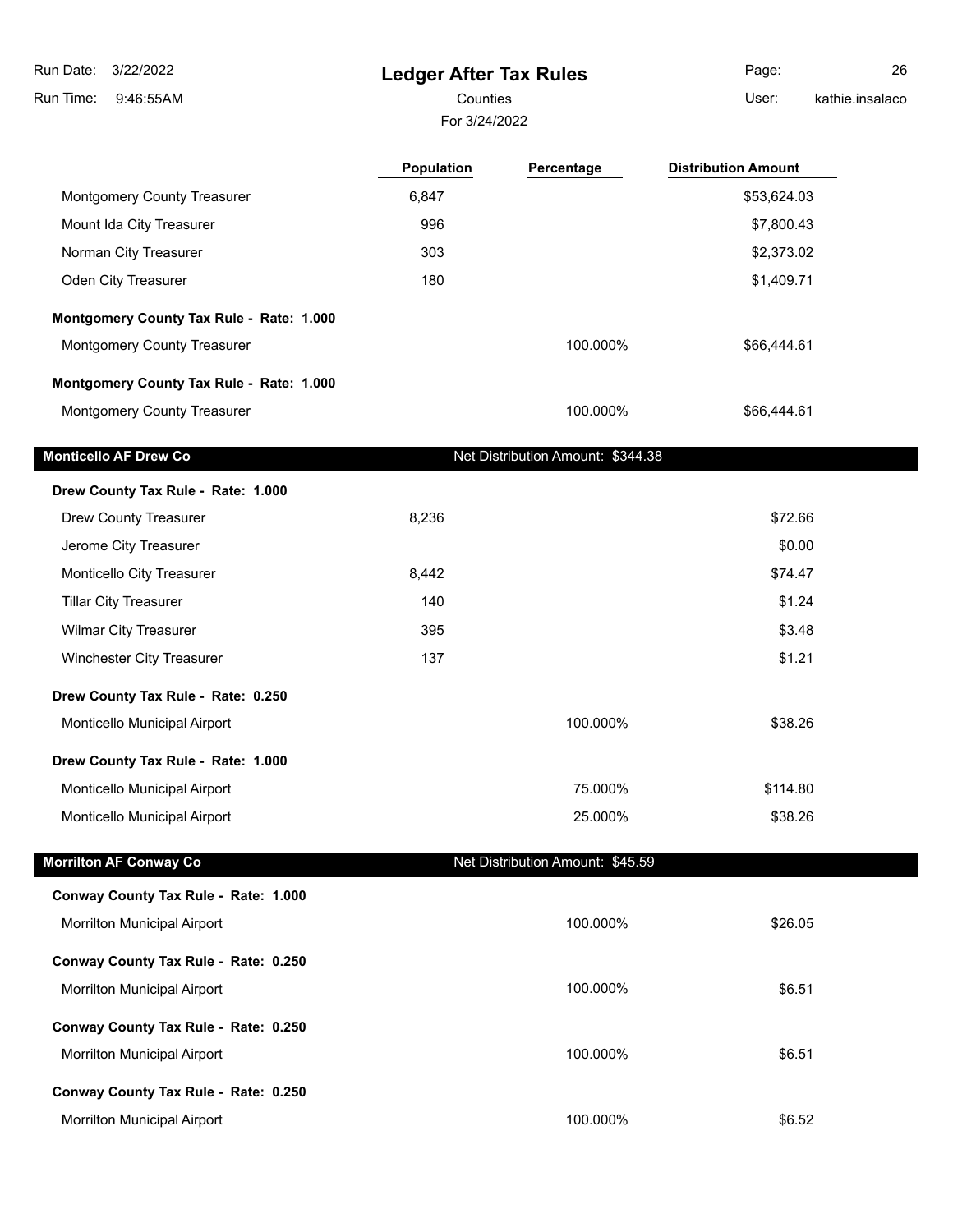# **Ledger After Tax Rules**

For 3/24/2022 Counties **User:** 

Page: 27 kathie.insalaco

|                                       | <b>Population</b> | Percentage                            | <b>Distribution Amount</b> |  |
|---------------------------------------|-------------------|---------------------------------------|----------------------------|--|
| <b>Nevada County</b>                  |                   | Net Distribution Amount: \$150,135.88 |                            |  |
| Nevada County Tax Rule - Rate: 1.000  |                   |                                       |                            |  |
| <b>Bluff City Treasurer</b>           | 118               |                                       | \$1,065.95                 |  |
| <b>Bodcaw City Treasurer</b>          | 121               |                                       | \$1,093.05                 |  |
| Cale City Treasurer                   | 73                |                                       | \$659.44                   |  |
| <b>Emmet City Treasurer</b>           | 397               |                                       | \$3,586.28                 |  |
| Nevada County Treasurer               | 4,080             |                                       | \$36,856.46                |  |
| Prescott City Treasurer               | 3,101             |                                       | \$28,012.72                |  |
| Rosston City Treasurer                | 272               |                                       | \$2,457.10                 |  |
| Willisville City Treasurer            | 148               |                                       | \$1,336.94                 |  |
| Nevada County Tax Rule - Rate: 0.250  |                   |                                       |                            |  |
| Nevada County Treasurer               |                   | 100.000%                              | \$18,766.99                |  |
| Nevada County Tax Rule - Rate: 0.750  |                   |                                       |                            |  |
| Nevada County Treasurer               |                   | 100.000%                              | \$56,300.95                |  |
|                                       |                   |                                       |                            |  |
| <b>Newport AF Jackson Co</b>          |                   | Net Distribution Amount: \$229.91     |                            |  |
| Jackson County Tax Rule - Rate: 1.000 |                   |                                       |                            |  |
| Newport Municipal Airport             |                   | 100.000%                              | \$102.18                   |  |
| Jackson County Tax Rule - Rate: 0.500 |                   |                                       |                            |  |
| Newport Municipal Airport             |                   | 100.000%                              | \$51.09                    |  |
|                                       |                   |                                       |                            |  |
| Jackson County Tax Rule - Rate: 0.380 |                   |                                       |                            |  |
| Newport Municipal Airport             |                   | 100.000%                              | \$38.32                    |  |
| Jackson County Tax Rule - Rate: 0.380 |                   |                                       |                            |  |
| Newport Municipal Airport             |                   | 100.000%                              | \$38.32                    |  |
| <b>Newton County</b>                  |                   | Net Distribution Amount: \$55,409.88  |                            |  |
| Newton County Tax Rule - Rate: 1.000  |                   |                                       |                            |  |
| Jasper City Treasurer                 | 547               |                                       | \$4,195.05                 |  |
| Newton County Treasurer               | 6,324             |                                       | \$48,499.94                |  |
| Western Grove City Treasurer          | 354               |                                       | \$2,714.89                 |  |
| North Little Rock AF Pulaski Co       |                   | Net Distribution Amount: \$438.48     |                            |  |

**Pulaski County Tax Rule - Rate: 1.000**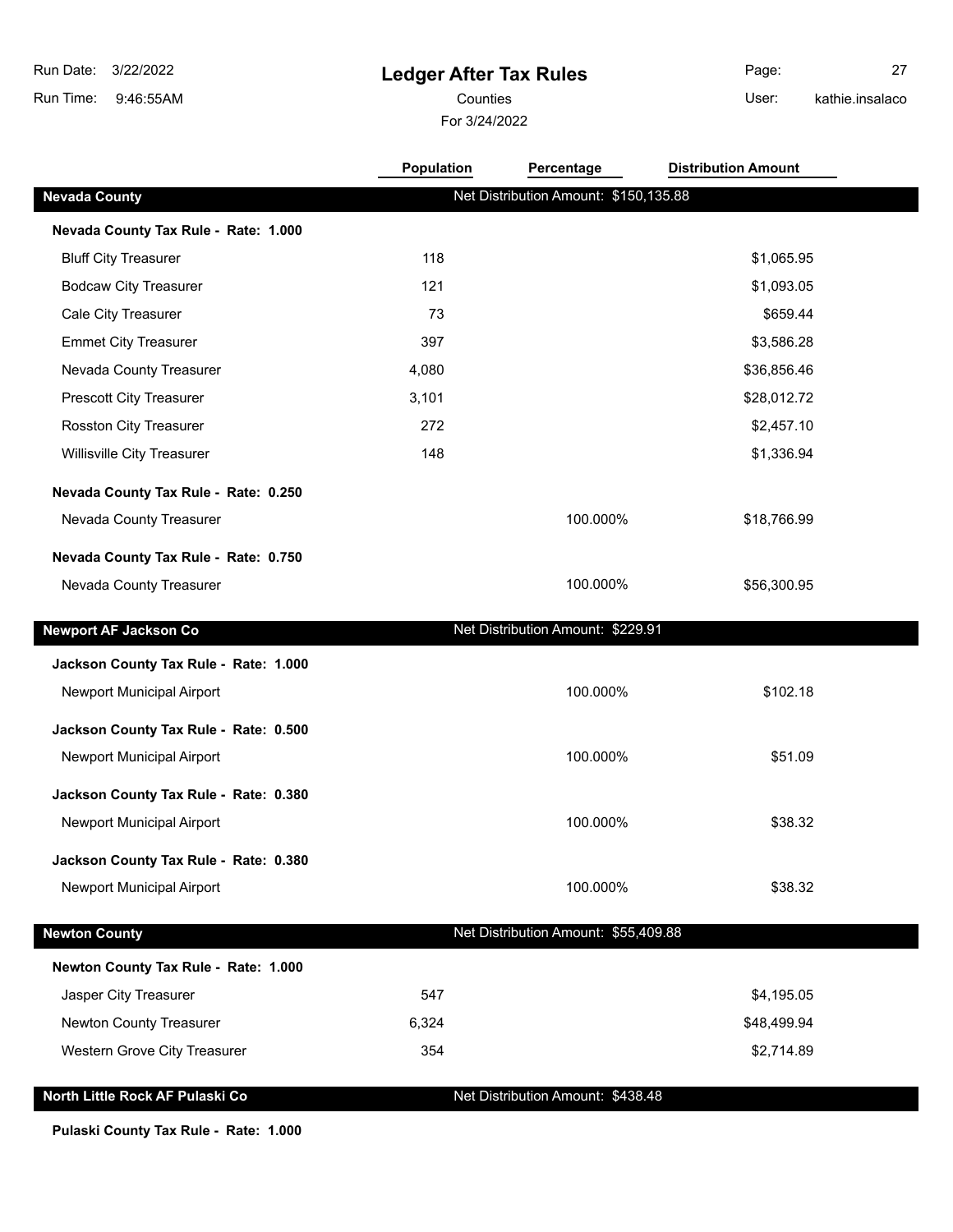**Ledger After Tax Rules**

 9:46:55AM Run Time: 3/22/2022 Run Date:

For 3/24/2022

Counties User: Page: 28 kathie.insalaco

| 220     |          | \$0.24                                |
|---------|----------|---------------------------------------|
| 778     |          | \$0.85                                |
| 29,477  |          | \$32.38                               |
| 202,591 |          | \$222.57                              |
| 19,251  |          | \$21.15                               |
| 64,591  |          | \$70.96                               |
| 47,944  |          | \$52.67                               |
| 32,731  |          | \$35.96                               |
| 1,542   |          | \$1.70                                |
|         |          |                                       |
|         |          |                                       |
| 776     |          | \$8,882.70                            |
| 10,612  |          | \$121,473.28                          |
| 253     |          | \$2,896.04                            |
| 798     |          | \$9,134.53                            |
| 153     |          | \$1,751.36                            |
| 9,288   |          | \$106,317.73                          |
| 770     |          | \$8,814.03                            |
|         |          |                                       |
|         | 100.000% | \$259,269.67                          |
|         |          |                                       |
|         | 100.000% | \$129,634.83                          |
|         |          | Net Distribution Amount: \$648,174.17 |

**Baxter County Tax Rule - Rate: 1.000**

Baxter County Airport 100.000% \$366.70

## **Perry County Perry County Net Distribution Amount: \$177,664.19**

## **Perry County Tax Rule - Rate: 1.000**

| Adona City Treasurer          | 149 | \$960.79   |
|-------------------------------|-----|------------|
| <b>Bigelow City Treasurer</b> | 352 | \$2,269.79 |
| Casa City Treasurer           | 120 | \$773.79   |
| Fourche City Treasurer        | 56  | \$361.10   |
| Houston City Treasurer        | 143 | \$922.10   |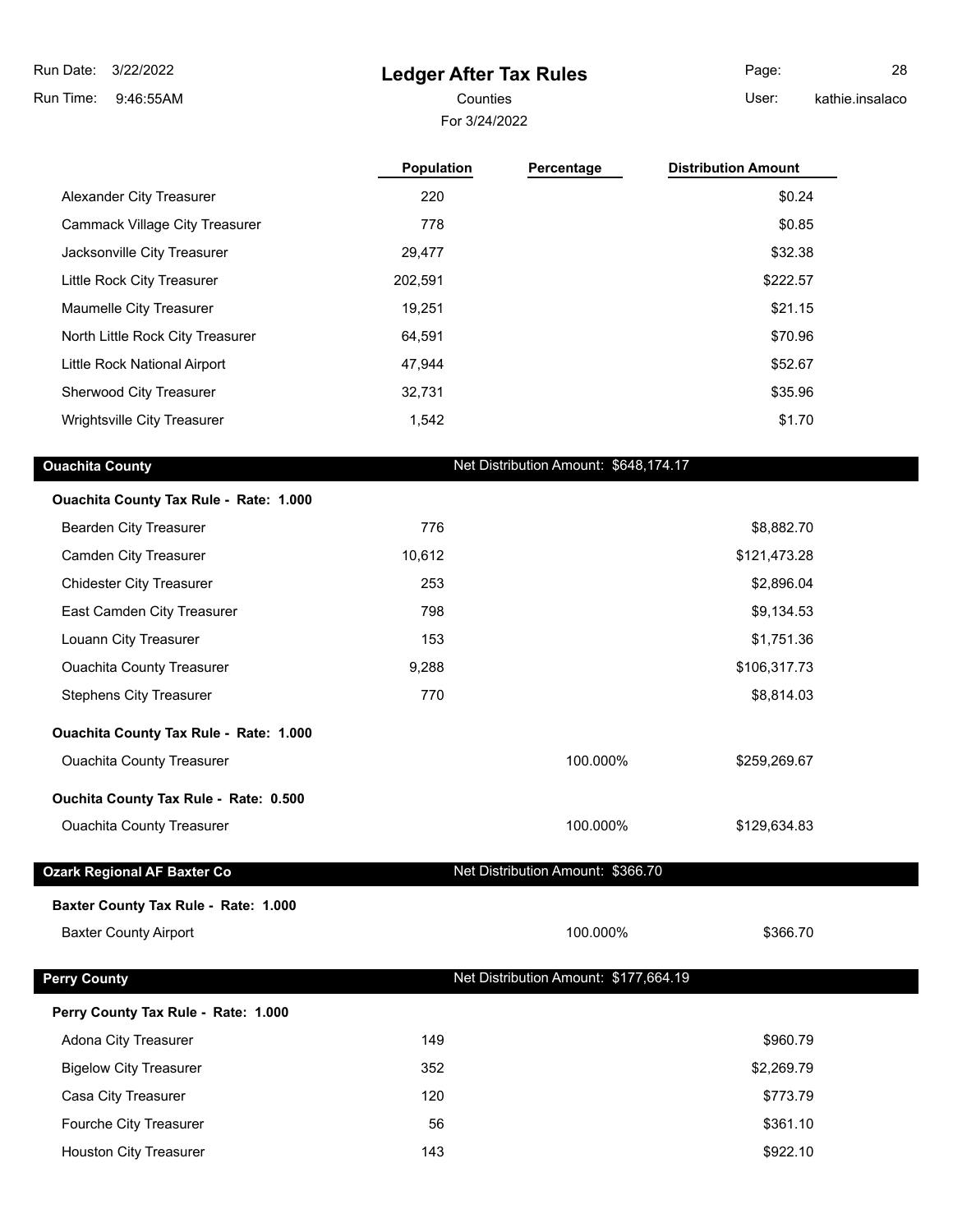3/22/2022 Run Date:

9:46:55AM Run Time:

# **Ledger After Tax Rules**

For 3/24/2022

Page: 29

Counties User:

|                                        | Population | Percentage                            | <b>Distribution Amount</b> |
|----------------------------------------|------------|---------------------------------------|----------------------------|
| Perry City Treasurer                   | 262        |                                       | \$1,689.45                 |
| Perry County Treasurer                 | 7,564      |                                       | \$48,774.67                |
| Perryville City Treasurer              | 1,373      |                                       | \$8,853.47                 |
| Perry County Tax Rule - Rate: 1.000    |            |                                       |                            |
| Perry County Treasurer                 |            | 100.000%                              | \$64,605.16                |
| Perry County Tax Rule - Rate: 0.250    |            |                                       |                            |
| Perry County Treasurer                 |            | 100.000%                              | \$16,151.29                |
| Perry County Tax Rule - Rate: 0.500    |            |                                       |                            |
| Perry County Treasurer                 |            | 100.000%                              | \$32,302.58                |
| <b>Phillips County</b>                 |            | Net Distribution Amount: \$363,327.24 |                            |
| Phillips County Tax Rule - Rate: 1.000 |            |                                       |                            |
| Elaine City Treasurer                  | 509        |                                       | \$5,581.05                 |
| Helena-West Helena City Treasurer      | 9,519      |                                       | \$104,373.25               |
| Lake View City Treasurer               | 327        |                                       | \$3,585.47                 |
| Lexa City Treasurer                    | 207        |                                       | \$2,269.70                 |
| <b>Marvell City Treasurer</b>          | 855        |                                       | \$9,374.84                 |
| <b>Phillips County Treasurer</b>       | 5,151      |                                       | \$56,479.31                |
| Phillips County Tax Rule - Rate: 1.000 |            |                                       |                            |
| <b>Elaine City Treasurer</b>           |            | 1.610%                                | \$2,924.78                 |
| Helena-West Helena City Treasurer      |            | 31.050%                               | \$56,406.55                |
| Lake View City Treasurer               |            | 1.120%                                | \$2,034.63                 |
| Lexa City Treasurer                    |            | 0.720%                                | \$1,307.98                 |
| <b>Marvell City Treasurer</b>          |            | 3.000%                                | \$5,449.91                 |
| <b>Phillips County Treasurer</b>       |            | 62.500%                               | \$113,539.77               |
| <b>Pike County</b>                     |            | Net Distribution Amount: \$237,800.51 |                            |
| Pike County Tax Rule - Rate: 1.000     |            |                                       |                            |
| Antoine City Treasurer                 | 113        |                                       | \$1,320.98                 |
| Daisy City Treasurer                   | 88         |                                       | \$1,028.73                 |
| Delight City Treasurer                 | 288        |                                       | \$3,366.76                 |
| <b>Glenwood City Treasurer</b>         | 2,006      |                                       | \$23,450.39                |
| Murfreesboro City Treasurer            | 1,495      |                                       | \$17,476.74                |
| Pike County Treasurer                  | 6,181      |                                       | \$72,256.66                |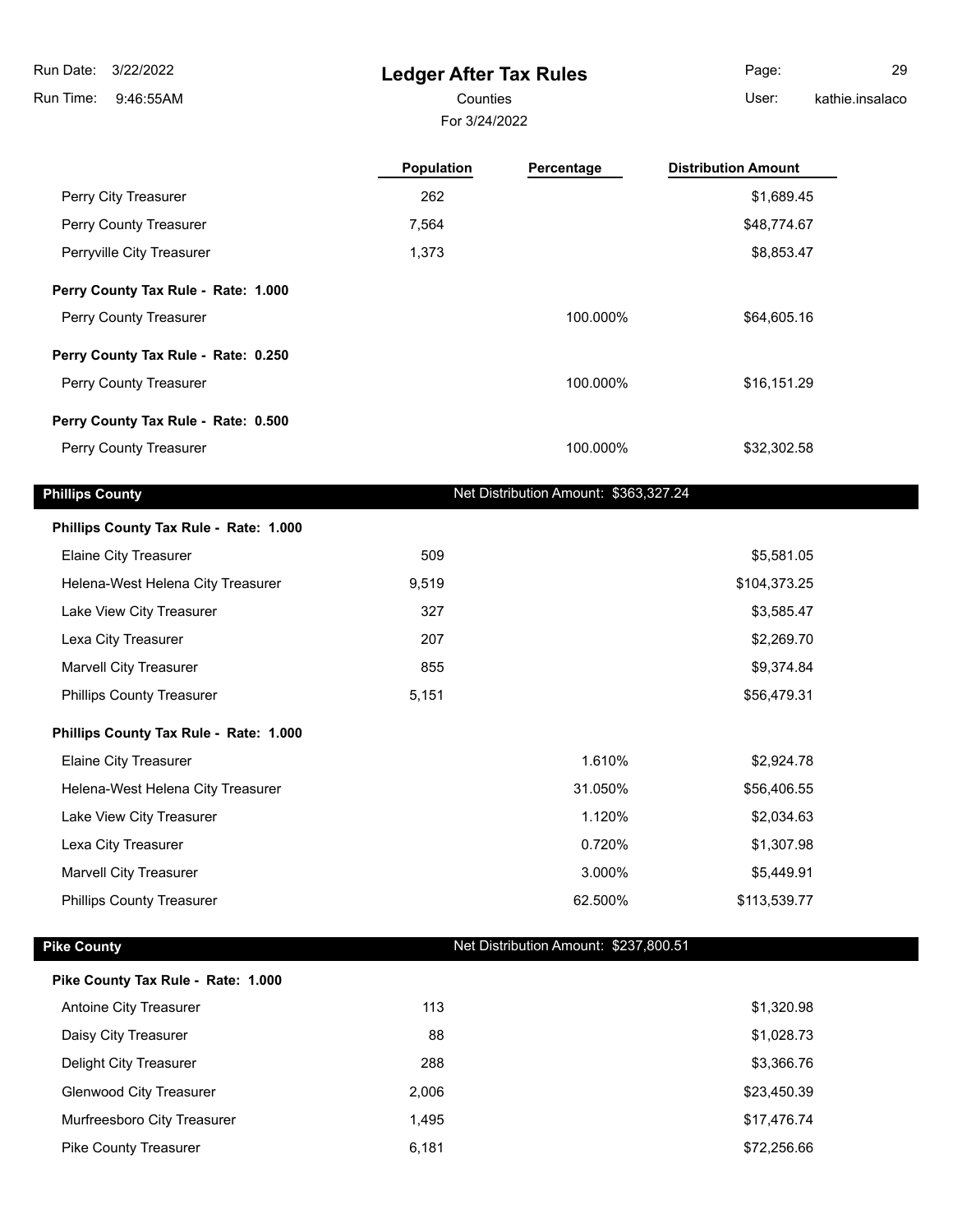| Run Date:<br>3/22/2022<br>Run Time:<br>9:46:55AM                       | <b>Ledger After Tax Rules</b><br>Counties<br>For 3/24/2022 |                                       | Page:<br>User:             | 30<br>kathie.insalaco |
|------------------------------------------------------------------------|------------------------------------------------------------|---------------------------------------|----------------------------|-----------------------|
|                                                                        | Population                                                 | Percentage                            | <b>Distribution Amount</b> |                       |
| Pike County Tax Rule - Rate: 1.000                                     |                                                            |                                       |                            |                       |
| Pike County Treasurer                                                  |                                                            | 100.000%                              | \$118,900.25               |                       |
| Pocahontas AF Randolph Co                                              |                                                            | Net Distribution Amount: \$95.07      |                            |                       |
|                                                                        |                                                            |                                       |                            |                       |
| Randolph County Tax Rule - Rate: 1.000<br>Pocahontas Municipal Airport |                                                            | 100.000%                              | \$76.06                    |                       |
| Randolph County Tax Rule - Rate: 0.250                                 |                                                            |                                       |                            |                       |
| Pocahontas Municipal Airport                                           |                                                            | 100.000%                              | \$19.01                    |                       |
| <b>Poinsett County</b>                                                 |                                                            | Net Distribution Amount: \$431,848.65 |                            |                       |
| Poinsett County Tax Rule - Rate: 1.000                                 |                                                            |                                       |                            |                       |
| <b>Fisher City Treasurer</b>                                           | 180                                                        |                                       | \$1,934.19                 |                       |
| Harrisburg City Treasurer                                              | 2,212                                                      |                                       | \$23,769.07                |                       |
| Lepanto City Treasurer                                                 | 1,732                                                      |                                       | \$18,611.23                |                       |
| Marked Tree City Treasurer                                             | 2,286                                                      |                                       | \$24,564.24                |                       |
| <b>Poinsett County Treasurer</b>                                       | 7,740                                                      |                                       | \$83,170.26                |                       |
| Trumann City Treasurer                                                 | 7,399                                                      |                                       | \$79,506.04                |                       |
| <b>Tyronza City Treasurer</b>                                          | 716                                                        |                                       | \$7,693.79                 |                       |
| <b>Waldenburg City Treasurer</b>                                       | 53                                                         |                                       | \$569.51                   |                       |
| Weiner City Treasurer                                                  | 647                                                        |                                       | \$6,952.33                 |                       |
| Poinsett County Tax Rule - Rate: 0.250                                 |                                                            |                                       |                            |                       |
| <b>Poinsett County Treasurer</b>                                       |                                                            | 100.000%                              | \$61,692.66                |                       |
| Poinsett County Tax Rule - Rate: 0.500                                 |                                                            |                                       |                            |                       |
| <b>Poinsett County Treasurer</b>                                       |                                                            | 100.000%                              | \$123,385.33               |                       |
| <b>Polk County</b>                                                     |                                                            | Net Distribution Amount: \$477,710.65 |                            |                       |
| Polk County Tax Rule - Rate: 1.000                                     |                                                            |                                       |                            |                       |
| Cove City Treasurer                                                    | 319                                                        |                                       | \$3,964.15                 |                       |
| <b>Grannis City Treasurer</b>                                          | 496                                                        |                                       | \$6,163.69                 |                       |
| <b>Hatfield City Treasurer</b>                                         | 345                                                        |                                       | \$4,287.24                 |                       |
| Mena City Treasurer                                                    | 5,589                                                      |                                       | \$69,453.33                |                       |
| Polk County Treasurer                                                  | 11,720                                                     |                                       | \$145,641.98               |                       |
| Vandervoort City Treasurer                                             | 115                                                        |                                       | \$1,429.08                 |                       |
| <b>Wickes City Treasurer</b>                                           | 637                                                        |                                       | \$7,915.86                 |                       |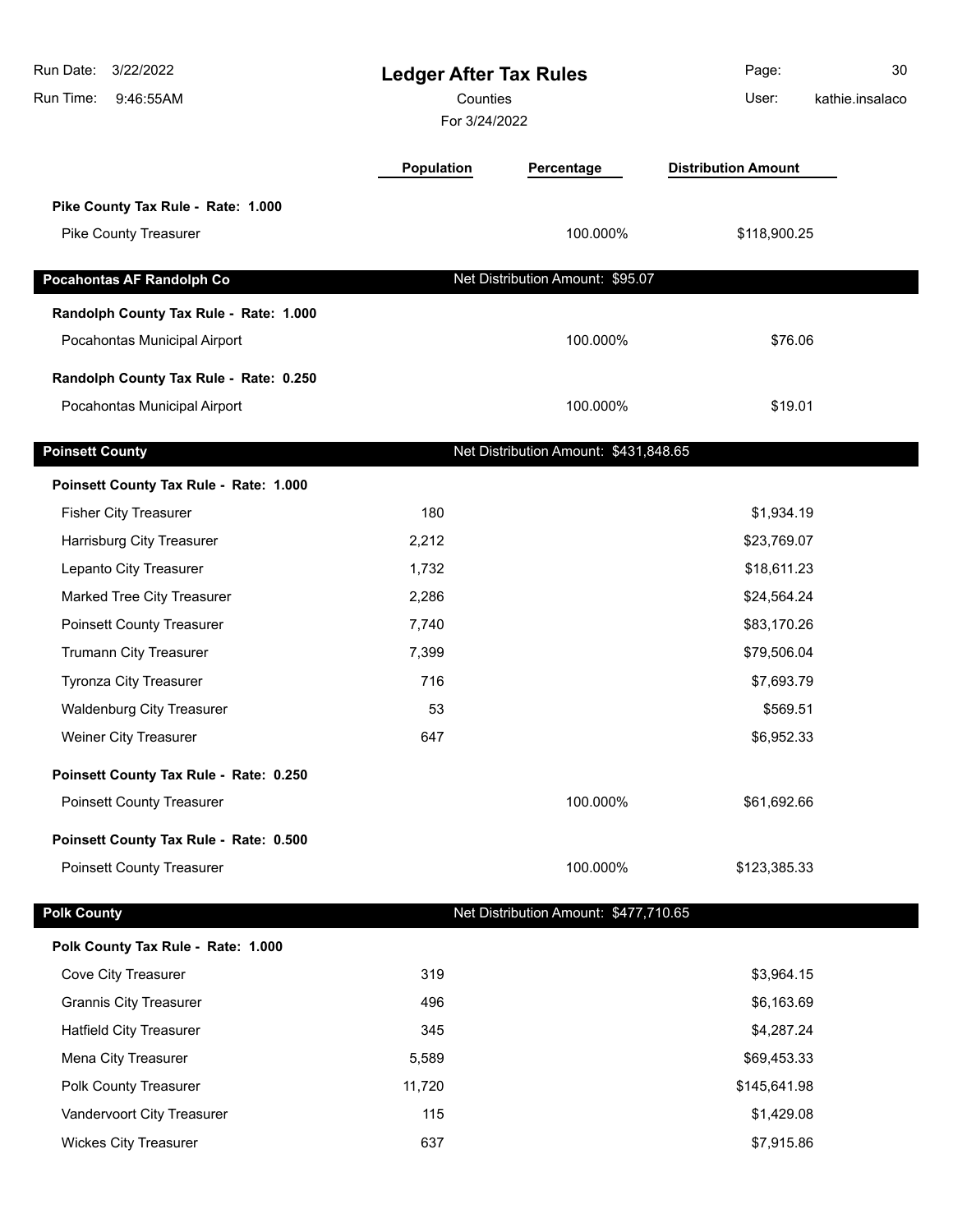**Ledger After Tax Rules** 9:46:55AM Run Time: 3/22/2022 Run Date: For 3/24/2022 Counties User: Page: 31 kathie.insalaco

|                                    | <b>Population</b> | Percentage | <b>Distribution Amount</b> |
|------------------------------------|-------------------|------------|----------------------------|
| Polk County Tax Rule - Rate: 1.000 |                   |            |                            |
| Cove City Treasurer                | 319               |            | \$3,964.15                 |
| <b>Grannis City Treasurer</b>      | 496               |            | \$6,163.69                 |
| <b>Hatfield City Treasurer</b>     | 345               |            | \$4,287.24                 |
| Mena City Treasurer                | 5,589             |            | \$69,453.33                |
| <b>Polk County Treasurer</b>       | 11,720            |            | \$145,641.97               |
| Vandervoort City Treasurer         | 115               |            | \$1,429.08                 |
| <b>Wickes City Treasurer</b>       | 637               |            | \$7,915.86                 |

**Pope County Pope County Net Distribution Amount: \$1,019,425.54** 

| Pope County Tax Rule - Rate: 1.000 |        |              |
|------------------------------------|--------|--------------|
| <b>Atkins City Treasurer</b>       | 2,859  | \$45,984.41  |
| Dover City Treasurer               | 1,337  | \$21,504.42  |
| <b>Hector City Treasurer</b>       | 411    | \$6,610.56   |
| London City Treasurer              | 936    | \$15,054.71  |
| Pope County Treasurer              | 25,758 | \$414,293.92 |
| Pottsville City Treasurer          | 3,140  | \$50,504.03  |
| Russellville City Treasurer        | 28,940 | \$465,473.49 |

**Prairie County Prairie County Net Distribution Amount: \$128,515.10** 

| Prairie County Tax Rule - Rate: 1.000 |       |          |             |
|---------------------------------------|-------|----------|-------------|
| <b>Biscoe City Treasurer</b>          | 305   |          | \$3,155.20  |
| Des Arc City Treasurer                | 1,905 |          | \$19,707.10 |
| DeValls Bluff City Treasurer          | 520   |          | \$5,379.36  |
| Hazen City Treasurer                  | 1,481 |          | \$15,320.84 |
| <b>Prairie County Treasurer</b>       | 3,896 |          | \$40,303.86 |
| Ulm City Treasurer                    | 175   |          | \$1,810.37  |
| Prairie County Tax Rule - Rate: 0.130 |       |          |             |
| <b>Prairie County Treasurer</b>       |       | 100.000% | \$10,709.59 |
| Prairie County Tax Rule - Rate: 0.380 |       |          |             |
| <b>Prairie County Treasurer</b>       |       | 100.000% | \$32,128.78 |

**Pulaski County Pulaski County Net Distribution Amount: \$7,912,453.39** 

**Pulaski County Tax Rule - Rate: 1.000**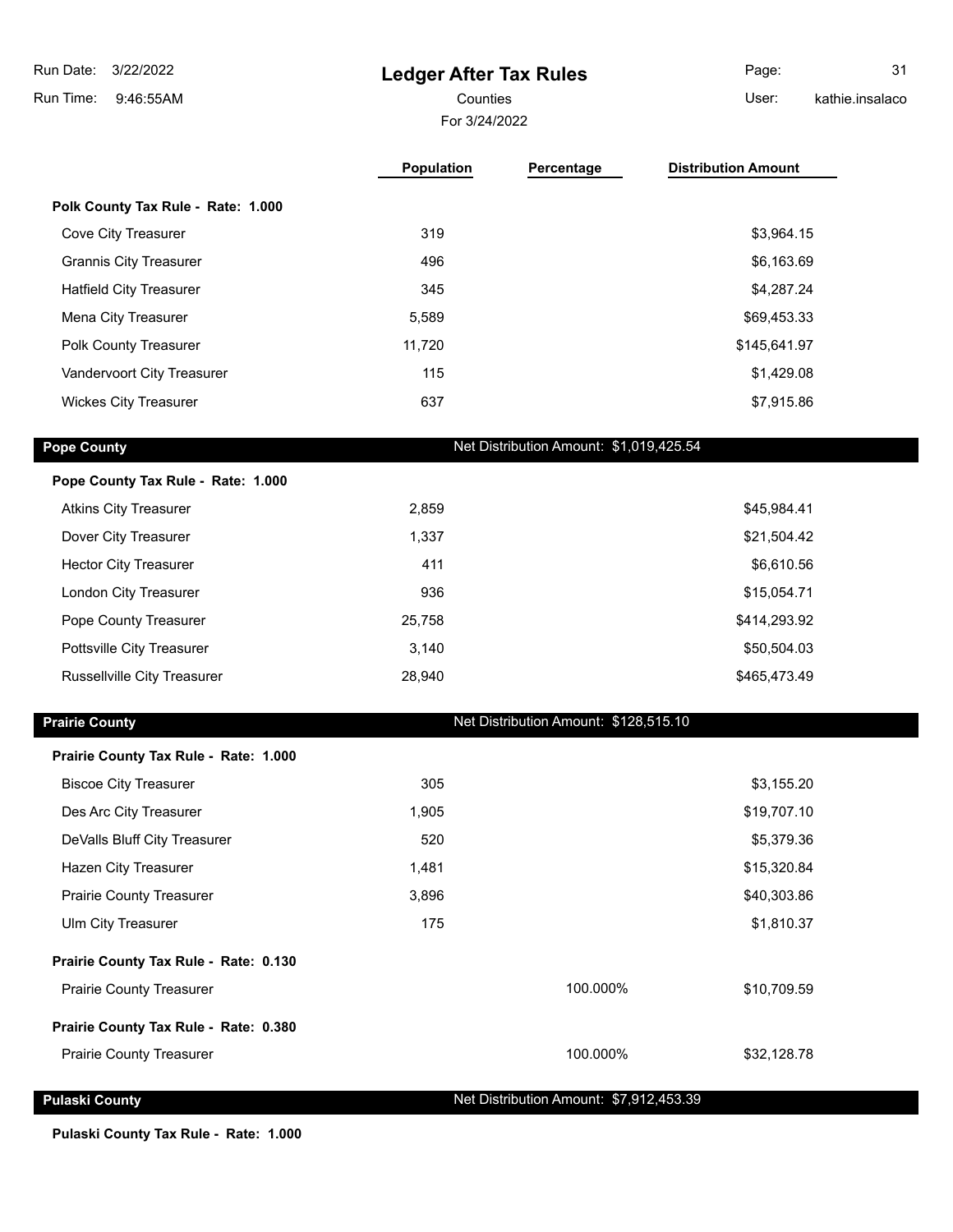## **Ledger After Tax Rules**

For 3/24/2022

Counties User:

Page: 32 kathie.insalaco

|                                        | <b>Population</b> | Percentage                            | <b>Distribution Amount</b> |
|----------------------------------------|-------------------|---------------------------------------|----------------------------|
| Alexander City Treasurer               | 220               |                                       | \$4,361.39                 |
| <b>Cammack Village City Treasurer</b>  | 778               |                                       | \$15,423.46                |
| Jacksonville City Treasurer            | 29,477            |                                       | \$584,366.77               |
| Little Rock City Treasurer             | 202,591           |                                       | \$4,016,265.19             |
| Maumelle City Treasurer                | 19,251            |                                       | \$381,641.44               |
| North Little Rock City Treasurer       | 64,591            |                                       | \$1,280,484.25             |
| Pulaski County Treasurer               | 47,944            |                                       | \$950,465.81               |
| Sherwood City Treasurer                | 32,731            |                                       | \$648,875.70               |
| Wrightsville City Treasurer            | 1,542             |                                       | \$30,569.38                |
| <b>Randolph County</b>                 |                   | Net Distribution Amount: \$276,152.02 |                            |
| Randolph County Tax Rule - Rate: 1.000 |                   |                                       |                            |
| <b>Biggers City Treasurer</b>          | 305               |                                       | \$3,628.30                 |
| <b>Maynard City Treasurer</b>          | 379               |                                       | \$4,508.60                 |
| O'Kean City Treasurer                  | 192               |                                       | \$2,284.04                 |
| Pocahontas City Treasurer              | 7,371             |                                       | \$87,685.81                |
| Randolph County Treasurer              | 9,814             |                                       | \$116,747.87               |
| Ravenden Springs City Treasurer        | 119               |                                       | \$1,415.63                 |
| Reyno City Treasurer                   | 391               |                                       | \$4,651.37                 |
| Randolph County Tax Rule - Rate: 0.250 |                   |                                       |                            |
| Randolph County Treasurer              |                   | 100.000%                              | \$55,230.40                |
| Rogers AF Benton Co                    |                   | Net Distribution Amount: \$6,408.48   |                            |
| Benton County Tax Rule - Rate: 1.000   |                   |                                       |                            |
| Rogers Municipal Airport               |                   | 100.000%                              | \$6,408.48                 |
| <b>Russellville AF Pope Co</b>         |                   | Net Distribution Amount: \$315.28     |                            |

#### **Pope County Tax Rule - Rate: 1.000**

Russellville Municipal Airport **100.000%** \$315.28

| <b>Saline County</b>                 | Net Distribution Amount: \$673,991.61 |              |
|--------------------------------------|---------------------------------------|--------------|
| Saline County Tax Rule - Rate: 0.380 |                                       |              |
| <b>Saline County Treasurer</b>       | 100.000%                              | \$673,991.61 |

**Saline County AF Co** Net Distribution Amount: \$181.41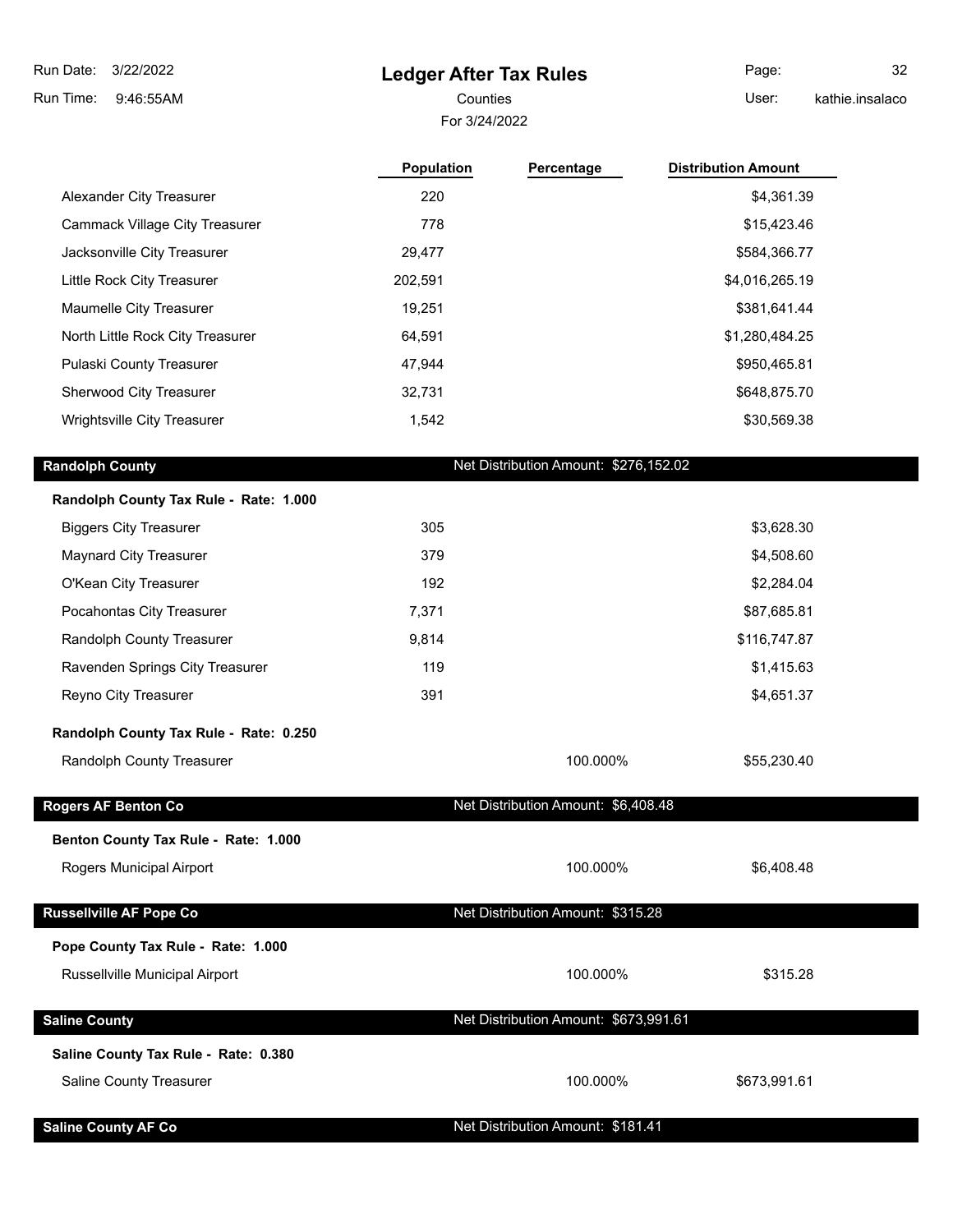| Run Date:<br>3/22/2022<br>Run Time:<br>9:46:55AM |                   | <b>Ledger After Tax Rules</b><br>Counties<br>For 3/24/2022 |                            | 33<br>kathie.insalaco |
|--------------------------------------------------|-------------------|------------------------------------------------------------|----------------------------|-----------------------|
|                                                  | <b>Population</b> | Percentage                                                 | <b>Distribution Amount</b> |                       |
| Saline County Tax Rule - Rate: 0.380             |                   |                                                            |                            |                       |
| Saline County Airport Commission                 |                   | 100.000%                                                   | \$181.41                   |                       |
| <b>Scott County</b>                              |                   | Net Distribution Amount: \$167,335.77                      |                            |                       |
| Scott County Tax Rule - Rate: 1.000              |                   |                                                            |                            |                       |
| Mansfield City Treasurer                         |                   | 10.000%                                                    | \$8,366.79                 |                       |
| <b>Scott County Treasurer</b>                    |                   | 50.000%                                                    | \$41,833.95                |                       |
| <b>Waldron City Treasurer</b>                    |                   | 40.000%                                                    | \$33,467.15                |                       |
|                                                  |                   |                                                            |                            |                       |
| Scott County Tax Rule - Rate: 1.000              |                   |                                                            |                            |                       |
| Scott County Treasurer                           |                   | 100.000%                                                   | \$83,667.88                |                       |
| <b>Searcy City AF White Co</b>                   |                   | Net Distribution Amount: \$935.17                          |                            |                       |
| White County Tax Rule - Rate: 0.500              |                   |                                                            |                            |                       |
| Searcy Municipal Airport                         |                   | 100.000%                                                   | \$267.19                   |                       |
|                                                  |                   |                                                            |                            |                       |
| White County Tax Rule - Rate: 1.000              |                   |                                                            |                            |                       |
| Searcy Municipal Airport                         |                   | 100.000%                                                   | \$534.38                   |                       |
| White County Tax Rule - Rate: 0.250              |                   |                                                            |                            |                       |
| Searcy Municipal Airport                         |                   | 100.000%                                                   | \$133.60                   |                       |
| <b>Searcy County</b>                             |                   | Net Distribution Amount: \$132,918.95                      |                            |                       |
| Searcy County Tax Rule - Rate: 1.000             |                   |                                                            |                            |                       |
| <b>Big Flat City Treasurer</b>                   |                   |                                                            | \$0.00                     |                       |
| <b>Gilbert City Treasurer</b>                    | 26                |                                                            | \$294.32                   |                       |
| Leslie City Treasurer                            | 375               |                                                            | \$4,244.98                 |                       |
| <b>Marshall City Treasurer</b>                   | 1,329             |                                                            | \$15,044.22                |                       |
| <b>Pindall City Treasurer</b>                    | 95                |                                                            | \$1,075.40                 |                       |
| <b>Searcy County Treasurer</b>                   | 5,874             |                                                            | \$66,493.43                |                       |
| St. Joe City Treasurer                           | 129               |                                                            | \$1,460.28                 |                       |
| Searcy County Tax Rule - Rate: 0.500             |                   |                                                            |                            |                       |
| <b>Searcy County Treasurer</b>                   |                   | 100.000%                                                   | \$44,306.32                |                       |
| <b>Sebastian County</b>                          |                   | Net Distribution Amount: \$2,475,553.33                    |                            |                       |
| Sebastian County Tax Rule - Rate: 1.000          |                   |                                                            |                            |                       |
| <b>Barling City Treasurer</b>                    | 4,782             |                                                            | \$92,630.58                |                       |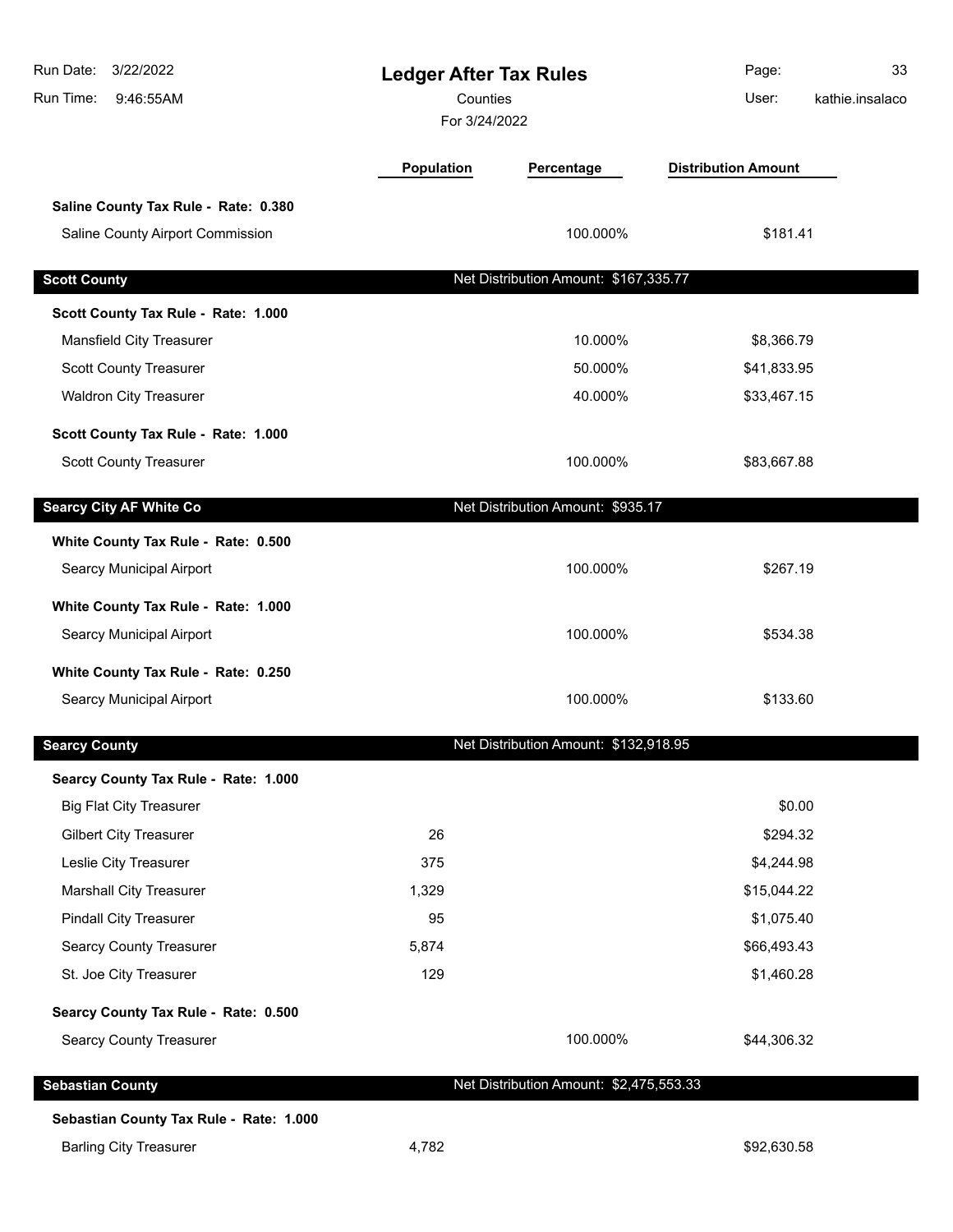# **Ledger After Tax Rules**

For 3/24/2022

Page: 34

Counties **User:** 

kathie.insalaco

|                                      | <b>Population</b> | Percentage                            | <b>Distribution Amount</b> |
|--------------------------------------|-------------------|---------------------------------------|----------------------------|
| Bonanza City Treasurer               | 587               |                                       | \$11,370.59                |
| <b>Central City Treasurer</b>        | 461               |                                       | \$8,929.88                 |
| Fort Smith City Treasurer            | 89,142            |                                       | \$1,726,741.01             |
| Greenwood City Treasurer             | 9,516             |                                       | \$184,331.38               |
| <b>Hackett City Treasurer</b>        | 784               |                                       | \$15,186.61                |
| <b>Hartford City Treasurer</b>       | 499               |                                       | \$9,665.97                 |
| Huntington City Treasurer            | 490               |                                       | \$9,491.63                 |
| Lavaca City Treasurer                | 2,450             |                                       | \$47,458.16                |
| <b>Mansfield City Treasurer</b>      | 684               |                                       | \$13,249.54                |
| <b>Midland City Treasurer</b>        | 227               |                                       | \$4,397.14                 |
| Sebastian County Treasurer           | 18,177            |                                       | \$352,100.84               |
| <b>Sevier County</b>                 |                   | Net Distribution Amount: \$650,769.98 |                            |
| Sevier County Tax Rule - Rate: 1.000 |                   |                                       |                            |

| Ben Lomond City Treasurer            | 140   |                                  | \$1,840.68   |
|--------------------------------------|-------|----------------------------------|--------------|
| DeQueen City Treasurer               | 6,105 |                                  | \$80,266.70  |
| <b>Gillham City Treasurer</b>        | 157   |                                  | \$2,064.19   |
| Horatio City Treasurer               | 920   |                                  | \$12,095.88  |
| Lockesburg City Treasurer            | 594   |                                  | \$7,809.73   |
| Sevier County Treasurer              | 7,923 |                                  | \$104,169.21 |
| Sevier County Tax Rule - Rate: 0.500 |       |                                  |              |
| Sevier County Treasurer              |       | 100.000%                         | \$104,123.20 |
| Sevier County Tax Rule - Rate: 0.250 |       |                                  |              |
| Sevier County Treasurer              |       | 100.000%                         | \$52,061.60  |
| Sevier County Tax Rule - Rate: 0.380 |       |                                  |              |
| Sevier County Treasurer              |       | 100.000%                         | \$78,092.40  |
| Sevier County Tax Rule - Rate: 1.000 |       |                                  |              |
| Sevier County Treasurer              |       | 100.000%                         | \$208,246.39 |
| <b>Sevier County AF Co</b>           |       | Net Distribution Amount: \$15.52 |              |
| Sevier County Tax Rule - Rate: 1.000 |       |                                  |              |
|                                      |       |                                  |              |
| Sevier County Airport Commission     |       | 100.000%                         | \$4.97       |
| Sevier County Tax Rule - Rate: 0.500 |       |                                  |              |

Sevier County Airport Commission  $$2.48$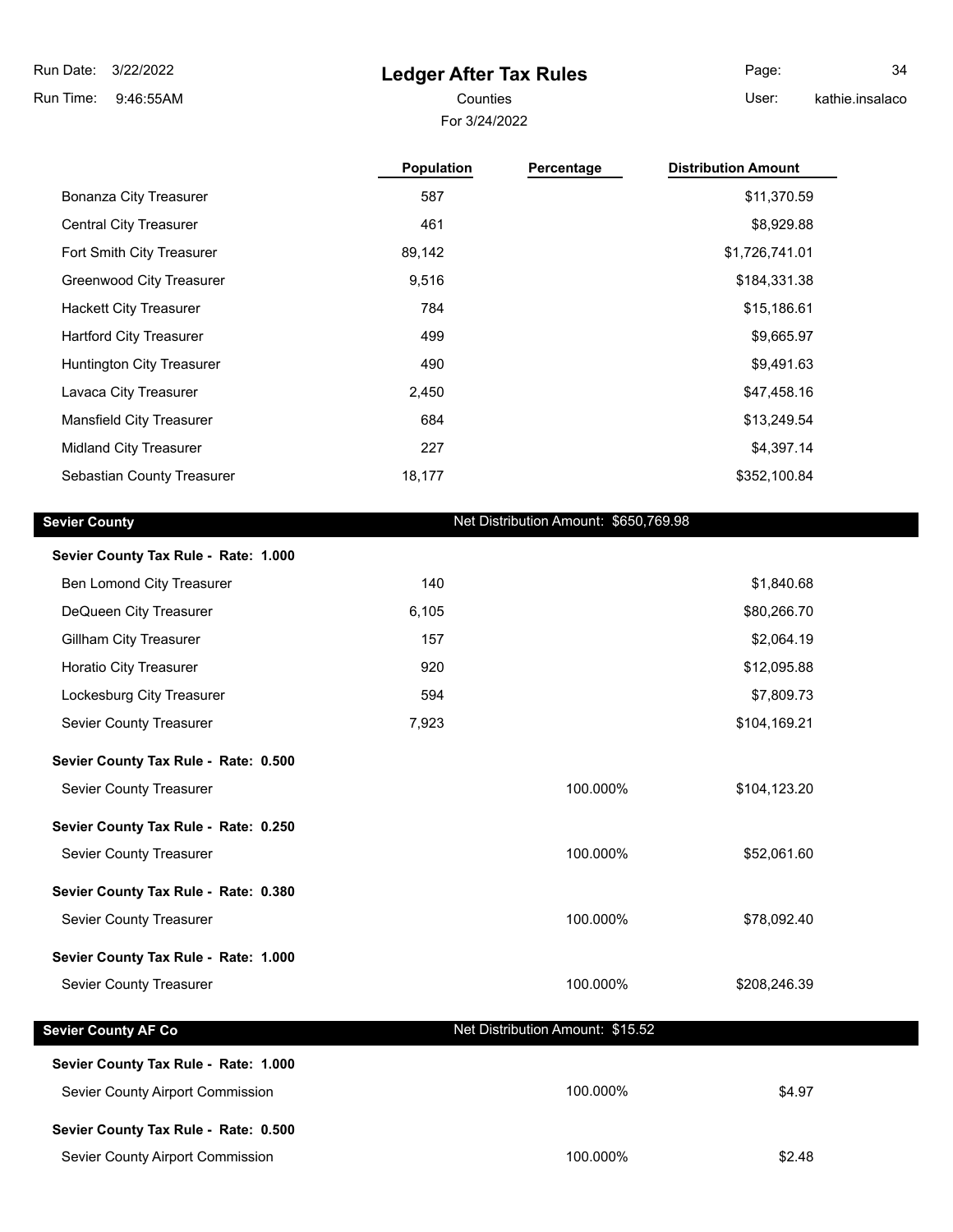| Run Date:<br>3/22/2022<br>Run Time:<br>9:46:55AM | <b>Ledger After Tax Rules</b><br>Counties |                                       | Page:<br>User:             | 35<br>kathie.insalaco |
|--------------------------------------------------|-------------------------------------------|---------------------------------------|----------------------------|-----------------------|
|                                                  |                                           | For 3/24/2022                         |                            |                       |
|                                                  | Population                                | Percentage                            | <b>Distribution Amount</b> |                       |
| Sevier County Tax Rule - Rate: 0.250             |                                           |                                       |                            |                       |
| Sevier County Airport Commission                 |                                           | 100.000%                              | \$1.24                     |                       |
| Sevier County Tax Rule - Rate: 0.380             |                                           |                                       |                            |                       |
| Sevier County Airport Commission                 |                                           | 100.000%                              | \$1.86                     |                       |
| Sevier County Tax Rule - Rate: 1.000             |                                           |                                       |                            |                       |
| Sevier County Airport Commission                 |                                           | 100.000%                              | \$4.97                     |                       |
| <b>Sharp County</b>                              |                                           | Net Distribution Amount: \$393,778.20 |                            |                       |
| Sharp County Tax Rule - Rate: 1.000              |                                           |                                       |                            |                       |
| Ash Flat City Treasurer                          | 1,024                                     |                                       | \$13,341.24                |                       |
| Cave City Treasurer                              | 1,740                                     |                                       | \$22,669.68                |                       |
| Cherokee Village City Treasurer                  | 3,947                                     |                                       | \$51,423.69                |                       |
| Evening Shade City Treasurer                     | 420                                       |                                       | \$5,471.99                 |                       |
| Hardy City Treasurer                             | 708                                       |                                       | \$9,224.21                 |                       |
| <b>Highland City Treasurer</b>                   | 982                                       |                                       | \$12,794.04                |                       |
| Horseshoe Bend City Treasurer                    | 13                                        |                                       | \$169.37                   |                       |
| <b>Sharp County Treasurer</b>                    | 8,166                                     |                                       | \$106,391.15               |                       |
| <b>Sidney City Treasurer</b>                     | 192                                       |                                       | \$2,501.48                 |                       |
| <b>Williford City Treasurer</b>                  | 79                                        |                                       | \$1,029.26                 |                       |
| Sharp County Tax Rule - Rate: 0.250              |                                           |                                       |                            |                       |
| <b>Sharp County Treasurer</b>                    |                                           | 100.000%                              | \$56,254.03                |                       |
| Sharp County Tax Rule - Rate: 0.500              |                                           |                                       |                            |                       |
| <b>Sharp County Treasurer</b>                    |                                           | 100.000%                              | \$112,508.06               |                       |
| <b>Sharp County AF Co</b>                        |                                           | Net Distribution Amount: \$77.61      |                            |                       |
| Sharp County Tax Rule - Rate: 1.000              |                                           |                                       |                            |                       |
| Sharp County Regional Airport                    |                                           | 75.000%                               | \$33.26                    |                       |
| Sharp County Regional Airport                    |                                           | 25.000%                               | \$11.09                    |                       |
| Sharp County Tax Rule - Rate: 0.250              |                                           |                                       |                            |                       |
| Sharp County Regional Airport                    |                                           | 100.000%                              | \$11.09                    |                       |
| Sharp County Tax Rule - Rate: 0.500              |                                           |                                       |                            |                       |
| Sharp County Regional Airport                    |                                           | 100.000%                              | \$22.17                    |                       |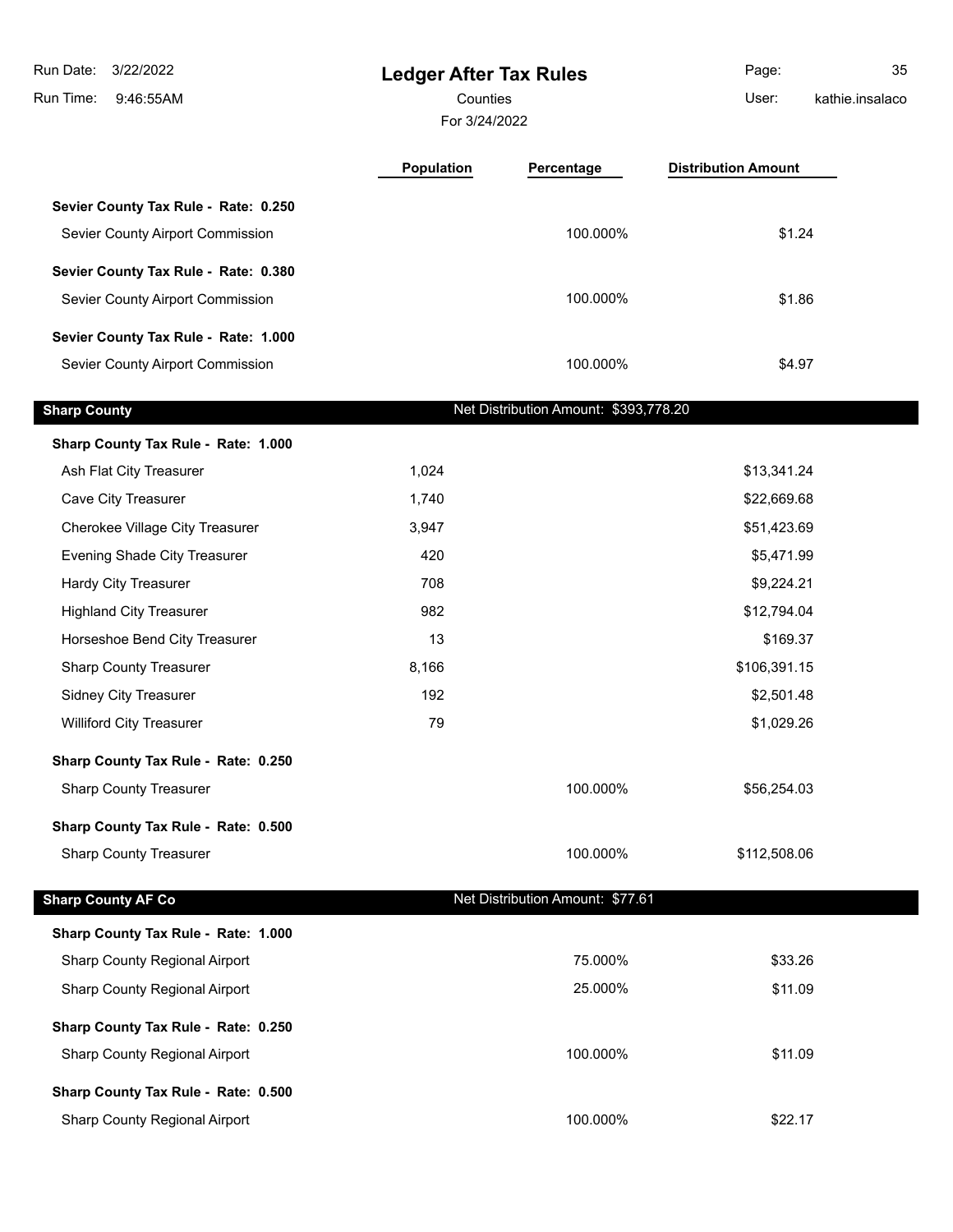$\overline{\phantom{a}}$ 

 $\overline{\phantom{a}}$ 

 $\overline{\phantom{a}}$ 

# **Ledger After Tax Rules**

Counties User:

For 3/24/2022

Page: 36 kathie.insalaco

|                                           | Population | Percentage                            | <b>Distribution Amount</b> |  |
|-------------------------------------------|------------|---------------------------------------|----------------------------|--|
| <b>Sheridan AF Grant Co</b>               |            | Net Distribution Amount: \$17.46      |                            |  |
| Grant County Tax Rule - Rate: 1.000       |            |                                       |                            |  |
| Sheridan/Grant County Airport             |            | 100.000%                              | \$13.97                    |  |
| Grant County Tax Rule - Rate: 0.250       |            |                                       |                            |  |
| <b>Grant County Treasurer</b>             |            | 100.000%                              | \$3.49                     |  |
|                                           |            |                                       |                            |  |
| Springdale AF Washington Co               |            | Net Distribution Amount: \$1,621.03   |                            |  |
| Washington County Tax Rule - Rate: 1.000  |            |                                       |                            |  |
| Springdale Municipal Airport              |            | 75.000%                               | \$972.62                   |  |
| Springdale Municipal Airport              |            | 25.000%                               | \$324.20                   |  |
| Washington County Tax Rule - Rate: 0.250  |            |                                       |                            |  |
| Springdale Municipal Airport              |            | 100.000%                              | \$324.21                   |  |
|                                           |            |                                       |                            |  |
| <b>St. Francis County</b>                 |            | Net Distribution Amount: \$752,377.92 |                            |  |
| St. Francis County Tax Rule - Rate: 1.000 |            |                                       |                            |  |
| <b>Caldwell City Treasurer</b>            | 451        |                                       | \$4,898.55                 |  |
| Colt City Treasurer                       | 293        |                                       | \$3,182.43                 |  |
| <b>Forrest City Treasurer</b>             | 13,015     |                                       | \$141,362.76               |  |
| <b>Hughes City Treasurer</b>              | 1,056      |                                       | \$11,469.77                |  |
| <b>Madison City Treasurer</b>             | 759        |                                       | \$8,243.90                 |  |
| Palestine City Treasurer                  | 506        |                                       | \$5,495.93                 |  |
| St. Francis County Treasurer              | 6,519      |                                       | \$70,806.29                |  |
| <b>Wheatley City Treasurer</b>            | 279        |                                       | \$3,030.37                 |  |
| Widener City Treasurer                    | 212        |                                       | \$2,302.64                 |  |
| St. Francis County Tax Rule - Rate: 1.000 |            |                                       |                            |  |
| <b>Caldwell City Treasurer</b>            | 451        |                                       | \$4,898.55                 |  |
| Colt City Treasurer                       | 293        |                                       | \$3,182.43                 |  |
| <b>Forrest City Treasurer</b>             | 13,015     |                                       | \$141,362.76               |  |
| <b>Hughes City Treasurer</b>              | 1,056      |                                       | \$11,469.77                |  |
| <b>Madison City Treasurer</b>             | 759        |                                       | \$8,243.90                 |  |
| Palestine City Treasurer                  | 506        |                                       | \$5,495.93                 |  |
| St. Francis County Treasurer              | 6,519      |                                       | \$70,806.29                |  |
| <b>Wheatley City Treasurer</b>            | 279        |                                       | \$3,030.37                 |  |
| Widener City Treasurer                    | 212        |                                       | \$2,302.64                 |  |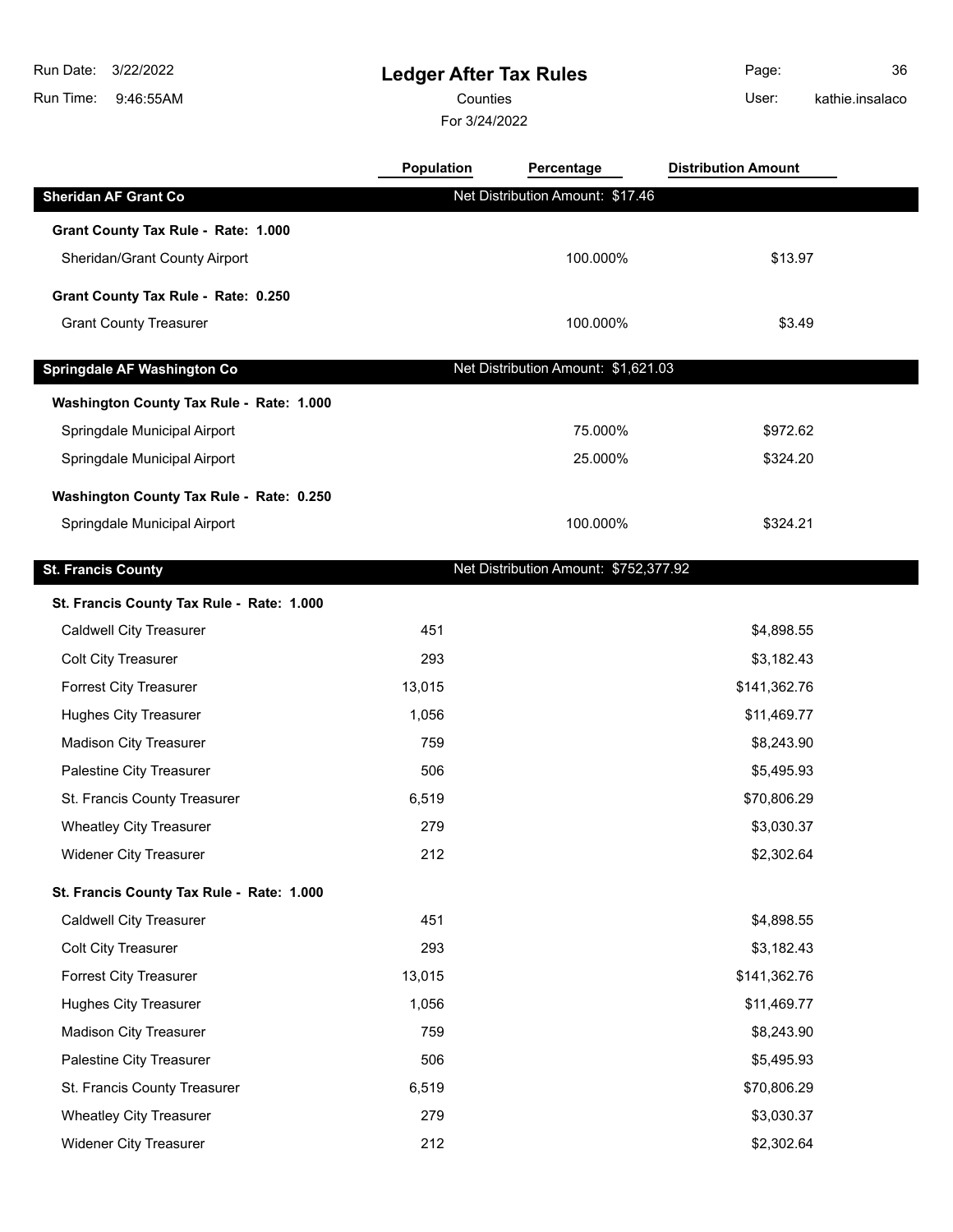| 3/22/2022<br>Run Date:<br>Run Time:<br>9:46:55AM | <b>Ledger After Tax Rules</b><br>Counties<br>For 3/24/2022 |                                         | Page:<br>User:             | 37<br>kathie.insalaco |
|--------------------------------------------------|------------------------------------------------------------|-----------------------------------------|----------------------------|-----------------------|
|                                                  | <b>Population</b>                                          | Percentage                              | <b>Distribution Amount</b> |                       |
| St. Francis County Tax Rule - Rate: 0.250        |                                                            |                                         |                            |                       |
| St. Francis County Treasurer                     |                                                            | 100.000%                                | \$62,698.16                |                       |
| St. Francis County Tax Rule - Rate: 0.630        |                                                            |                                         |                            |                       |
| St. Francis County Treasurer                     |                                                            | 100.000%                                | \$156,745.40               |                       |
| St. Francis County Tax Rule - Rate: 0.130        |                                                            |                                         |                            |                       |
| St. Francis County Treasurer                     |                                                            | 100.000%                                | \$31,349.08                |                       |
| <b>Stone County</b>                              |                                                            | Net Distribution Amount: \$201,606.49   |                            |                       |
| Stone County Tax Rule - Rate: 1.000              |                                                            |                                         |                            |                       |
| Fifty Six City Treasurer                         | 158                                                        |                                         | \$1,718.25                 |                       |
| Mountain View City Treasurer                     | 2,877                                                      |                                         | \$31,287.42                |                       |
| <b>Stone County Treasurer</b>                    | 9,324                                                      |                                         | \$101,398.66               |                       |
| Stone County Tax Rule - Rate: 0.500              |                                                            |                                         |                            |                       |
| <b>Stone County Treasurer</b>                    |                                                            | 100.000%                                | \$67,202.16                |                       |
| <b>Texarkana AF Miller Co</b>                    |                                                            | Net Distribution Amount: \$2,295.25     |                            |                       |
| Miller County Tax Rule - Rate: 0.250             |                                                            |                                         |                            |                       |
| Texarkana Regional Airport                       |                                                            | 100.000%                                | \$459.05                   |                       |
| Miller County Tax Rule - Rate: 1.000             |                                                            |                                         |                            |                       |
| Texarkana Regional Airport                       |                                                            | 100.000%                                | \$1,836.20                 |                       |
| <b>Union County</b>                              |                                                            | Net Distribution Amount: \$1,578,133.60 |                            |                       |
| Union County Tax Rule - Rate: 1.000              |                                                            |                                         |                            |                       |
| <b>Calion City Treasurer</b>                     | 429                                                        |                                         | \$8,667.73                 |                       |
| El Dorado City Treasurer                         | 17,756                                                     |                                         | \$358,751.22               |                       |
| <b>Felsenthal City Treasurer</b>                 | 85                                                         |                                         | \$1,717.38                 |                       |
| <b>Huttig City Treasurer</b>                     | 448                                                        |                                         | \$9,051.62                 |                       |
| Junction City Treasurer                          | 503                                                        |                                         | \$10,162.87                |                       |
| Norphlet City Treasurer                          | 766                                                        |                                         | \$15,476.65                |                       |
| Smackover City Treasurer                         | 1,630                                                      |                                         | \$32,933.35                |                       |
| <b>Strong City Treasurer</b>                     | 410                                                        |                                         | \$8,283.85                 |                       |
| <b>Union County Treasurer</b>                    | 17,027                                                     |                                         | \$344,022.13               |                       |
| Union County Tax Rule - Rate: 1.000              |                                                            |                                         |                            |                       |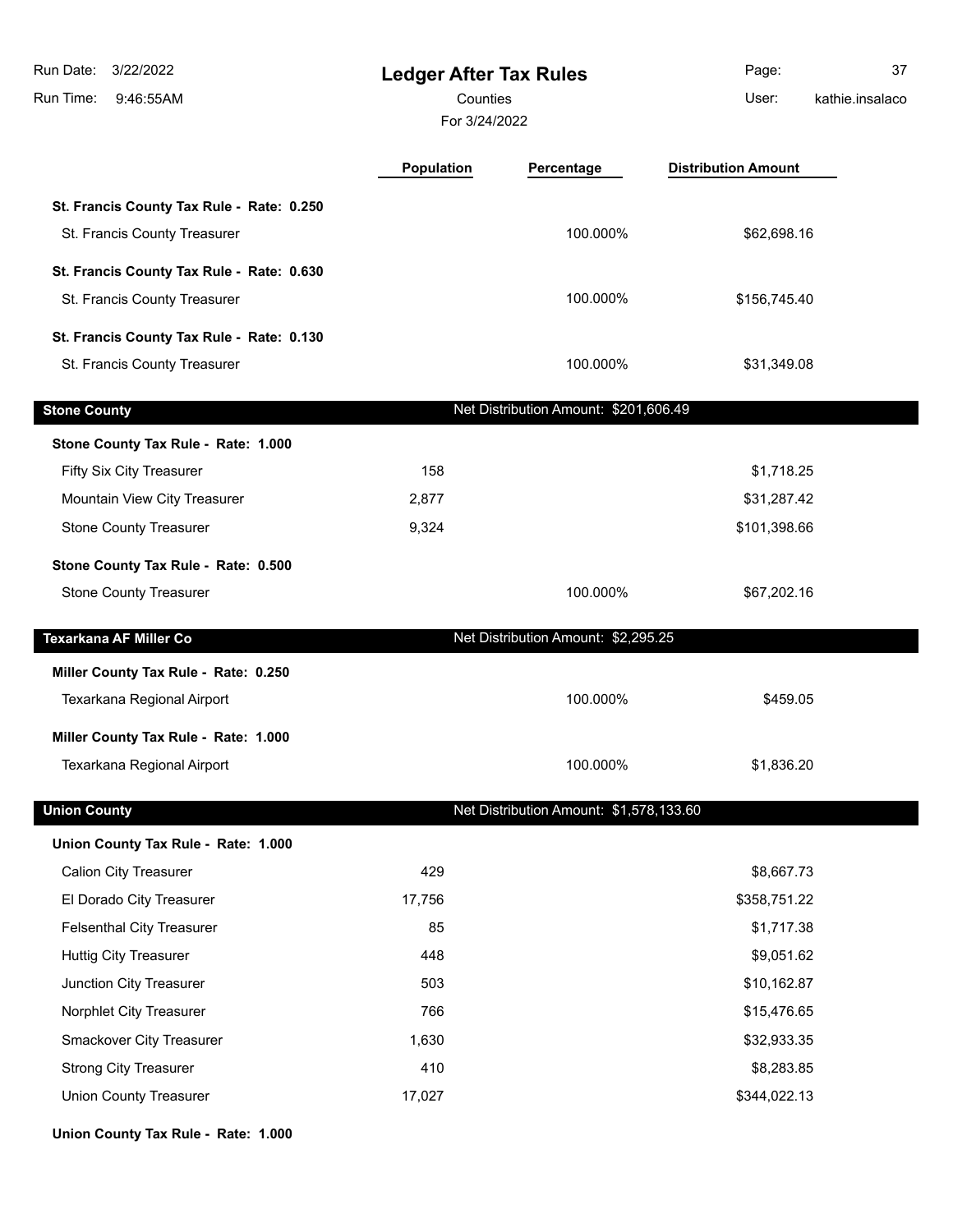# **Ledger After Tax Rules**

For 3/24/2022 Counties **User:** 

Page: 38 kathie.insalaco

|                                         | Population | Percentage                              | <b>Distribution Amount</b> |  |
|-----------------------------------------|------------|-----------------------------------------|----------------------------|--|
| <b>Calion City Treasurer</b>            |            | 1.100%                                  | \$8,679.73                 |  |
| El Dorado City Treasurer                |            | 52.000%                                 | \$410,314.74               |  |
| <b>Felsenthal City Treasurer</b>        |            | 0.200%                                  | \$1,578.13                 |  |
| <b>Huttig City Treasurer</b>            |            | 1.700%                                  | \$13,414.14                |  |
| Junction City Treasurer                 |            | 1.400%                                  | \$11,046.94                |  |
| Norphlet City Treasurer                 |            | 1.500%                                  | \$11,836.00                |  |
| Smackover City Treasurer                |            | 4.800%                                  | \$37,875.21                |  |
| <b>Strong City Treasurer</b>            |            | 1.300%                                  | \$10,257.87                |  |
| <b>Union County Treasurer</b>           |            | 36.000%                                 | \$284,064.04               |  |
|                                         |            |                                         |                            |  |
| Van Buren County                        |            | Net Distribution Amount: \$322,652.14   |                            |  |
| Van Buren County Tax Rule - Rate: 1.000 |            |                                         |                            |  |
| <b>Clinton City Treasurer</b>           | 2,509      |                                         | \$34,166.21                |  |
| Damascus City Treasurer                 | 245        |                                         | \$3,336.28                 |  |
| Fairfield Bay City Treasurer            | 1,947      |                                         | \$26,513.20                |  |
| <b>Shirley City Treasurer</b>           | 248        |                                         | \$3,377.13                 |  |
| Van Buren County Treasurer              | 10,847     |                                         | \$147,708.61               |  |
| Van Buren County Tax Rule - Rate: 0.500 |            |                                         |                            |  |
| Van Buren County Treasurer              |            | 100.000%                                | \$107,550.71               |  |
|                                         |            |                                         |                            |  |
| <b>Walnut Ridge AF Lawrence Co</b>      |            | Net Distribution Amount: \$965.25       |                            |  |
| Lawrence County Tax Rule - Rate: 1.000  |            |                                         |                            |  |
| Walnut Ridge Regional Airport           |            | 100.000%                                | \$386.10                   |  |
| Lawrence County Tax Rule - Rate: 0.500  |            |                                         |                            |  |
| Walnut Ridge Regional Airport           |            | 100.000%                                | \$193.05                   |  |
|                                         |            |                                         |                            |  |
| Lawrence County Tax Rule - Rate: 0.500  |            |                                         |                            |  |
| Walnut Ridge Regional Airport           |            | 100.000%                                | \$193.05                   |  |
| Lawrence County Tax Rule - Rate: 0.130  |            |                                         |                            |  |
| Walnut Ridge Regional Airport           |            | 100.000%                                | \$48.26                    |  |
| Lawrence County Tax Rule - Rate: 0.380  |            |                                         |                            |  |
| Walnut Ridge Regional Airport           |            | 100.000%                                | \$144.79                   |  |
|                                         |            |                                         |                            |  |
| <b>Washington County</b>                |            | Net Distribution Amount: \$5,587,801.75 |                            |  |

**Washington County Tax Rule - Rate: 1.000**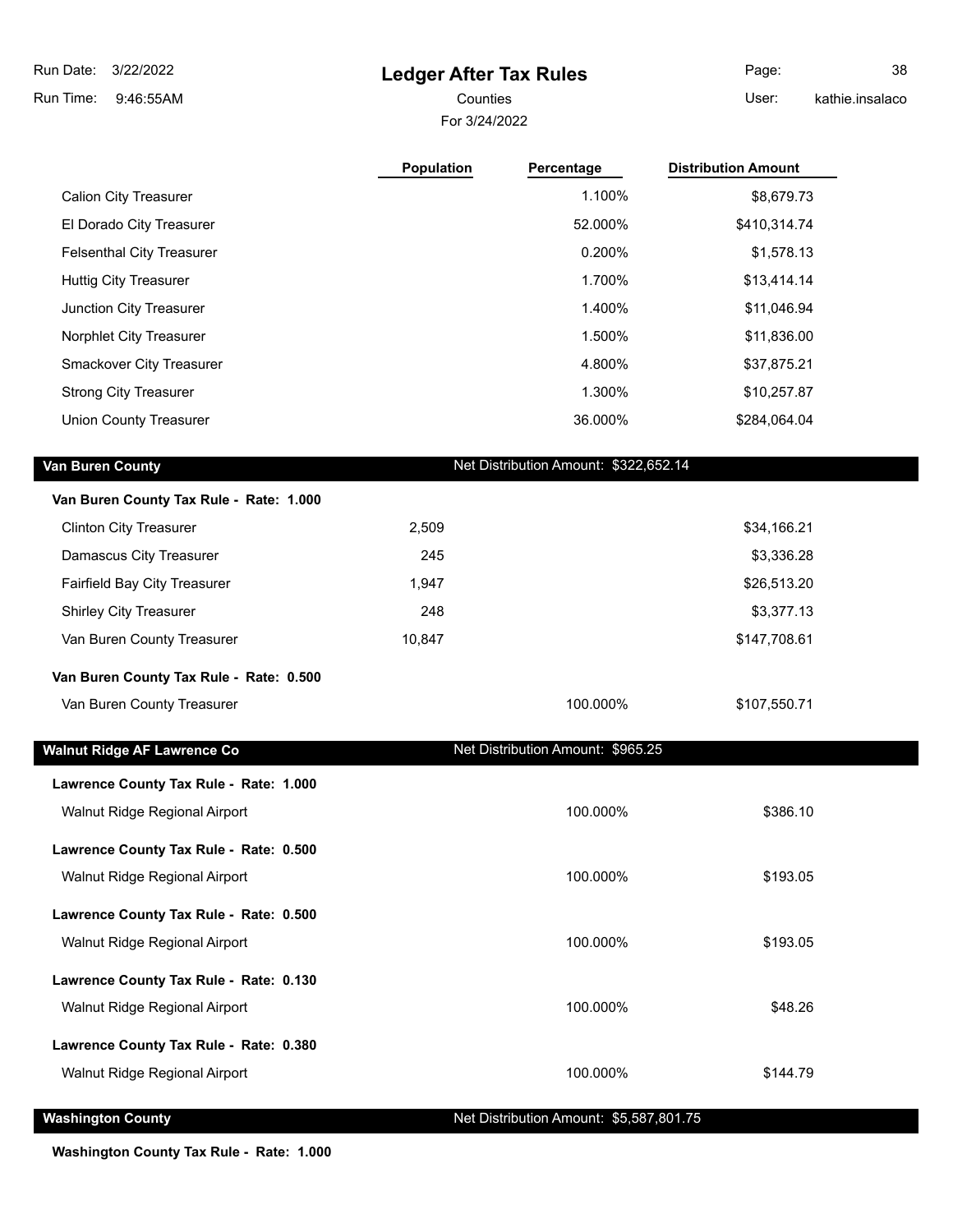# **Ledger After Tax Rules**

For 3/24/2022 Counties **Counties** User:

Page: 39 kathie.insalaco

|                                          | <b>Population</b> | Percentage                              | <b>Distribution Amount</b> |
|------------------------------------------|-------------------|-----------------------------------------|----------------------------|
| <b>Elkins City Treasurer</b>             | 3,602             |                                         | \$65,488.85                |
| Elm Springs City Treasurer               | 1,896             |                                         | \$34,471.64                |
| Farmington City Treasurer                | 7,584             |                                         | \$137,886.58               |
| Fayetteville City Treasurer              | 93,949            |                                         | \$1,708,109.98             |
| Goshen City Treasurer                    | 2,102             |                                         | \$38,216.98                |
| <b>Greenland City Treasurer</b>          | 1,213             |                                         | \$22,053.85                |
| Johnson City Treasurer                   | 3,609             |                                         | \$65,616.12                |
| Lincoln City Treasurer                   | 2,294             |                                         | \$41,707.78                |
| Prairie Grove City Treasurer             | 7,045             |                                         | \$128,086.89               |
| Springdale City Treasurer                | 75,083            |                                         | \$1,365,102.57             |
| Tontitown City Treasurer                 | 4,301             |                                         | \$78,197.54                |
| <b>Washington County Treasurer</b>       | 40,497            |                                         | \$736,285.96               |
| West Fork City Treasurer                 | 2,331             |                                         | \$42,380.49                |
| <b>Winslow City Treasurer</b>            | 365               |                                         | \$6,636.17                 |
| Washington County Tax Rule - Rate: 0.250 |                   |                                         |                            |
| Washington County Treasurer              |                   | 100.000%                                | \$1,117,560.35             |
| West Memphis AF Crittenden Co            |                   | Net Distribution Amount: \$1,116.70     |                            |
| Crittenden County Tax Rule - Rate: 0.750 |                   |                                         |                            |
| West Memphis Municipal Airport           |                   | 100.000%                                | \$478.59                   |
| Crittenden County Tax Rule - Rate: 1.000 |                   |                                         |                            |
| West Memphis Municipal Airport           |                   | 100.000%                                | \$638.11                   |
| <b>White County</b>                      |                   | Net Distribution Amount: \$1,855,630.58 |                            |
| White County Tax Rule - Rate: 1.000      |                   |                                         |                            |
| <b>Bald Knob City Treasurer</b>          | 2,522             |                                         | \$34,810.72                |
| <b>Beebe City Treasurer</b>              | 8,437             |                                         | \$116,454.40               |
| <b>Bradford City Treasurer</b>           | 678               |                                         | \$9,358.31                 |
| <b>Garner City Treasurer</b>             | 211               |                                         | \$2,912.40                 |
| Georgetown City Treasurer                | 81                |                                         | \$1,118.03                 |
| Griffithville City Treasurer             | 155               |                                         | \$2,139.44                 |
| <b>Higginson City Treasurer</b>          | 705               |                                         | \$9,730.99                 |
| Judsonia City Treasurer                  | 1,854             |                                         | \$25,590.43                |
| Kensett City Treasurer                   | 1,400             |                                         | \$19,323.95                |
| Letona City Treasurer                    | 240               |                                         | \$3,312.68                 |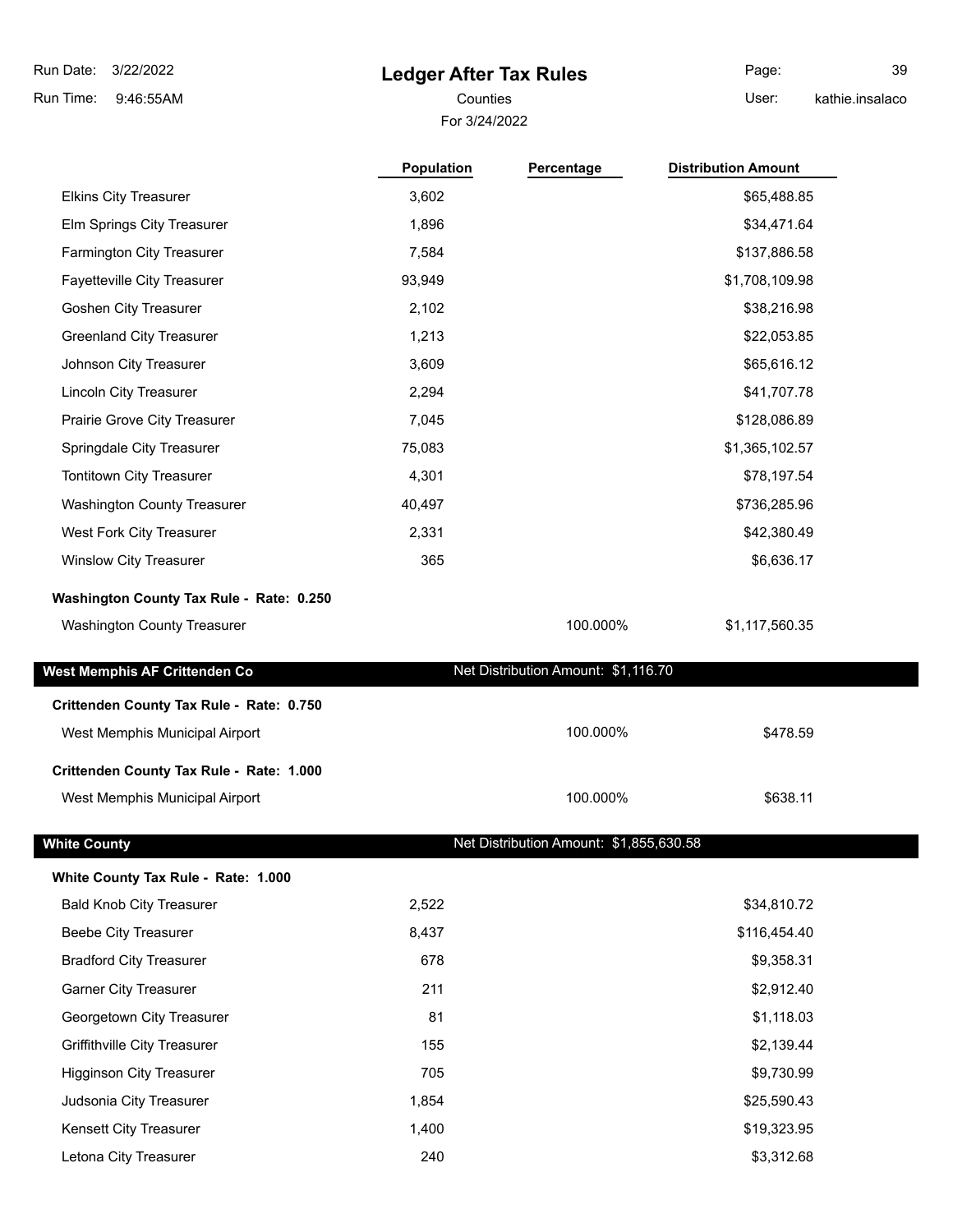Г

Г

# **Ledger After Tax Rules**

For 3/24/2022

Page: 40

Counties **User:** 

kathie.insalaco

|                                        | Population | Percentage                            | <b>Distribution Amount</b> |
|----------------------------------------|------------|---------------------------------------|----------------------------|
| McRae City Treasurer                   | 616        |                                       | \$8,502.54                 |
| Pangburn City Treasurer                | 500        |                                       | \$6,901.41                 |
| Rose Bud City Treasurer                | 494        |                                       | \$6,818.59                 |
| <b>Russell City Treasurer</b>          | 184        |                                       | \$2,539.72                 |
| Searcy City Treasurer                  | 22,937     |                                       | \$316,595.31               |
| West Point City Treasurer              | 170        |                                       | \$2,346.48                 |
| <b>White County Treasurer</b>          | 35,638     |                                       | \$491,904.93               |
| White County Tax Rule - Rate: 0.500    |            |                                       |                            |
| White County Treasurer                 |            | 100.000%                              | \$530,180.17               |
| White County Tax Rule - Rate: 0.250    |            |                                       |                            |
| <b>White County Treasurer</b>          |            | 100.000%                              | \$265,090.08               |
| <b>Woodruff County</b>                 |            | Net Distribution Amount: \$147,062.80 |                            |
| Woodruff County Tax Rule - Rate: 1.000 |            |                                       |                            |
| Augusta City Treasurer                 | 1,998      |                                       | \$23,435.27                |
| <b>Cotton Plant City Treasurer</b>     | 529        |                                       | \$6,204.83                 |
| Hunter City Treasurer                  | 103        |                                       | \$1,208.12                 |
| <b>McCrory City Treasurer</b>          | 1,583      |                                       | \$18,567.59                |
| Patterson City Treasurer               | 310        |                                       | \$3,636.10                 |
| <b>Woodruff County Treasurer</b>       | 1,746      |                                       | \$20,479.49                |
| Woodruff County Tax Rule - Rate: 0.380 |            |                                       |                            |
| <b>Woodruff County Treasurer</b>       |            | 100.000%                              | \$27,574.28                |
| Woodruff County Tax Rule - Rate: 0.500 |            |                                       |                            |
| <b>Woodruff County Treasurer</b>       |            | 100.000%                              | \$36,765.70                |
| Woodruff County Tax Rule - Rate: 0.130 |            |                                       |                            |
| <b>Woodruff County Treasurer</b>       |            | 100.000%                              | \$9,191.42                 |
| <b>Yell County</b>                     |            | Net Distribution Amount: \$218,353.10 |                            |
| Yell County Tax Rule - Rate: 0.880     |            |                                       |                            |
| <b>Belleville City Treasurer</b>       | 312        |                                       | \$2,614.96                 |
| Danville City Treasurer                | 2,028      |                                       | \$16,997.27                |
| Dardanelle City Treasurer              | 4,517      |                                       | \$37,858.31                |
| Havana City Treasurer                  | 239        |                                       | \$2,003.13                 |
| Ola City Treasurer                     | 934        |                                       | \$7,828.13                 |